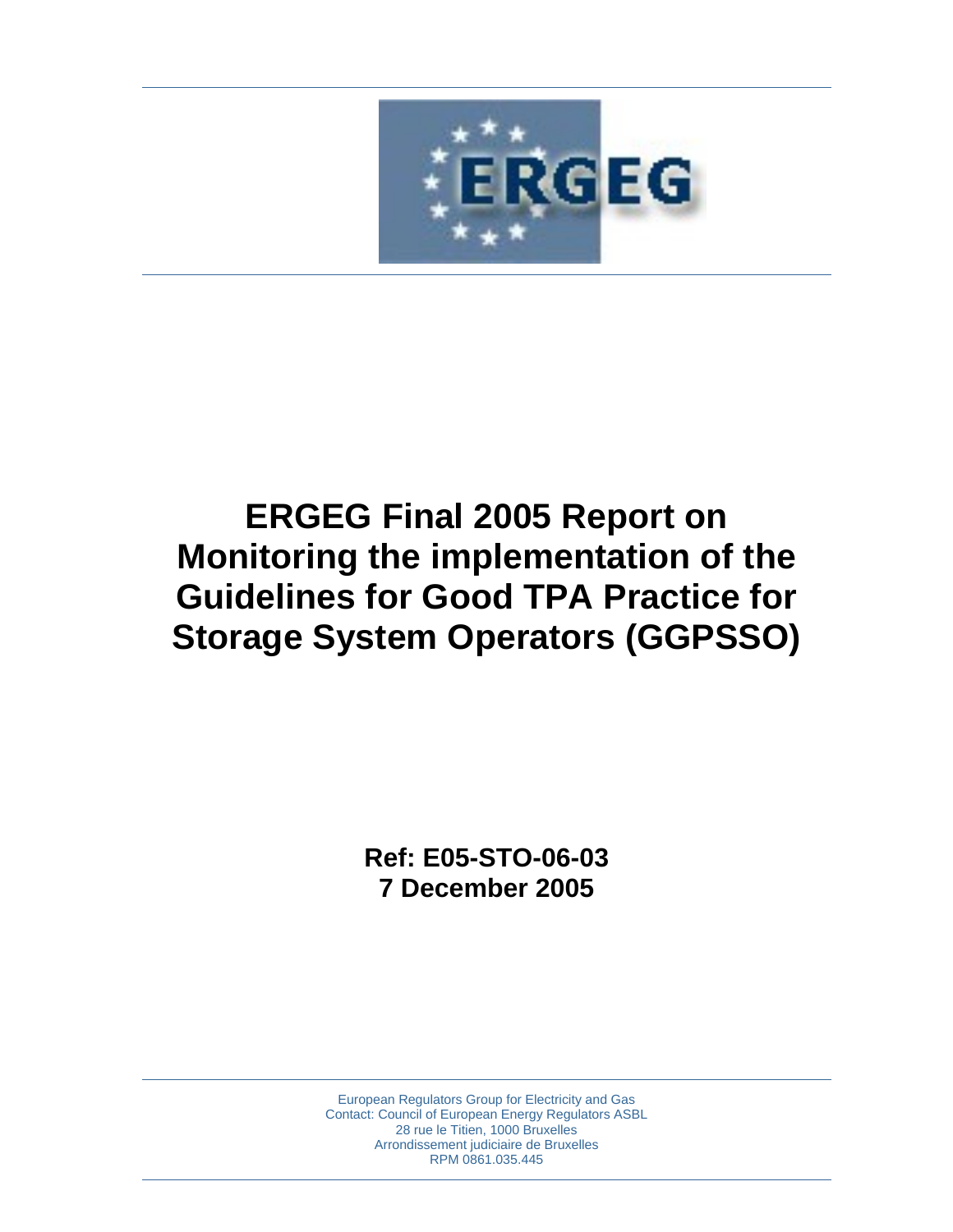

# **Preface**

On 18 March 2005, ERGEG presented the Guidelines for Good Practice for Gas Storage System operators (GGPSSO) to the European Commission. The GGPSSO were accepted by all interested parties for implementation from 1 April 2005. The Guidelines were developed through extensive and transparent public consultation. The GGPSSO are designed to set out the **minimum requirements** for the provision of storage services in line with the Directive 2003/55/EC (the Gas Directive).

The European Commission asked ERGEG to monitor implementation of the GGPSSO. ERGEG has prepared an initial monitoring report, based on questionnaire responses received from National Regulatory Authorities (NRAs), Storage System Operators (SSO) and storage users..

ERGEG received 40 questionnaire responses from SSOs representing around 89% of the storage working capacity in the EU. 34 questionnaire responses were received from storage users. All non-confidential responses are available on the ERGEG website (www.ergeg.org).

A preliminary report was presented at the Xth Madrid Forum on 15-16 September 2005 and all interested parties were invited to comment. 9 responses were received to this document. These responses are available on the ERGEG website. An "explanatory note" setting out the changes that have been made and reasons why other changes requested by stakeholders have not been made is also available on the website.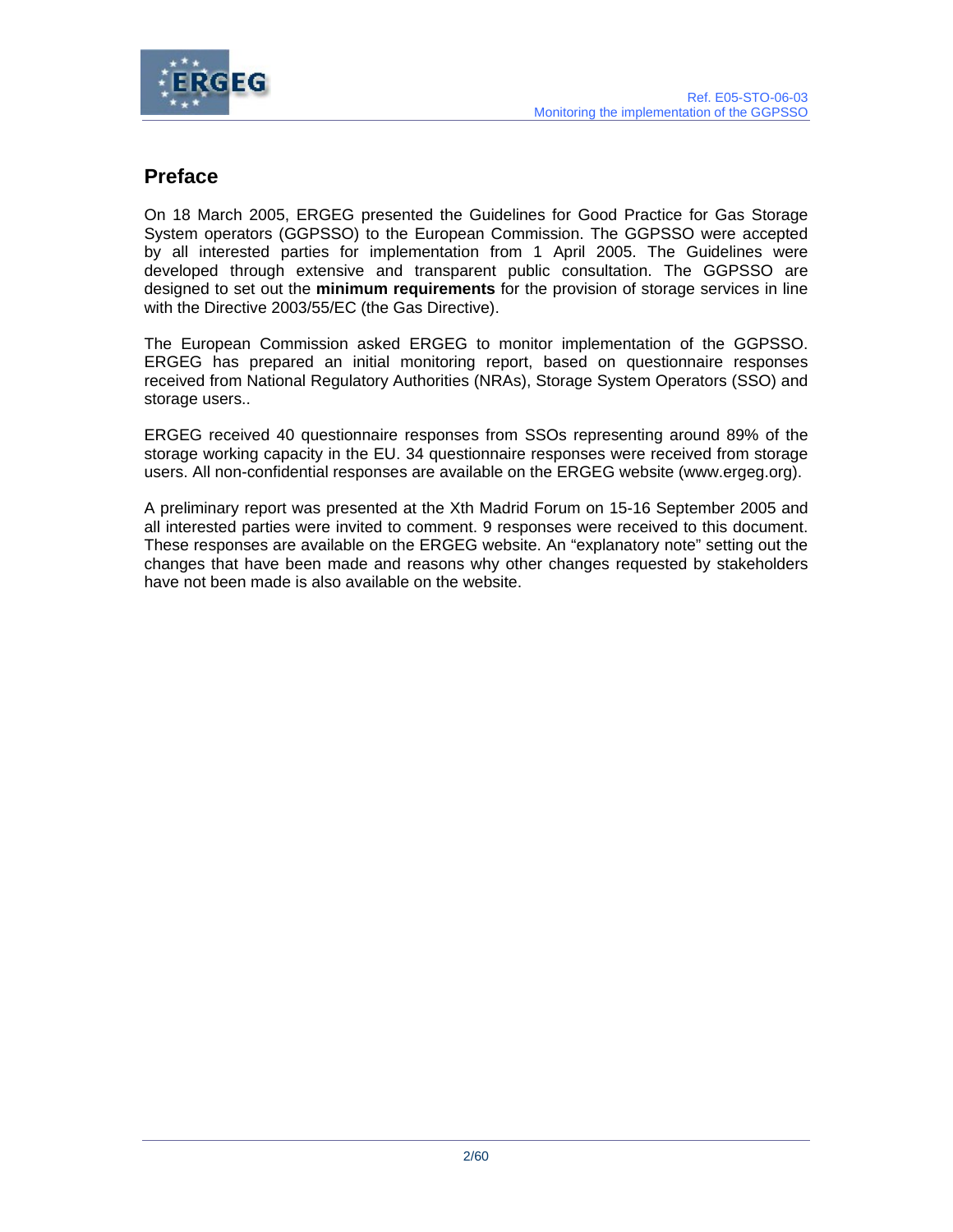

# **Executive summary**

#### **Introduction**

The European Commission requested that ERGEG monitor implementation of the GGPSSO after they were agreed by stakeholders on 18 March 2005. ERGEG published an initial view of the level of implementation on 15 September 2005. This paper was also presented at the 10<sup>th</sup> Madrid Forum on 15 and 16 September 2005 and all interested parties were invited to comment. Nine responses were received to this document. This paper sets out ERGEG's final view on the implementation of the GGPSSO for this year including its conclusions and recommendations.

#### **Key findings**

l

ERGEG's work has shown that most SSOs are aware that the guidelines exist and that they are willing to implement them – and many have started to take the necessary steps to comply with the GGPSSO requirements. However, the results from ERGEG's monitoring work are disappointing – and one consequence is that more than one year after entry into force of the Gas Directive<sup>1</sup>, effective Third Party Access (TPA) to storage is still very limited in continental Europe. At Madrid, Gas Storage Europe<sup>2</sup> (GSE) acknowledged that in several areas implementation of the GGPSSO could be improved. To this end, ERGEG welcomes further initiatives taken by any business organizations to achieve full implementation of the GGPSSO without delay.

ERGEG's work this year has shown that there are some key areas where the level of implementation is not sufficient:

- Some basic requirements of the Gas Directive which are reflected in the GGPSSO (such as § 6.4.a and § 6.5.c on publication of tariffs and/or main commercial conditions including prices for standard services) have not been implemented by all SSOs. Lack of compliance in this area significantly undermines the effectiveness of the GGPSSO and create barriers to entry/competition. This is not acceptable;
- Necessary TPA services (§ 3): in some cases there is poor transparency on capacity excluded from TPA either when not necessary for access to the system, or when reserved for transmission or production needs;

<sup>&</sup>lt;sup>1</sup> Directive 2003/55/EC of the European Parliament and of the Council of 26 June 2003 concerning common rules for the internal market in natural gas and repealing Directive 98/30/EC

 $2^{2}$  GSE – Gas Storage Europe is the association of the European Storage Operators having 22 members and representing the major part of storage volume in Europe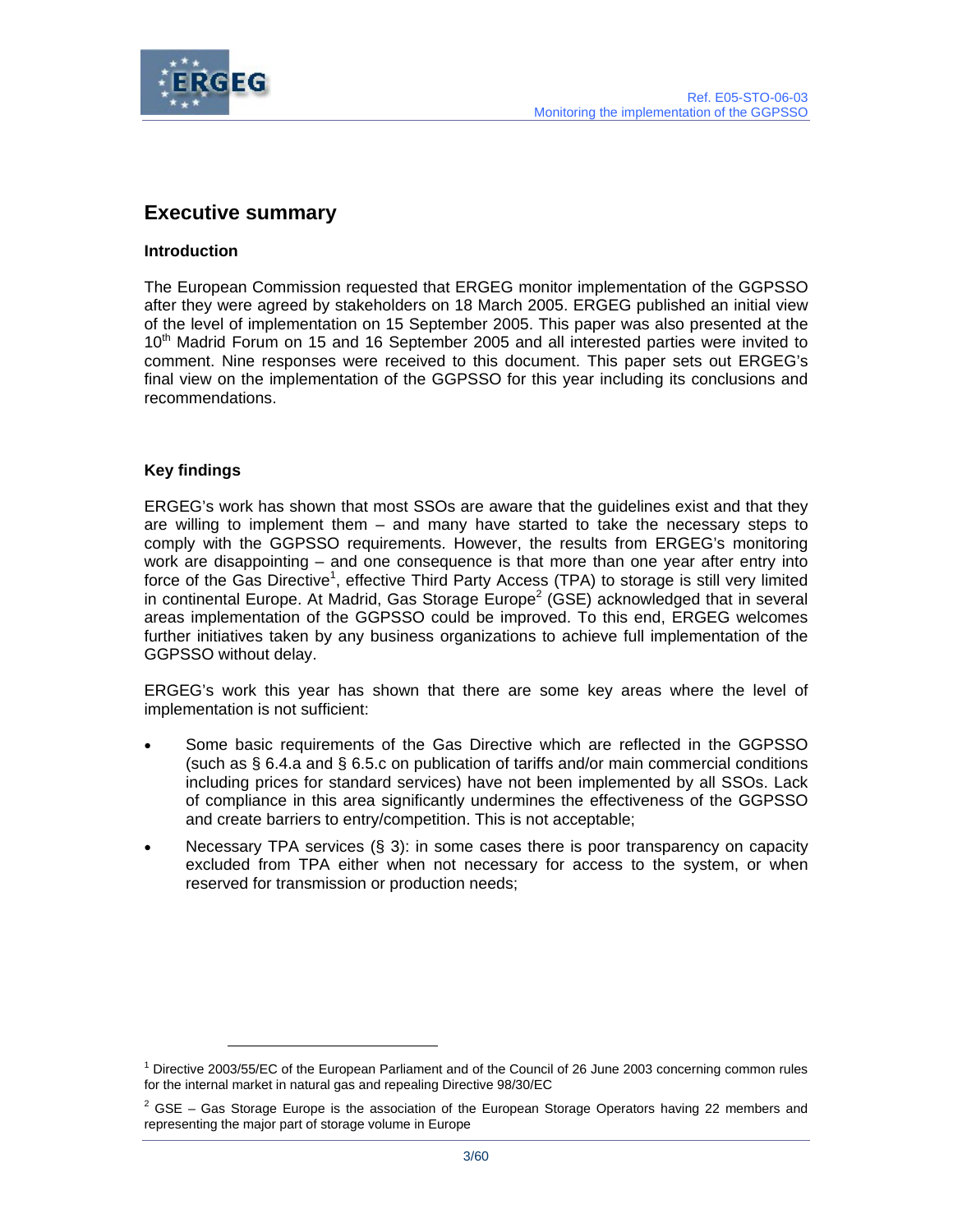

- Transparency requirements (§ 6): the vast majority of SSOs have not fully implemented the requirements relating to transparency. For example, only one SSO publishes data on aggregated inflows and outflows and historical utilization rates at least on a weekly basis for the immediately preceding week (as provided for by GGPSSO requirement 6.5.b). This lack of transparency means that the storage market is not operating as effectively as it otherwise could and that effective and non-discriminatory access is being compromised;
- Secondary markets (§ 9): in practice, the development of secondary markets of storage capacity is very limited. This is hampering the development of more liquid and competitive markets.

ERGEG's monitoring work has also shown that compliance to some specific requirements of the GGPSSO needs further investigation. This work may also require assessment at national level to ensure that compliance can be monitored effectively:

- Confidentiality requirements (§ 5): strict implementation of these requirements is extremely important, especially in the light of the predominance of integrated companies in Europe. The monitoring exercise results in this area are not clear and further work is necessary to make a more detailed assessment;
- Congestion management & capacity allocation mechanisms (§ 4): monitoring compliance with congestion management & capacity allocation mechanisms requirements is particularly difficult as the GGPSSO provide only high level principles and objectives. This lack of specificity makes it difficult to assess whether the principles/objectives have been achieved.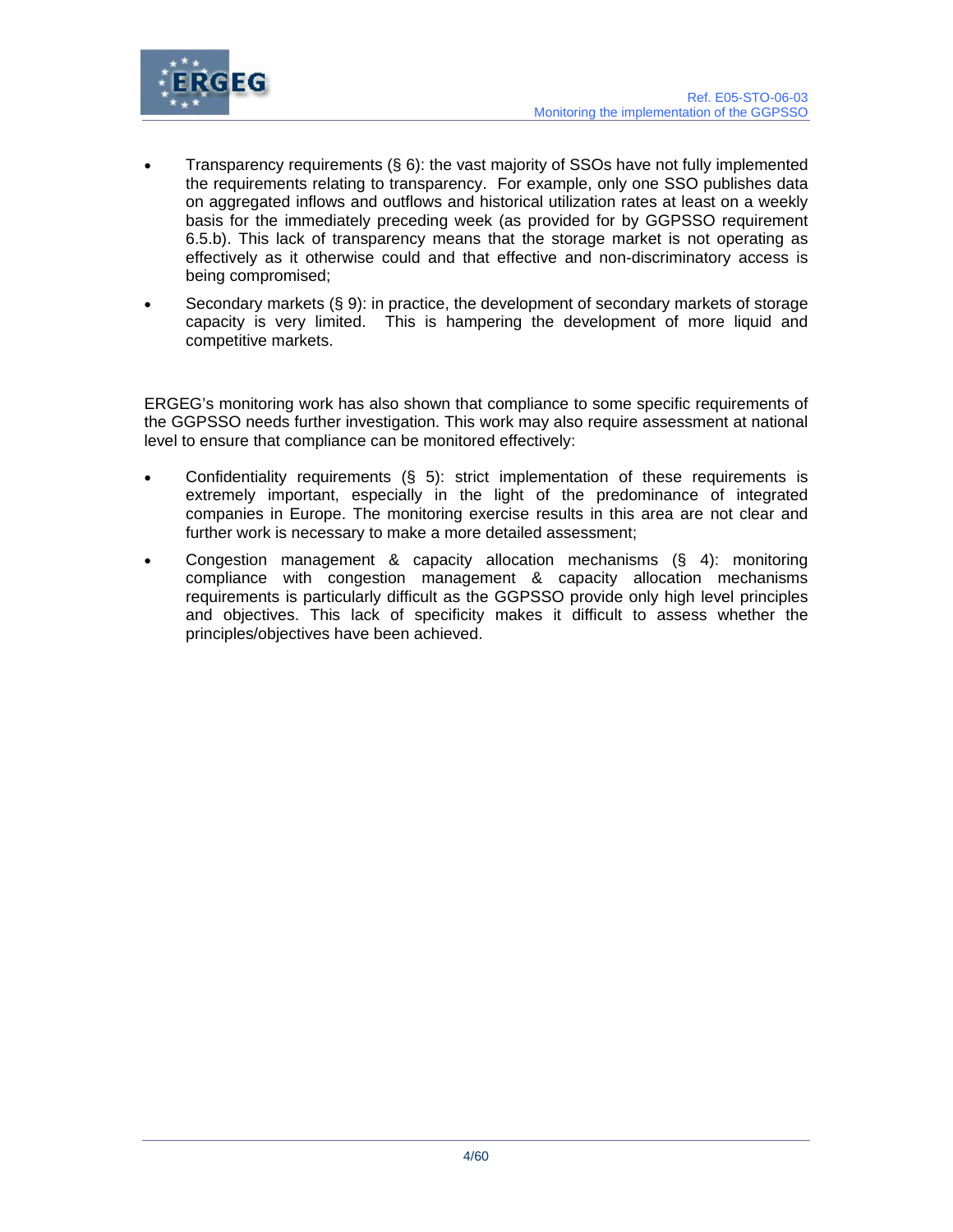

# **Recommendations**

l

ERGEG believes that full implementation of the existing legislative framework is a prerequisite for helping to ensure that ERGEG's voluntary GGPSSO can fulfil the role they were designed to achieve. Where the legislative requirements have not been implemented it is important that **both the European Commission and Member States** take the necessary steps to ensure that this is remedied as soon as possible. The European Commission has published an 'interpretive note" on gas storage on its website<sup>3</sup>.

It is clear from ERGEG's monitoring work this year that SSOs need to take significant steps to ensure that the GGPSSO are implemented in full. Access conditions to storage facilities would substantially benefit from full compliance to the GGPSSO and as such **SSOs should implement the requirements without delay** and according to the timetable outlined in the guidelines. ERGEG's guidelines set out **the minimum** requirements for access to storage services and facilities and therefore failure to comply would have a negative impact on the storage market.

**ERGEG intends to undertake further work** on assessing compliance to the existing framework for storage (i.e. binding provisions of the Directive and the voluntary GGPSSO) and assessing the functioning of the market. It is also important that compliance to other requirements, such as those for access to the transmission system, may also have a significant impact on the conditions of access to storage services and facilities.

This further work next year will have a number of aspects. It will look at implementation of the second set of requirements in the GGPSSO (with a deadline of 1<sup>st</sup> April 2006). It will also investigate the extent to which SSOs have made improvements from the current position outlined in this monitoring report.

A key part of ERGEG's work on storage next year will be a focus in areas where the level of non compliance identified this year is significant (i.e. transparency, secondary markets). This will require the input of **ERGEG members at a national level**. This will help to ensure that a more detailed picture of the operation of the storage market can be drawn up. It was clear from the initial monitoring exercise that some requirements of the GGPSSO would be better monitored at national level. This is the case especially for the GGPSSO requirements on confidentiality. Where regulators do not have any competencies with regard to storage ERGEG will undertake the assessment. It is extremely important that regulators have sufficient powers to monitor the effectiveness of TPA access to storage at a national level – this will be one of the key issues that ERGEG will also consider in giving its advice to the Commission.

ERGEG will also review the effectiveness of the GGPSSO. A key area of concern highlighted already from this year's monitoring exercise is capacity allocation and congestion management

ERGEG will also take into account the interim results of **DG COMP's sector inquiries and DG TREN's benchmarking report.** It will welcome the opportunity to present its findings at an appropriate Madrid Forum.

<sup>&</sup>lt;sup>3</sup> Note of DG Energy & Transport on Directives 2003/54/EC and 2003/55/EC on the internal market in electricity and natural gas "Third Party Access to Storage Facilities" (16 January 2004)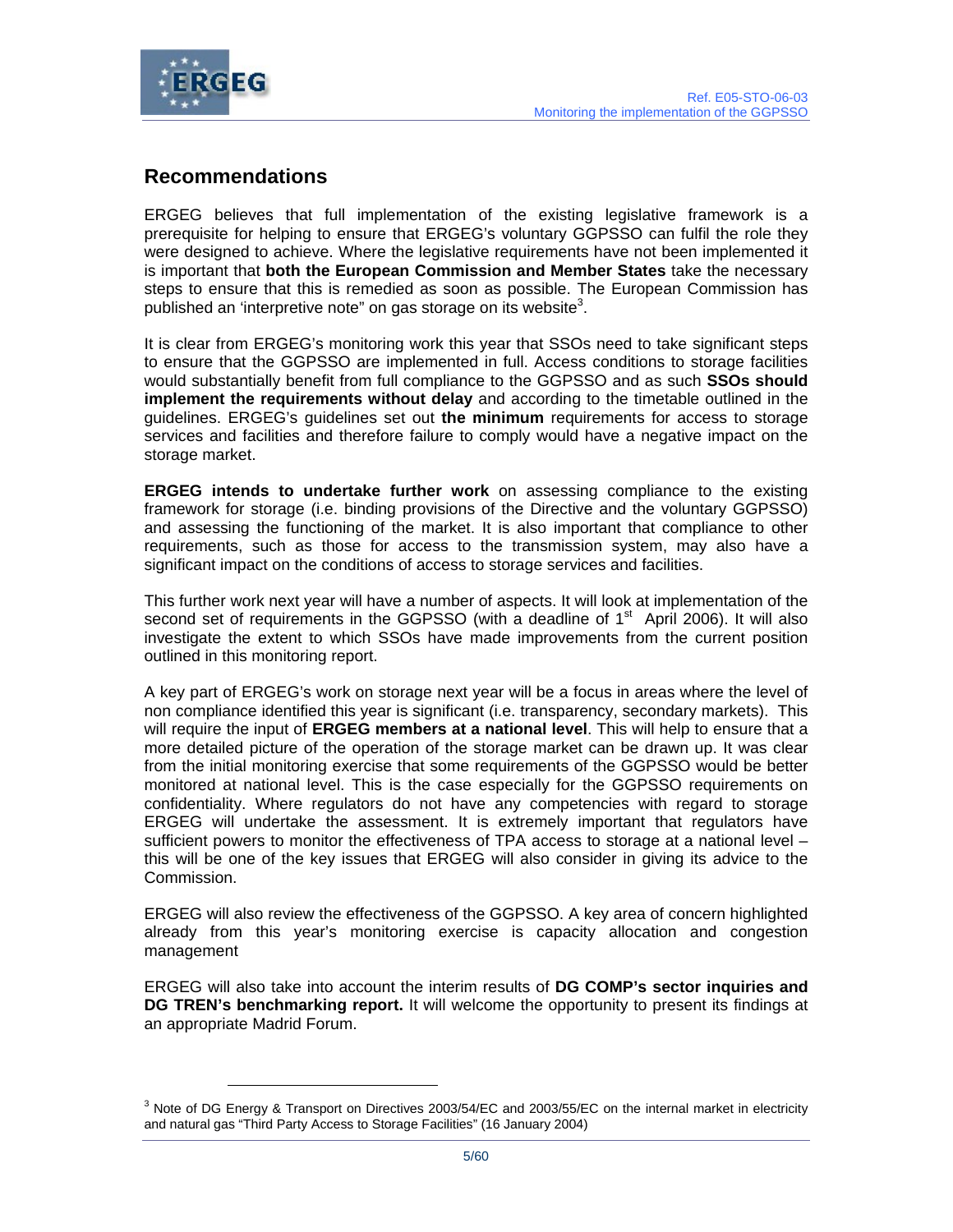

ERGEG will publish its results for consultation to ensure that all parties have an opportunity to respond.

Having had the opportunity to consider all of the evidence, **ERGEG will present its advice on storage issues to the European Commission**. This advice will include ERGEG's view on what measures (which could include further legislation) are necessary to ensure that there is fair and non-discriminatory access to storage.

#### **Summary tables**

l

The following tables (p. 8 to 13) are based on the information collected in the questionnaires that were issued by ERGEG as part of the monitoring process. They do not assess compliance for each individual SSO but provide an overview on how the GGPSSO have been implemented as of 1 September 2005.

SSOs are still in the process of implementing the guidelines and ERGEG's monitoring work next year will provide updates on the progress of SSOs towards full implementation.

It is clear that one SSO - CSL (UK) - has done most to implement all of the requirements of the GGPSSO. Access to storage services offered by CSL are also the most successful in terms of the number of customers and transparency of both price and other key market data.

The efforts of some other SSOs to implement the GGPSSO should also be recognized, even though there are some important areas where implementation is not satisfactory and falls behind that of CSL. These SSOs are (**the order reflects the amount of capacity**): Stogit (IT), Gaz de France (FR), E.On Ruhrgas (DE), MOL (HU), TIGF (FR), VNG (DE), Enagas (SP), BEB (DE), RWE Energy & KST (DE), Fluxys (BE), SSE (UK), Edison Stoccaggio (IT) and EEG (DE).

There are also some SSOs where the level of compliance is poor – these are (**the order reflects the amount of capacity**) Wingas (DE), Latvijas Gaze (LV), RWE Transgas (CZ), OGG (AT), NAFTA (SK), NAM (NL), EWE (DE), DONG D&S (DK), RAG (AT), GdF E&P (DE)<sup>4</sup>, BP (NL), Bayerngas (DE), Avacon (DE), swb Netze (DE), Gas Union (DE), SW Kiel (DE), Thüringen Gas (DE), E.On Hanse (DE), Gasag (DE)<sup>5</sup>.

There are also some SSOs that did not respond to ERGEG's questionnaire. The following SSOs, GVS (DE) and IVG (DE), indicated that, in their view, under national legislation they are not defined as a storage operator and therefore not covered by the GGPSSO. The following SSOs, Enercity (DE) and RWE DEA (DE) explained that they would submit a response later – not received to date.

This assessment reflects the emphasis that has been placed on the following GGPSSO requirements: confidentiality requirements, transparency of both price and market data (capacity data, aggregate use of storage) and the development of secondary markets. The

<sup>&</sup>lt;sup>4</sup> GdF E&P (DE) has explained that under mining law it is responsible for the technical management of some storage facilities in Germany which have been established as mineral oil and storage sites. Therefore, the responses of GdF E&P (DE) to the GGPSSO questionnaire refers to its role as technical operations manager under mining law

<sup>&</sup>lt;sup>5</sup> Gasag (DE) was not able to answer certain questions. This is because an accident at one of the probes sites of the Berlin storage facility means that that there has been a lack of operational data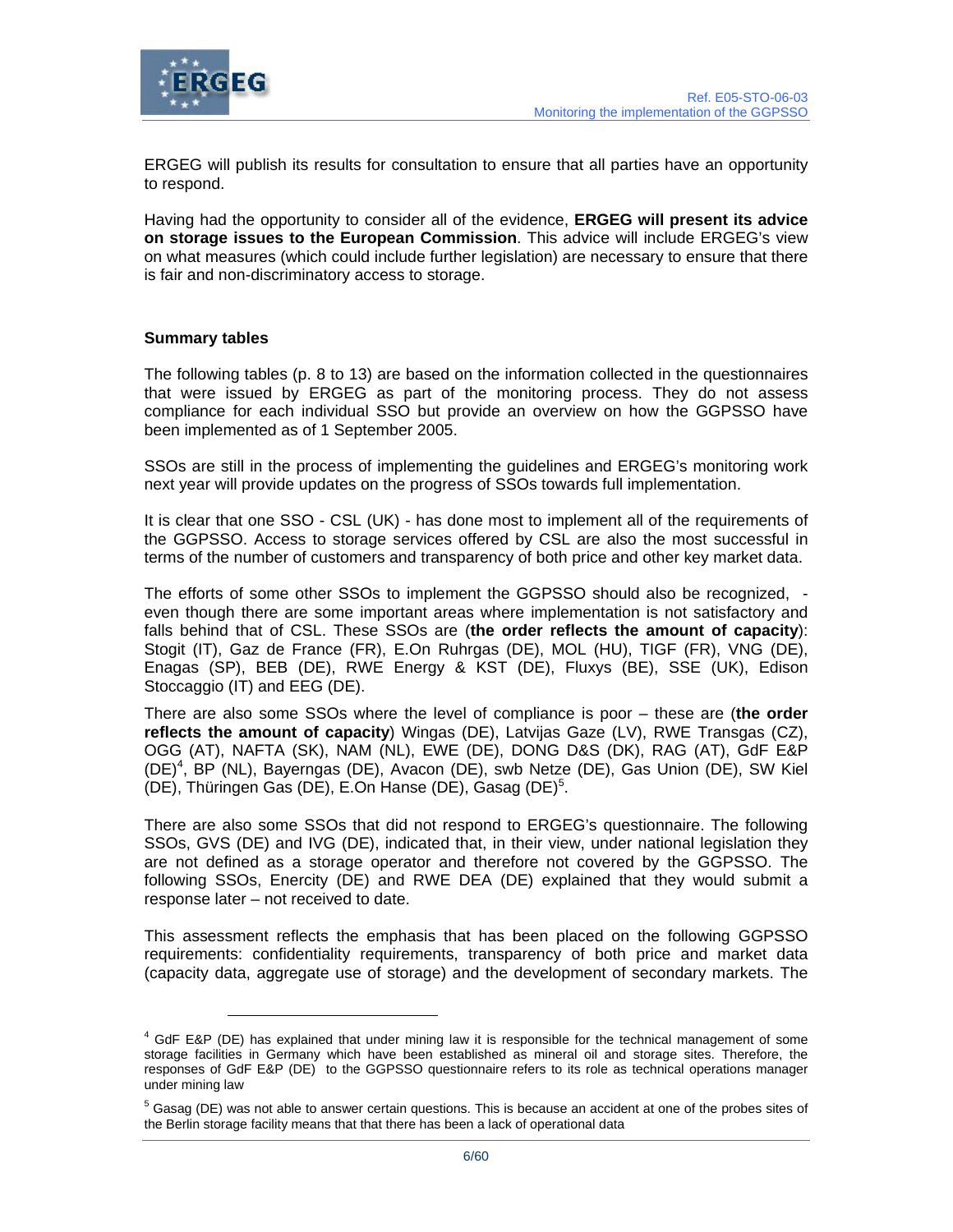

other requirements in the GGPSSO were less emphasised in this report either because the results were more difficult to evaluate or because the deadline for implementation of these requirements is 1 April 2006 (necessary TPA services in particular). These requirements will be better taken into account in the assessment next year as the monitoring exercise will cover implementation of all of the GGPSSO requirements.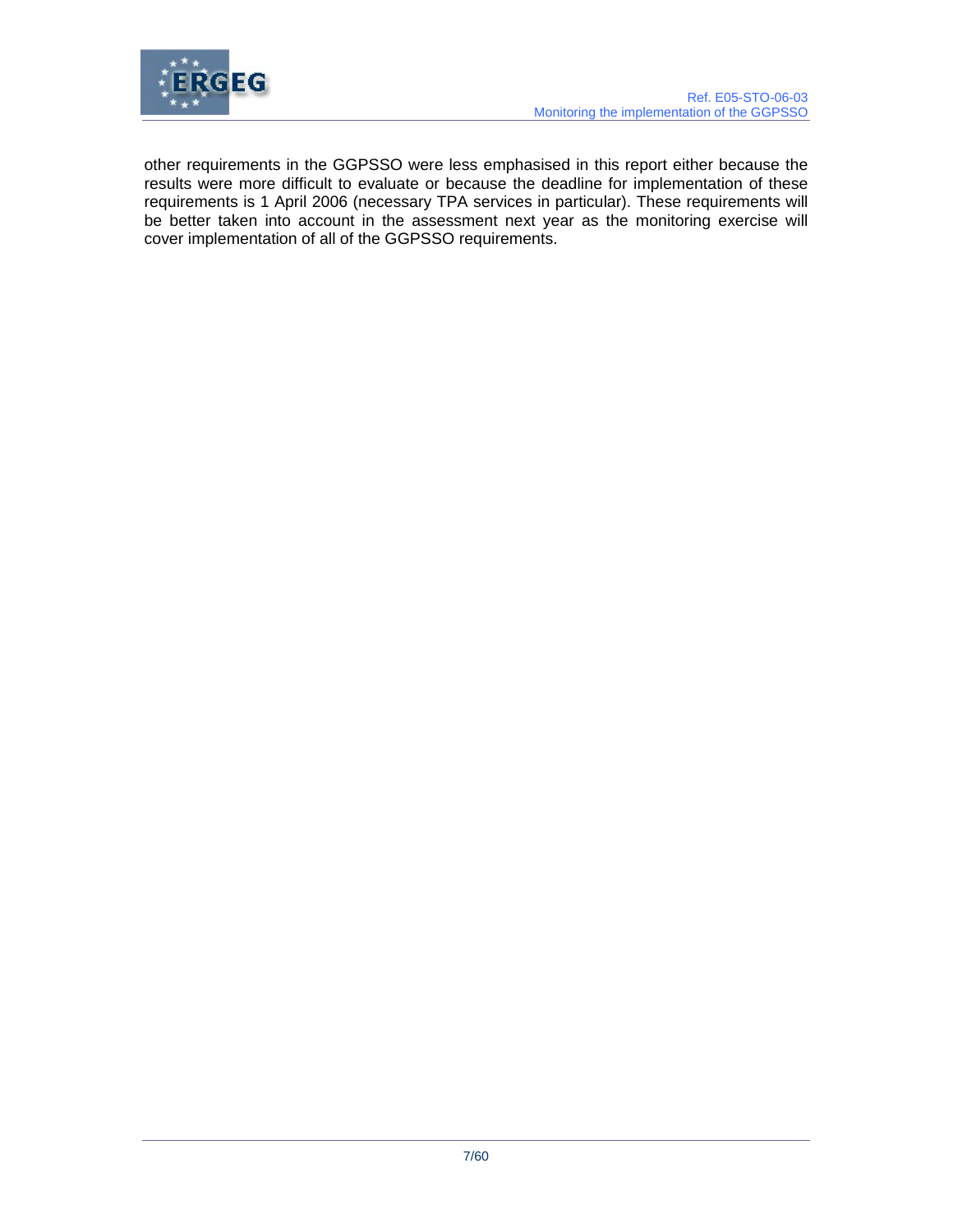

#### *Summary table: implementation of the GGPSSO requirements on non-discrimination and confidentiality*

| <b>Name of SSO</b>   | <b>Country</b> | <b>Vertically</b><br>integrated<br>undertaking | Document setting out terms and<br>conditions relating to storage use<br>by the affiliated company <sup>6</sup> | Databases kept<br>separate | Code of conduct <sup>7</sup> | Separate building for<br>the SSO and the supply<br>business | <b>Monitoring of</b><br>confidentiality<br>arrangements by a<br><b>RNRA</b> |
|----------------------|----------------|------------------------------------------------|----------------------------------------------------------------------------------------------------------------|----------------------------|------------------------------|-------------------------------------------------------------|-----------------------------------------------------------------------------|
| Stogit               | Italy          | Yes                                            | Yes                                                                                                            | Yes                        | No                           | Yes                                                         | Yes                                                                         |
| <b>Gaz de France</b> | France         | Yes                                            | Yes                                                                                                            | Yes                        | Yes                          | Yes                                                         | Yes                                                                         |
| E.On Ruhrgas         | Germany        | Yes                                            | Yes                                                                                                            | Yes                        | Yes                          | No                                                          | No                                                                          |
| Wingas               | Germany        | Yes                                            | Yes                                                                                                            | Yes                        | Yes                          | No                                                          | <b>No</b>                                                                   |
| <b>MOL</b>           | Hungary        | Yes                                            | Yes                                                                                                            | Yes                        | Yes                          | No                                                          | Yes                                                                         |
| <b>CSL</b>           | UK             | Yes                                            | Yes                                                                                                            | Yes                        | Yes                          | Yes                                                         | Yes                                                                         |
| <b>Latvijas Gaze</b> | Latvia         | Yes                                            | No                                                                                                             | No                         | No                           | Yes                                                         | No                                                                          |
| <b>TIGF</b>          | France         | Yes                                            | Yes                                                                                                            | Yes                        | Yes                          | Yes                                                         | Yes                                                                         |
| <b>VNG</b>           | Germany        | Yes                                            | Yes                                                                                                            | Yes                        | Yes                          | No                                                          | <b>No</b>                                                                   |
| <b>RWE Transgas</b>  | Czech Rep.     | Yes                                            | Yes                                                                                                            | No                         | No                           | Yes                                                         | No                                                                          |
| <b>Enagas</b>        | Spain          | No                                             | Yes                                                                                                            | n.a                        | n.a.                         | n.a                                                         | Yes                                                                         |
| OMV Gas (OGG)        | Austria        | Yes                                            | Yes                                                                                                            | No                         | Yes                          | Yes                                                         | Yes                                                                         |
| <b>NAFTA</b>         | Slovak Rep.    | Yes                                            | No                                                                                                             | No                         | Yes                          | No                                                          | No                                                                          |

#### **[The order reflects the amount of capacity]**

 $6$  Only the existence of such a document is monitored, not the content

 $7$  Only the existence of such a document is monitored, not the content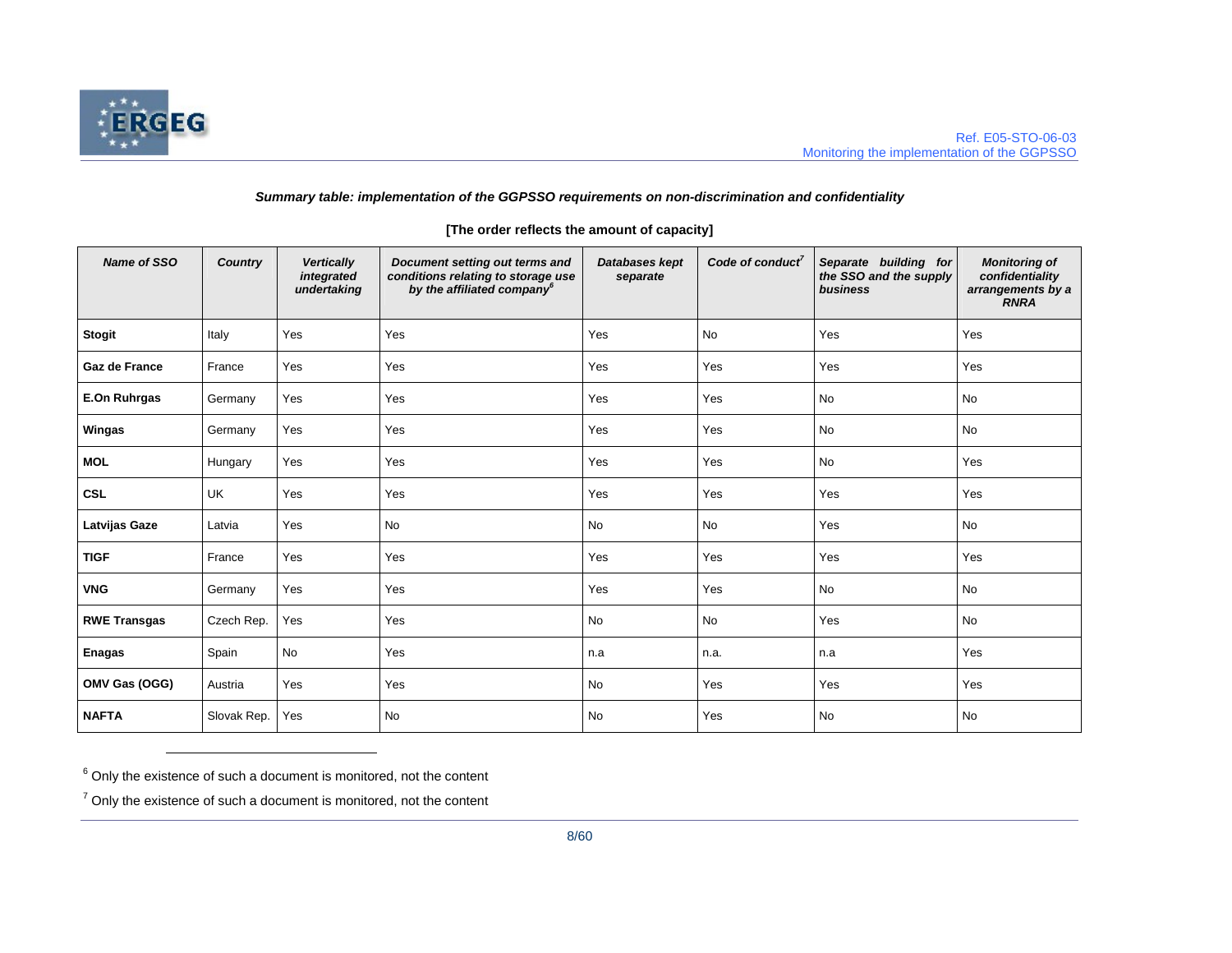

| Name of SSO                 | <b>Country</b> | <b>Vertically</b><br>integrated<br>undertaking | Document setting out terms and<br>conditions relating to storage use<br>by the affiliated company <sup>6</sup> | Databases kept<br>separate | Code of conduct <sup>7</sup> | Separate building for<br>the SSO and the supply<br>business | <b>Monitoring of</b><br>confidentiality<br>arrangements by a<br><b>RNRA</b> |
|-----------------------------|----------------|------------------------------------------------|----------------------------------------------------------------------------------------------------------------|----------------------------|------------------------------|-------------------------------------------------------------|-----------------------------------------------------------------------------|
| <b>NAM</b>                  | Netherlands    | Yes                                            | Yes                                                                                                            | <b>No</b>                  | Yes                          | <b>No</b>                                                   | No                                                                          |
| <b>EWE</b>                  | Germany        | Yes                                            | Yes                                                                                                            | Yes                        | No                           | Yes, in main parts                                          | No                                                                          |
| <b>BEB</b>                  | Germany        | n.a                                            | Yes                                                                                                            | n.a.                       | Yes                          | n.a                                                         | <b>No</b>                                                                   |
| <b>DONG D&amp;S</b>         | Denmark        | Yes                                            | Yes                                                                                                            | <b>No</b>                  | Yes                          | Yes                                                         | Yes                                                                         |
| <b>RAG</b>                  | Austria        | Yes                                            | Yes                                                                                                            | No                         | <b>No</b>                    | No                                                          | No                                                                          |
| <b>Fluxys</b>               | Belgium        | Yes                                            | Yes                                                                                                            | Yes                        | Yes                          | Yes                                                         | Yes                                                                         |
| <b>RWE Energy &amp; KST</b> | Germany        | Yes                                            | Yes                                                                                                            | Yes                        | Yes                          | No                                                          | No                                                                          |
| GdF E&P $(DE)^8$            | Germany        | Yes                                            | No                                                                                                             | No                         | No                           | No                                                          | No                                                                          |
| <b>BP</b>                   | Netherlands    | Yes                                            | n.a                                                                                                            | Yes                        | n.a                          | Yes                                                         | No                                                                          |
| <b>SSE</b>                  | <b>UK</b>      | Yes                                            | Yes                                                                                                            | Yes                        | Yes                          | No                                                          | Yes                                                                         |
| <b>Edison Stoccaggio</b>    | Italy          | Yes                                            | Yes                                                                                                            | No                         | Yes                          | No                                                          | Yes                                                                         |
| <b>Bayerngas</b>            | Germany        | Yes                                            | No                                                                                                             | Yes                        | Yes                          | <b>No</b>                                                   | No                                                                          |
| Avacon                      | Germany        | Yes                                            | Yes                                                                                                            | Yes                        | Yes                          | No                                                          | <b>No</b>                                                                   |
| swb Netze                   | Germany        | Yes                                            | Yes                                                                                                            | No                         | Yes                          | Yes                                                         | No                                                                          |

 $8$  GdF E&P (DE) has explained that under mining law it is responsible for the technical management of some underground storage facilities in Germany which have been established as mineral oil and storage sites. Therefore the responses of GdF E&P (DE) to the GGPSSO questionnaire reflect to its role as technical operations manager under mining law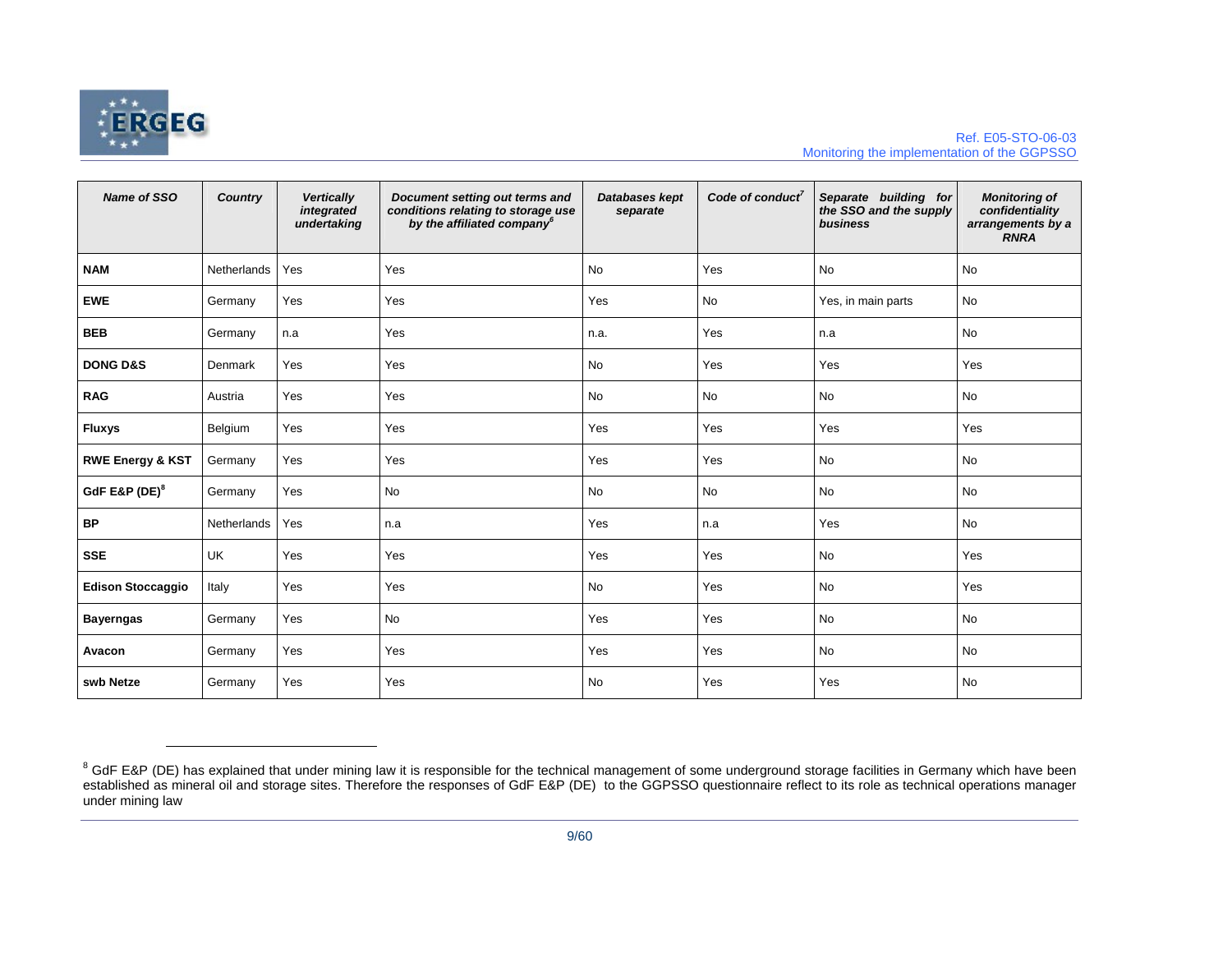

| Name of SSO          | <b>Country</b> | <b>Vertically</b><br>integrated<br>undertaking | Document setting out terms and<br>conditions relating to storage use<br>by the affiliated company <sup>6</sup> | <b>Databases kept</b><br>separate | Code of conduct | Separate building for<br>the SSO and the supply<br>business | <b>Monitoring of</b><br>confidentiality<br>arrangements by a<br><b>RNRA</b> |
|----------------------|----------------|------------------------------------------------|----------------------------------------------------------------------------------------------------------------|-----------------------------------|-----------------|-------------------------------------------------------------|-----------------------------------------------------------------------------|
| <b>Gas Union</b>     | Germany        | Yes                                            | Yes                                                                                                            | Yes                               | Yes             | <b>No</b>                                                   | <b>No</b>                                                                   |
| <b>EEG</b>           | Germany        | Yes                                            | Yes                                                                                                            | Yes                               | Yes             | <b>No</b>                                                   | N <sub>o</sub>                                                              |
| <b>SW Kiel</b>       | Germany        | Yes                                            | Yes                                                                                                            | Yes                               | Yes             | Yes                                                         | <b>No</b>                                                                   |
| <b>Thüringen Gas</b> | Germany        | Yes                                            | Yes                                                                                                            | Yes                               | Yes             | <b>No</b>                                                   | N <sub>o</sub>                                                              |
| <b>E.On Hanse</b>    | Germany        | Yes                                            | Yes                                                                                                            | Yes                               | Yes             | Yes                                                         | N <sub>o</sub>                                                              |
| Gasag                | Germany        | Yes                                            | <b>No</b>                                                                                                      | No                                | Yes             | Yes                                                         | l No                                                                        |

 $9$  Gasag was not able to answer certain questions. This is because an accident at one of the probes sites of the Berlin storage facility means there is a lack of operational data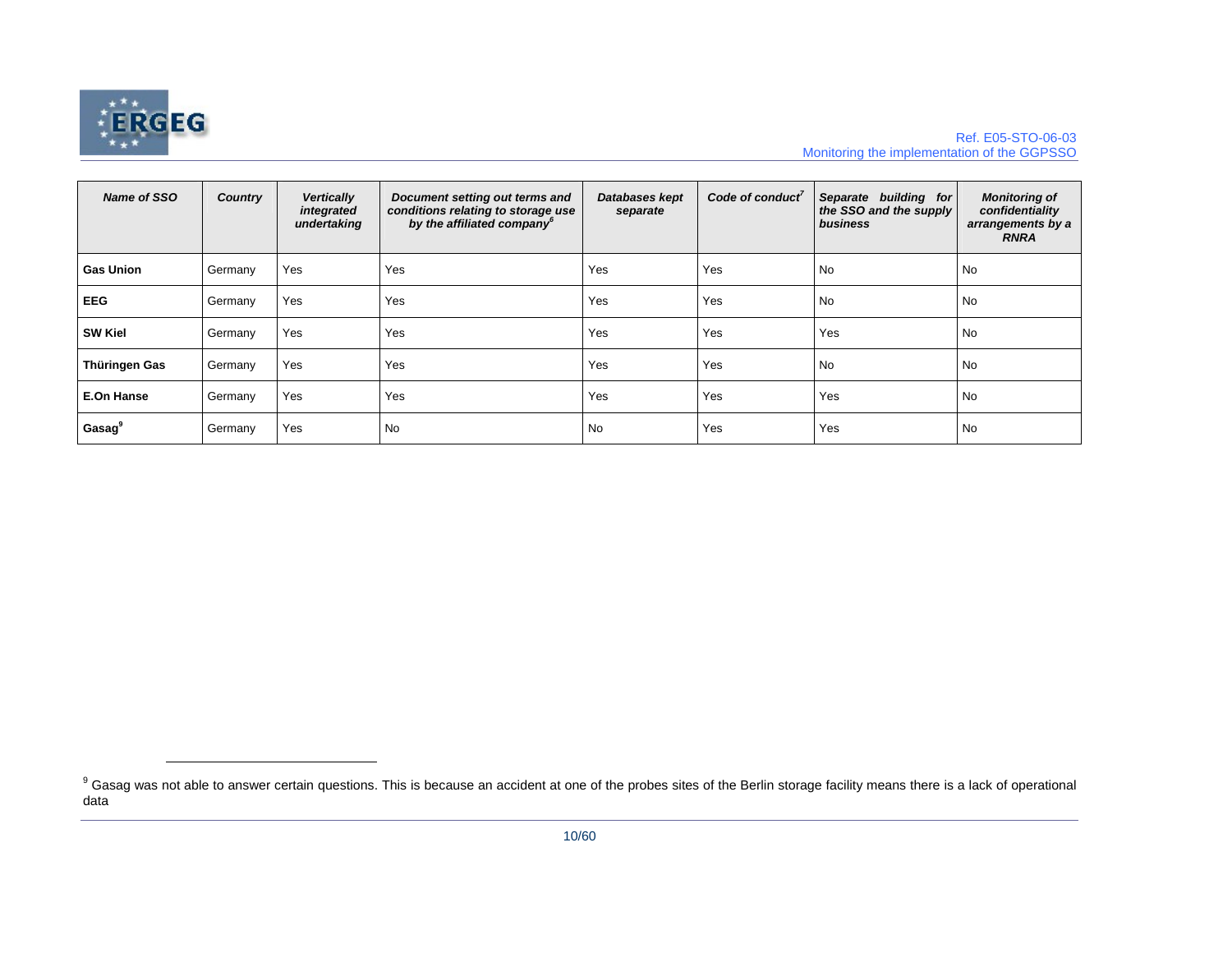

#### *Summary table: implementation of the GGPSSO requirements on necessary TPA services, capacity allocation, transparency and secondary markets*

| Name of SSO          | <b>Country</b> | <b>Capacity allocation</b><br>mechanism                       | <b>Available</b><br>capacity | <b>Number of</b><br>system users | <b>Transparency on</b><br>aggregate use of<br>storage | Transparency of<br>commercial information | Secondary trading of<br>storage capacity via<br>bulleting board |
|----------------------|----------------|---------------------------------------------------------------|------------------------------|----------------------------------|-------------------------------------------------------|-------------------------------------------|-----------------------------------------------------------------|
| <b>Stogit</b>        | Italy          | FCFS or Market based, and<br>capacity follows the<br>customer | No                           | 34                               | No                                                    | Yes                                       | Yes                                                             |
| Gaz de France        | France         | FCFS(*) and capacity<br>follows the customer                  | <b>No</b>                    | Confidential                     | <b>No</b>                                             | Yes                                       | Yes<br>(bundled<br>services<br>only, no trading)                |
| E.On Ruhrgas         | Germany        | $FCFS(*)$                                                     | Yes                          | $3$                              | <b>No</b>                                             | Yes                                       | Yes<br>(bundled<br>services<br>only, no trading)                |
| Wingas               | Germany        | <b>FCFS</b>                                                   | Yes                          | >3                               | <b>No</b>                                             | Yes                                       | No                                                              |
| <b>MOL</b>           | Hungary        | Order of priority, market-<br>based                           | <b>No</b>                    | 3                                | <b>No</b>                                             | Yes                                       | <b>No</b>                                                       |
| <b>CSL</b>           | UK             | Market based and FCFS                                         | No                           | 39                               | Yes                                                   | Yes                                       | Yes                                                             |
| <b>Latvijas Gaze</b> | Latvia         | No capacity allocated                                         | <b>No</b>                    | 4                                | No                                                    | Yes                                       | <b>No</b>                                                       |
| <b>TIGF</b>          | France         | FCFS(*) and capacity<br>follows the customer                  | Yes                          | $\overline{4}$                   | No                                                    | Yes                                       | Yes<br>(bundled<br>services<br>only, no trading)                |
| <b>VNG</b>           | Germany        | $FCFS(*)$                                                     | Confidential                 | $\mathbf{1}$                     | No                                                    | Yes                                       | Yes (no trading)                                                |
| <b>RWE Transgas</b>  | Czech Rep.     | mechanism<br>Other<br>(not<br>specified)                      | Confidential                 | $\mathbf{1}$                     | No                                                    | Yes                                       | Yes (no trading)                                                |
| <b>Enagas</b>        | Spain          | <b>FCFS</b>                                                   | <b>No</b>                    | 12                               | <b>No</b>                                             | Yes                                       | n.a.                                                            |
| OMV Gas (OGG)        | Austria        | <b>FCFS</b>                                                   | Yes                          | 5                                | <b>No</b>                                             | Yes                                       | No                                                              |

**[The order reflects the amount of capacity]**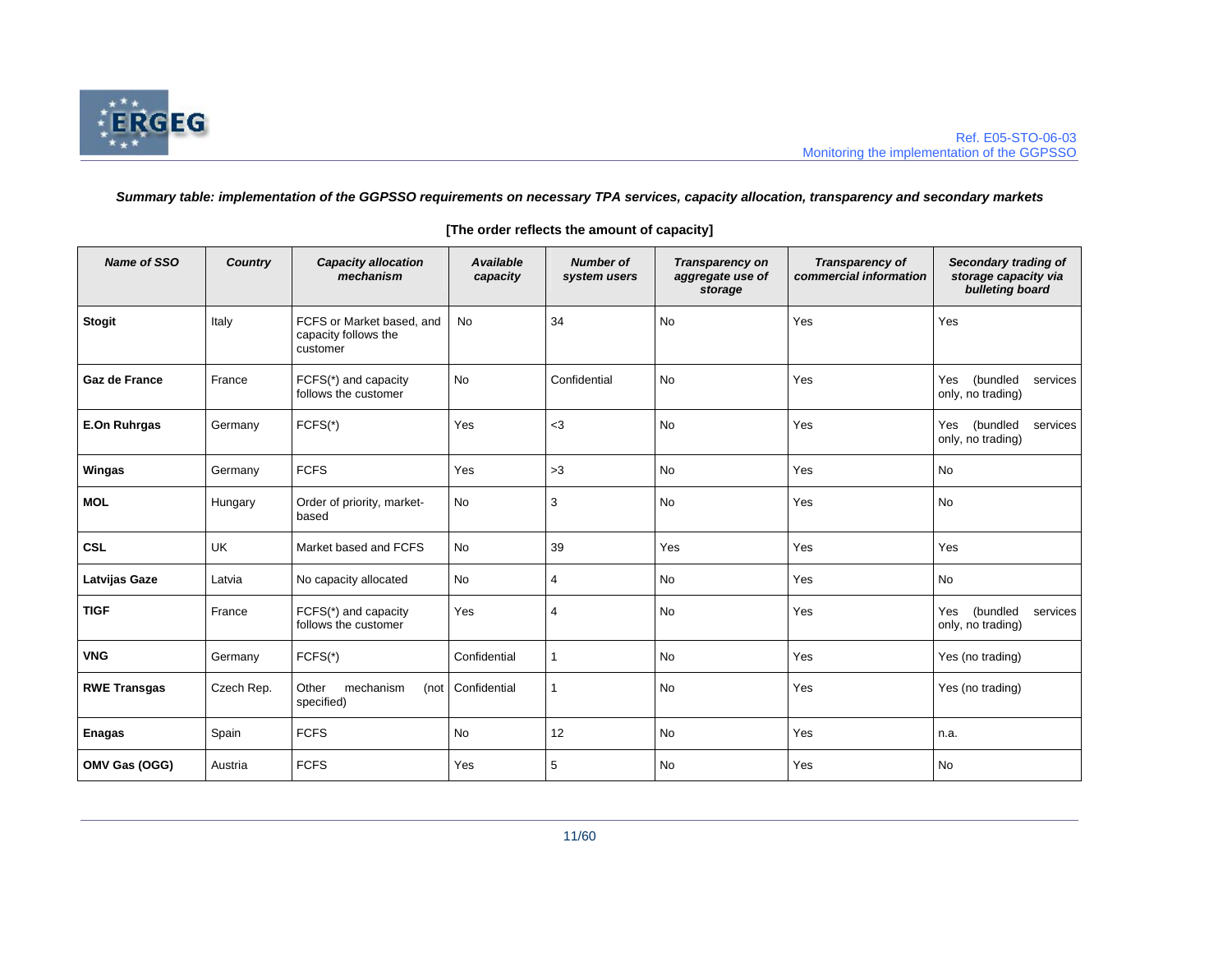

| <b>Name of SSO</b>          | <b>Country</b> | <b>Capacity allocation</b><br>mechanism      | <b>Available</b><br>capacity | <b>Number of</b><br>system users | <b>Transparency on</b><br>aggregate use of<br>storage | <b>Transparency of</b><br>commercial information | Secondary trading of<br>storage capacity via<br>bulleting board |
|-----------------------------|----------------|----------------------------------------------|------------------------------|----------------------------------|-------------------------------------------------------|--------------------------------------------------|-----------------------------------------------------------------|
| <b>BEB</b>                  | Germany        | $FCFS(*)$                                    | No/confidential              | $3 - 5$                          | No                                                    | Yes                                              | Yes (no trading)                                                |
| <b>NAFTA</b>                | Slovak Rep.    | n.a. <sup>10</sup>                           | No                           | Confidential                     | No                                                    | Yes                                              | <b>No</b>                                                       |
| <b>NAM</b>                  | Netherlands    | <b>FCFS</b>                                  | Yes                          | $\overline{4}$                   | No                                                    | No                                               | <b>No</b>                                                       |
| <b>EWE</b>                  | Germany        | <b>FCFS</b>                                  | No                           | 5                                | No                                                    | No                                               | <b>No</b>                                                       |
| <b>DONG D&amp;S</b>         | Denmark        | <b>FCFS</b>                                  | Yes                          | 5                                | No                                                    | Yes                                              | Yes (no trading)                                                |
| <b>RAG</b>                  | Austria        | <b>FCFS</b>                                  | Yes                          | 4                                | No                                                    | No                                               | No                                                              |
| <b>Fluxys</b>               | Belgium        | Order of priority <sup>11</sup>              | No                           | 3 (including TSO)                | No                                                    | Yes                                              | <b>No</b>                                                       |
| <b>RWE Energy &amp; KST</b> | Germany        | $FCFS(*)$                                    | Yes                          | $3$                              | No                                                    | Yes                                              | Yes (no trading)                                                |
| GdF E&P $(DE)^{12}$         | Germany        | n.a.                                         | No                           | 3                                | No                                                    | No                                               | No                                                              |
| <b>BP</b>                   | Netherlands    | <b>FCFS</b>                                  | Yes                          | $\mathbf 0$                      | No                                                    | Yes                                              | Yes                                                             |
| <b>SSE</b>                  | <b>UK</b>      | <b>FCFS</b>                                  | No                           | $\overline{7}$                   | No                                                    | Yes                                              | Yes                                                             |
| <b>Edison Stoccaggio</b>    | Italy          | FCFS and capacity follows No<br>the customer |                              | 8 (including TSO)                | No                                                    | Yes                                              | <b>No</b>                                                       |
| <b>Bayerngas</b>            | Germany        | $FCFS(*)$                                    | Confidential                 | $<$ 3                            | <b>No</b>                                             | <b>No</b>                                        | <b>No</b>                                                       |

<sup>&</sup>lt;sup>10</sup> Storage code not approved yet. No mechanism implemented as of 1 September 2005

<sup>&</sup>lt;sup>11</sup> Legislation recently modified

 $^{12}$  GdF E&P (DE) has explained that under mining law it is responsible for the technical management of some underground storage facilities in Germany which have been established as mineral oil and storage sites. Therefore the responses of GdF E&P (DE) to the GGPSSO questionnaire reflect to its role as technical operations manager under mining law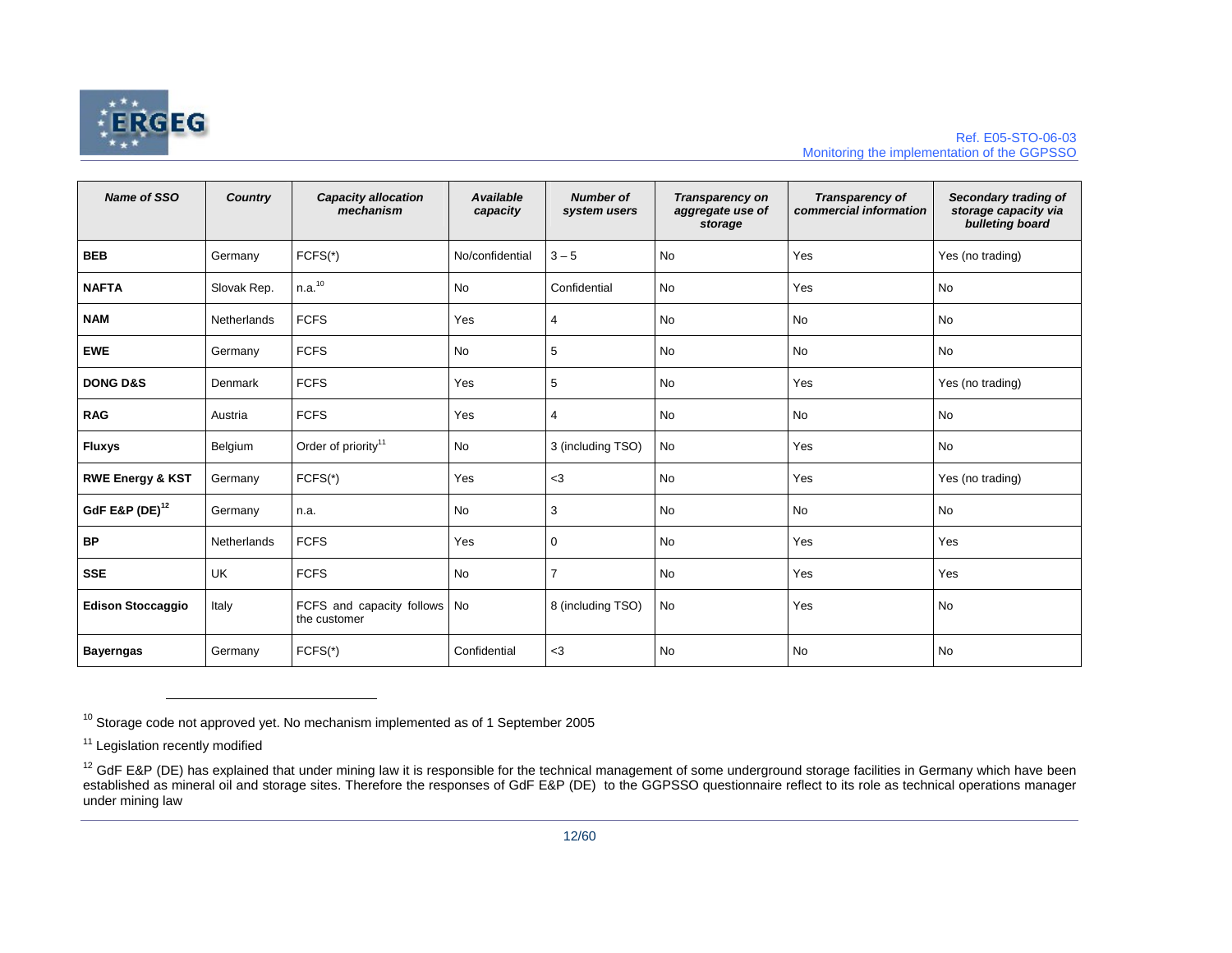

| Name of SSO          | <b>Country</b> | <b>Capacity allocation</b><br>mechanism | <b>Available</b><br>capacity | <b>Number of</b><br>system users | <b>Transparency on</b><br>aggregate use of<br>storage | <b>Transparency of</b><br>commercial information | Secondary trading of<br>storage capacity via<br>bulleting board |
|----------------------|----------------|-----------------------------------------|------------------------------|----------------------------------|-------------------------------------------------------|--------------------------------------------------|-----------------------------------------------------------------|
| Avacon               | Germany        | $FCFS(*)$                               | Confidential                 | $<$ 3                            | No                                                    | <b>No</b>                                        | No                                                              |
| swb Netze            | Germany        | $FCFS(*)$                               | No                           |                                  | No                                                    | <b>No</b>                                        | No                                                              |
| <b>Gas Union</b>     | Germany        | $FCFS(*)$                               | No answer                    | $<$ 3                            | No                                                    | <b>No</b>                                        | No                                                              |
| <b>EEG</b>           | Germany        | $FCFS(*)$                               | No                           | $3$                              | No                                                    | Yes                                              | <b>No</b>                                                       |
| <b>SW Kiel</b>       | Germany        | $FCFS(*)$                               | No                           | $3$                              | No                                                    | <b>No</b>                                        | <b>No</b>                                                       |
| <b>Thüringen Gas</b> | Germany        | $FCFS(*)$                               | No                           | $\overline{4}$                   | No                                                    | <b>No</b>                                        | No                                                              |
| E.On Hanse           | Germany        | FCFS $(*)$                              | Confidential                 | $3$                              | No                                                    | <b>No</b>                                        | <b>No</b>                                                       |
| Gasag <sup>13</sup>  | Germany        | <b>FCFS</b>                             | no answer                    | $<$ 3                            | No                                                    | <b>No</b>                                        | No                                                              |

(\*) first committed first served

<sup>&</sup>lt;sup>13</sup> Gasag was not able to answer certain questions. This is because an accident at one of the probes sites of the Berlin storage facility means there is a lack of operational<br>data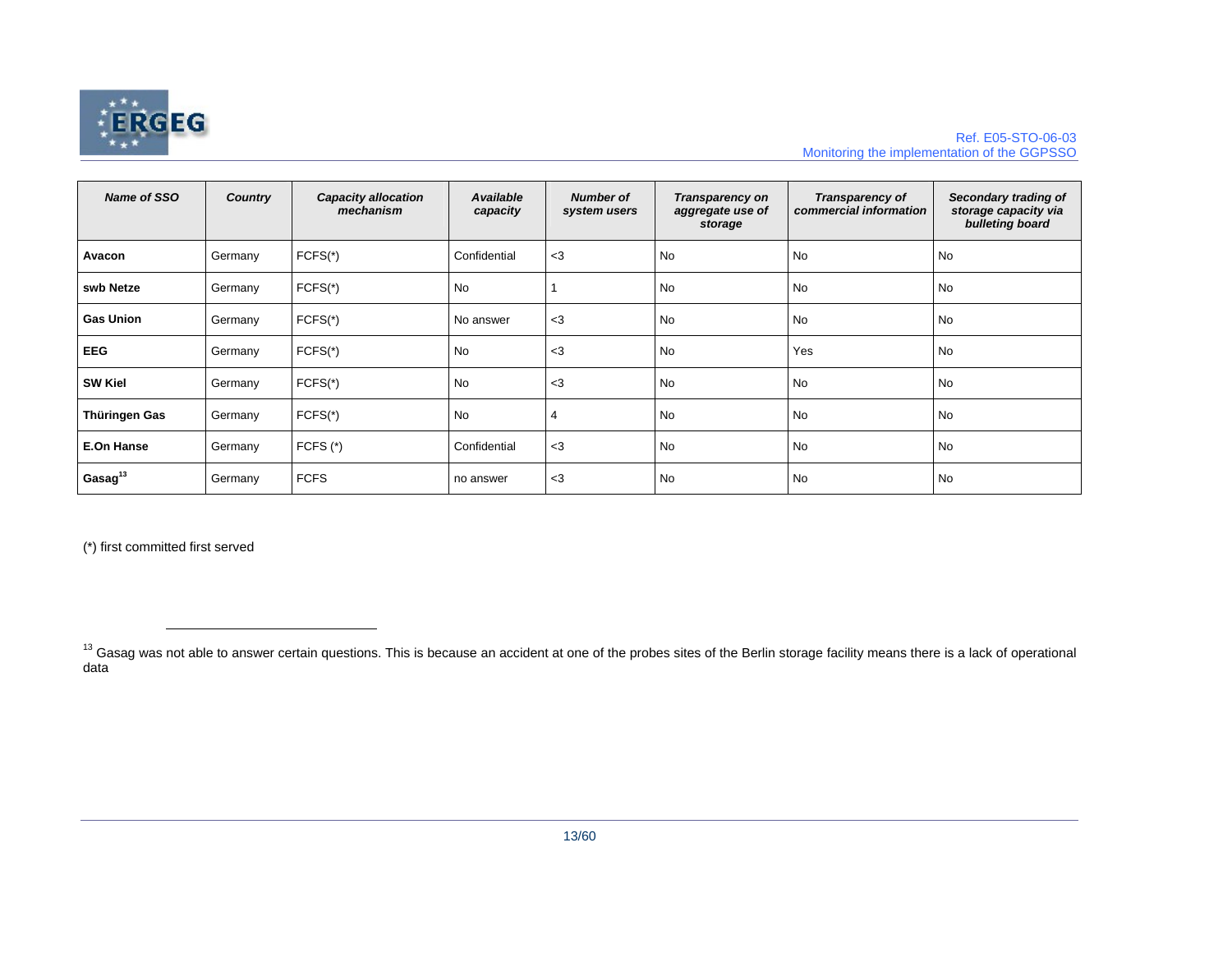

|   | <b>Introduction</b>                                                         | 15 |
|---|-----------------------------------------------------------------------------|----|
| 2 | Background – overview of storage markets and regulation in the EU           | 18 |
| 3 | Roles and responsibility of Storage System Operators                        | 23 |
| 4 | Confidentiality requirements                                                | 26 |
| 5 | Necessary TPA services                                                      | 30 |
| 6 | Storage capacity allocation and congestion management                       | 35 |
| 7 | Transparency requirements                                                   | 39 |
| 8 | Secondary markets                                                           | 48 |
| 9 | Implementation of the other GGPSSO requirements (to be implemented by 2006) | 52 |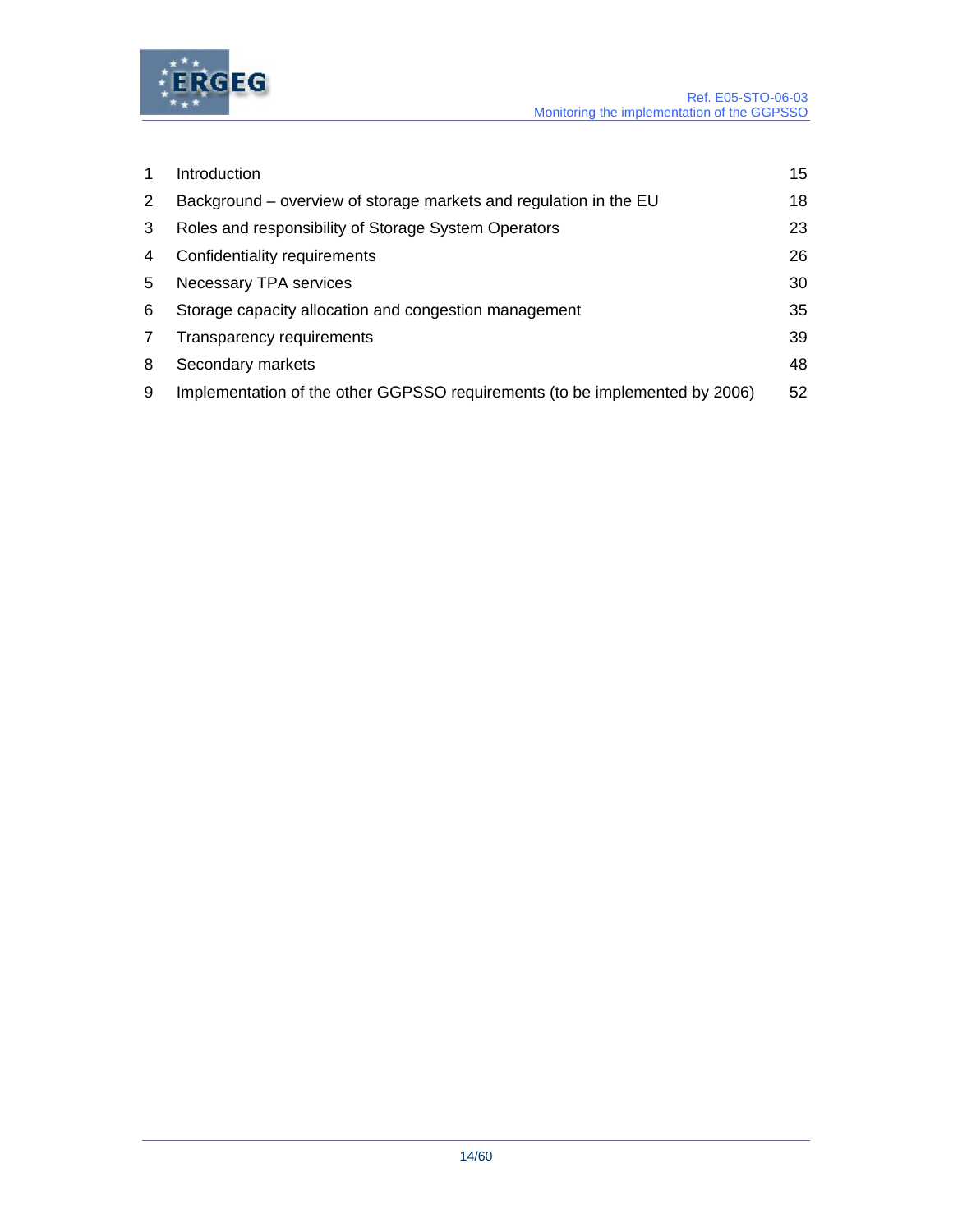

## **1 Introduction**

On 18 March 2005, the Joint Working Group of the Madrid Forum agreed to adopt, from 1 April 2005, voluntary Guidelines for Good Practice for Gas Storage System operators (GGPSSO) presented by ERGEG. The Guidelines were developed through extensive and transparent public consultation and are aimed at setting out the **minimum requirements** for the provision of fair and non-discriminatory access to storage facilities and services in line with the Gas Directive<sup>14</sup>.

Although the Gas Directive establishes responsibility for national regulators to monitor storage access conditions (Article 25.1.f), the European Commission requested that ERGEG monitor implementation of the GGPSSO.

#### **Method**

To take this work forward, the ERGEG Storage Task Force (led by CRE and AEEG)<sup>15</sup> developed questionnaires for:

- National Regulatory Authorities (NRAs);
- Storage System Operators (SSOs); and
- Storage users.

#### **Responses from NRAs**

There are storage facilities in 15 EU Member States and responses were received from the respective NRAs in each of these countries. ERGEG also received a response from the Romanian NRA.

#### **Responses from SSOs**

ERGEG received 40 responses from SSOs:

- 37 responses from SSOs operating storage facilities in the EU, which represent approximately 89% of the working gas capacity in the EU;
- 3 responses from Romanian SSOs.

<sup>&</sup>lt;sup>14</sup> In accordance with Articles 2(9) and (19) of the European Directive 2003/55/EC (the Gas Directive).<br><sup>15</sup> The French and Italian regulatory authorities.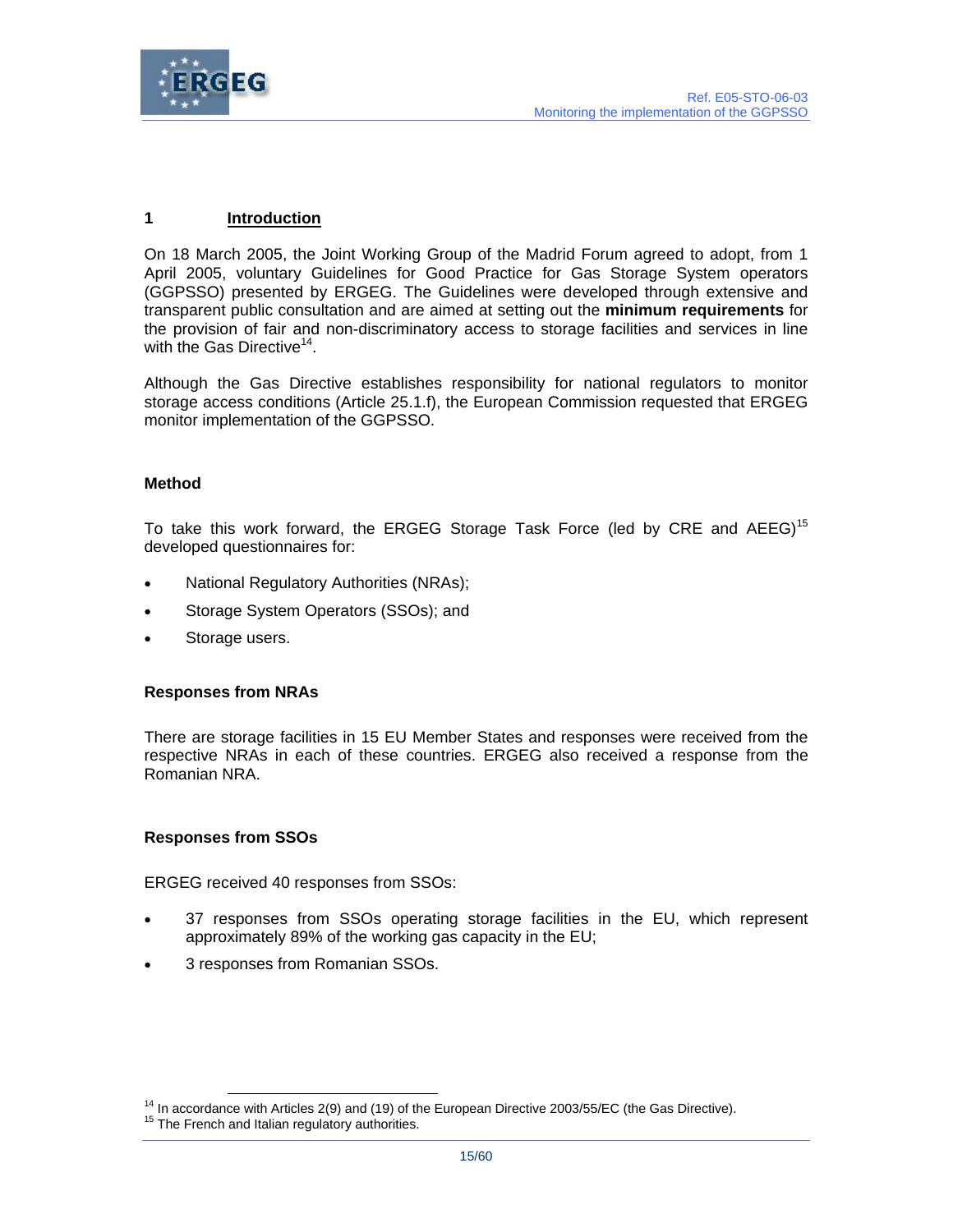

Some of the German SSOs contacted by their national regulatory authority (before it was officially established as the gas and electricity national regulatory authority when new legislation came into force) declined to respond to the questionnaire, for the following reasons:

- GVS and IVG consider that they are not SSOs and that the questionnaire does not apply to them;
- Enercity and RWE DEA explained that they would submit a response later  $-$  not received to date.

#### **Responses from storage users**

ERGEG received 33 responses from storage users including new entrant companies and those that are affiliated in some way to SSOs.

**All non-confidential responses, including those of the NRAs, are available on ERGEG's website16 - a list of respondents is in Appendix 2.** 

#### **Purpose of this document**

The purpose of this document is to set out **ERGEG's initial results** on monitoring implementation of the GGSSO. ERGEG's final report will be published later in the year after it has taken account of the views of stakeholders.

The structure of this document follows that of the GGPSSO although there is also a background section (Chapter 2) on the EU gas storage market:

- chapter 3 Roles and Responsibilities of Storage System Operators;
- chapter 4 Confidentiality Requirements;
- chapter 5 Necessary TPA Services;
- chapter 6 Storage Capacity Allocation and Congestion Management;
- chapter 7 Transparency Requirements;
- chapter 8 Secondary markets;
- chapter 9 Implementation of other GGPSSO requirements (those required by 2006).

Monitoring the "tariff structure and derivation" requirements within the GGPSSO is beyond the scope of this report. Some information on tariffs is presented in Chapter 2 (Background on the EU gas storage market) and in Chapter 7 (Transparency requirements).

The report does not provide a detailed assessment on the effectiveness of particular access arrangements at each storage facility – but rather takes a European wide perspective on the extent to which the GGPSSO has been implemented.

<sup>&</sup>lt;sup>16</sup> www.ergeg.org.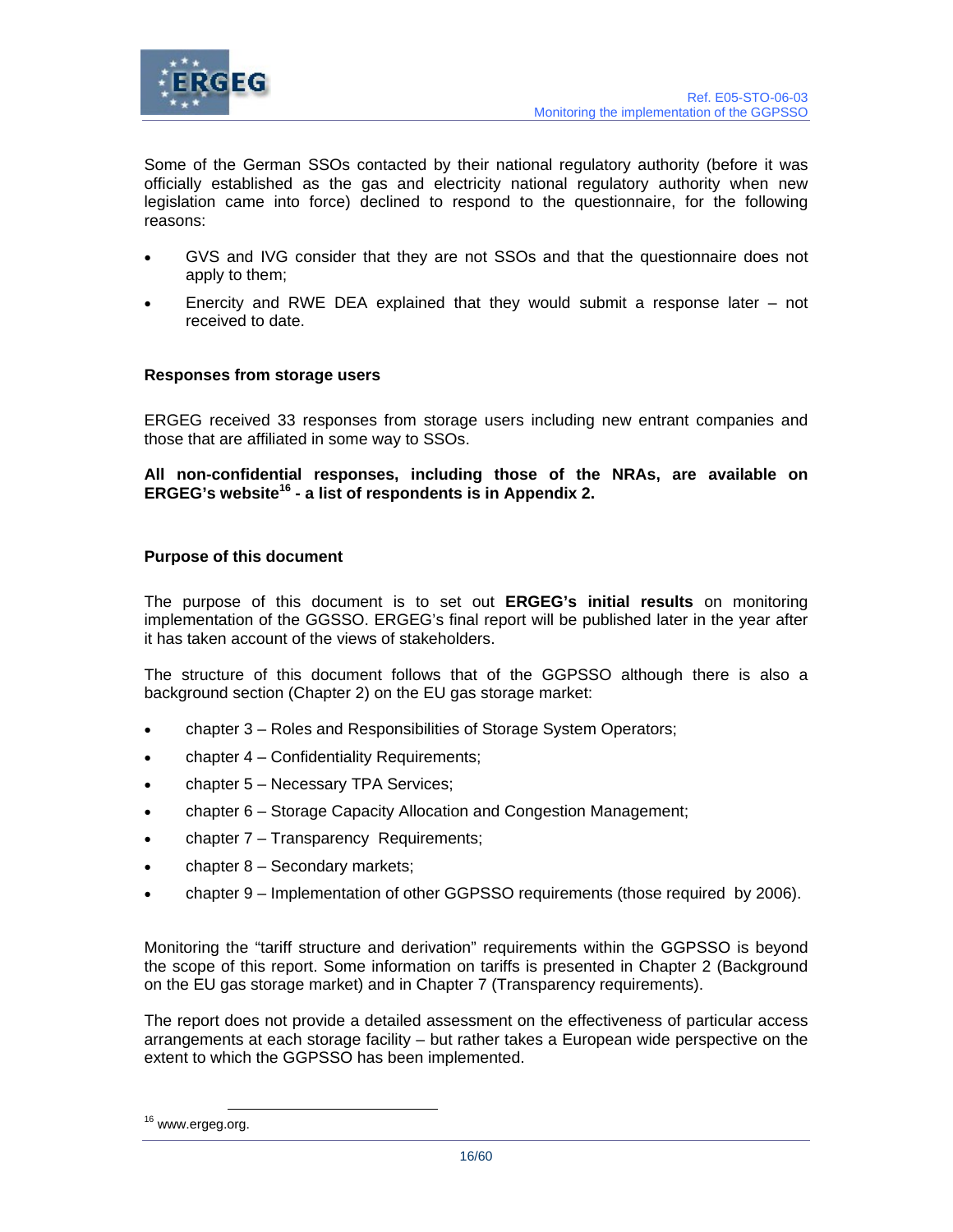

Only actual implementation is looked at in this report (i.e. responses from SSOs referring to "plans" and "intentions" are not included).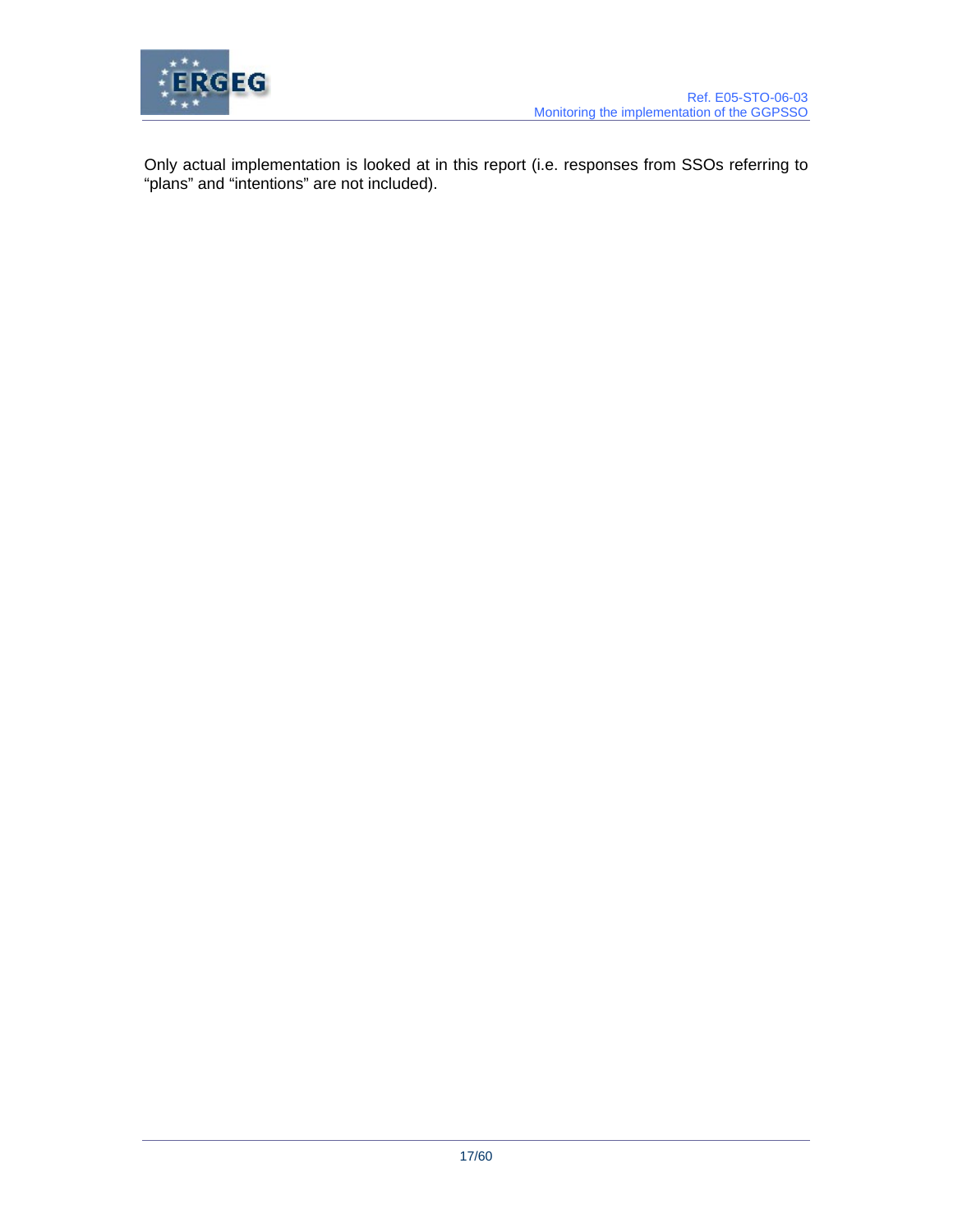

#### **2 Background – overview of storage markets and regulation in the EU**

#### **Working capacity for each Member State**

The following table presents the working storage capacity<sup>17</sup> for each Member State (as provided by ERGEG members) 18.

| <b>Country</b>                   | <b>ERGEG</b> member | <b>Working capacity (bcm)</b> |
|----------------------------------|---------------------|-------------------------------|
| Germany (DE)                     | <b>BNETZA</b>       | 19.1                          |
| Italy (IT)                       | AEEG                | 12.8                          |
| France (FR)                      | <b>CRE</b>          | 11                            |
| Netherlands (NL)                 | DTE                 | 5                             |
| United Kingdom (UK)              | <b>OFGEM</b>        | 3.5                           |
| Hungary (HU)                     | <b>HEO</b>          | 3.4                           |
| Austria (AT)                     | E-Control           | 2.5                           |
| Latvia (LV)                      | <b>PUC</b>          | 2.3                           |
| Czech Republic (CZ)              | ERU                 | 2.1                           |
| Spain (SP)                       | <b>CNE</b>          | 2.1                           |
| Slovak Republic (SK)             | <b>RONI</b>         | 1.7                           |
| Poland (PL)                      | ERO                 | 1.3                           |
| Denmark (DK)                     | <b>DERA</b>         | 0.8                           |
| Belgium (BE)                     | <b>CREG</b>         | 0.7                           |
| <b>Total EU working capacity</b> |                     | 68.3                          |

#### *Working capacity in the EU*

#### **Legal and regulatory framework of TPA to storage**

Article 19 of the European Directive 2003/55/EC (the Gas Directive) requires that all Storage System Operators (SSOs) provide fair and non-discriminatory Third Party Access (TPA) to their facility (unless an exemption has been granted under Article 2(9)), when technically and/or economically necessary for providing efficient access to the system for the supply of customers.

In 9 countries (Austria, Belgium, Denmark, Germany, Hungary, Italy, Netherlands, Spain, UK), even before the adoption of the Directive, national legislation already provided for TPA access to storage. In some of these countries, the storage legal and regulatory framework was reviewed or adapted following the entry into force of the Directive:

• Belgium - the law transposing the Gas Directive was passed in June 2005 and contains some important provisions with regard to access to storage and capacity allocation of storage capacity in particular;

<sup>&</sup>lt;sup>17</sup> Capacity used for storage purposes.<br><sup>18</sup> Where an ERGEG member is not listed this is because there is no working storage capacity in that country.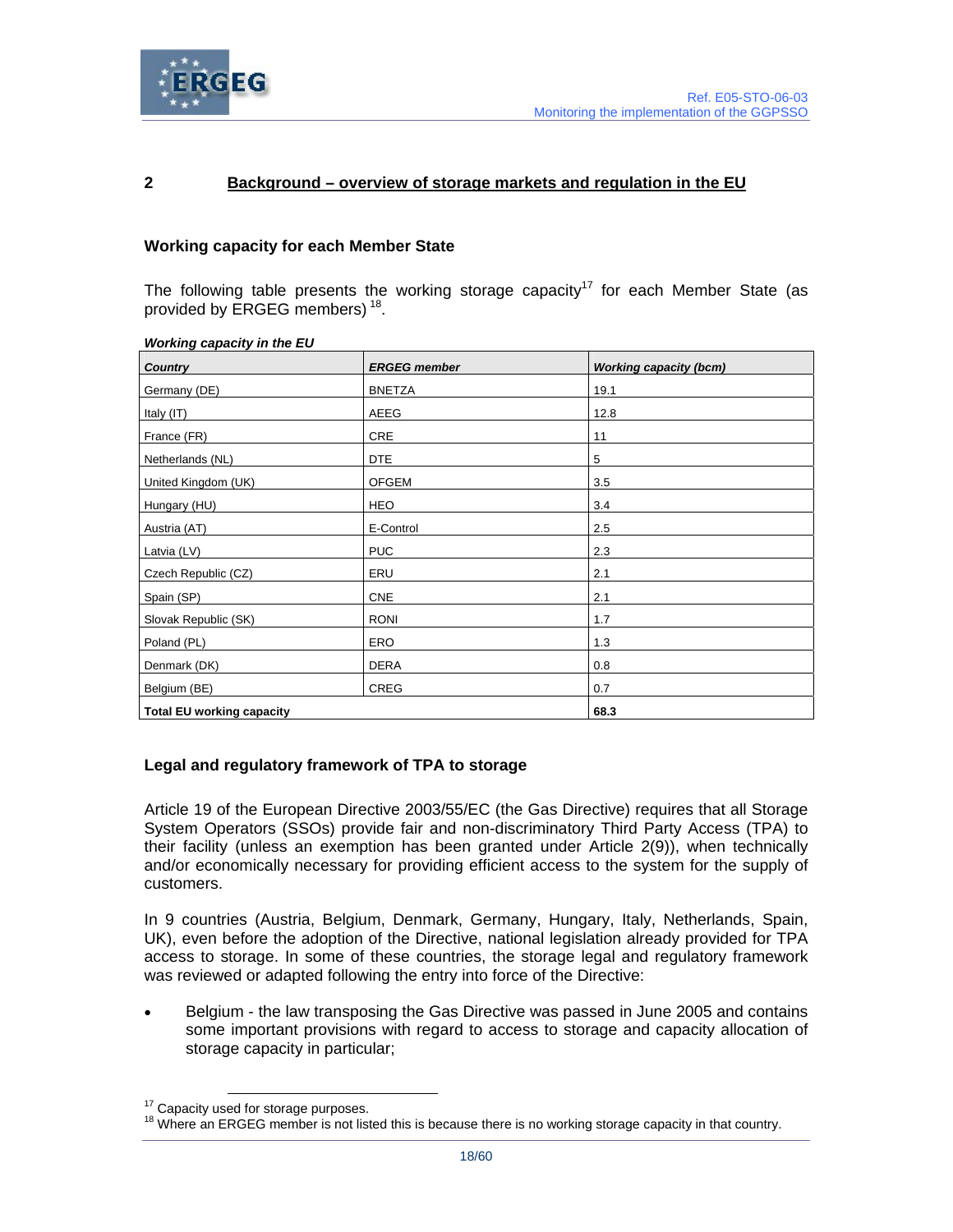

• in Germany, the law transposing the Gas Directive (Energiewirtschaftsgesetz – EnWG entered into force on 13 July 2005. The newly created Bundesnetzagentur (BNetzA) is competent to monitor access conditions to storage.

In other countries (Czech Republic, France, Latvia, Poland, Slovak Republic, UK), TPA to storage is more recent as it was introduced with the transposition of the Directive into national law. In 2 countries in particular, the experience of TPA to storage was very limited at the time of the report:

- in Poland, a new legislation providing for TPA to storage came into force in May 2005;
- in the Slovak Republic, a storage code has been drafted by the SSO but has not been approved so far by the national regulatory authority.

Even where the legal and regulatory framework is more mature, it may not be completely stabilized:

- in France a decree on storage capacity allocation is in preparation;
- in Hungary, a decree on storage secondary markets is also expected;
- in Spain, secondary markets are not allowed by national legislation but this is expected to change in 2006.

There is therefore a legal basis for TPA to storage in all EU countries with storage capacity. However, the legal and regulatory framework is more or less mature, which may explain why some SSOs are more or less advanced in implementing the GGPSSO.

#### **Regulated vs negotiated access to storage**

The Gas Directive leaves Member States with the option of whether a negotiated and/or regulated TPA regime should be implemented for storage. As a result, access regimes vary across the EU.

In Belgium, Hungary (regulated market), Italy, Latvia, Poland and Spain, tariffs (or their methodology) are set or approved, or defined in national legislation before they enter into force.

In Austria, the Czech Republic, Denmark, France, Hungary (free market), the Netherlands, the Slovak Republic and the UK, tariffs are set by the storage operators. However, in some of these countries, the national relevant regulatory authority is involved in access to storage:

- in the UK, the national relevant regulatory authority retains some important powers (terms and conditions of access to storage, capacity allocation); other regulatory authorities also play a role (e.g. Office of Fair Trade, Competition Commission);
- in the Czech Republic, the national relevant regulatory authority regulates terms and conditions for access to storage; the capacity allocation mechanism is also regulated;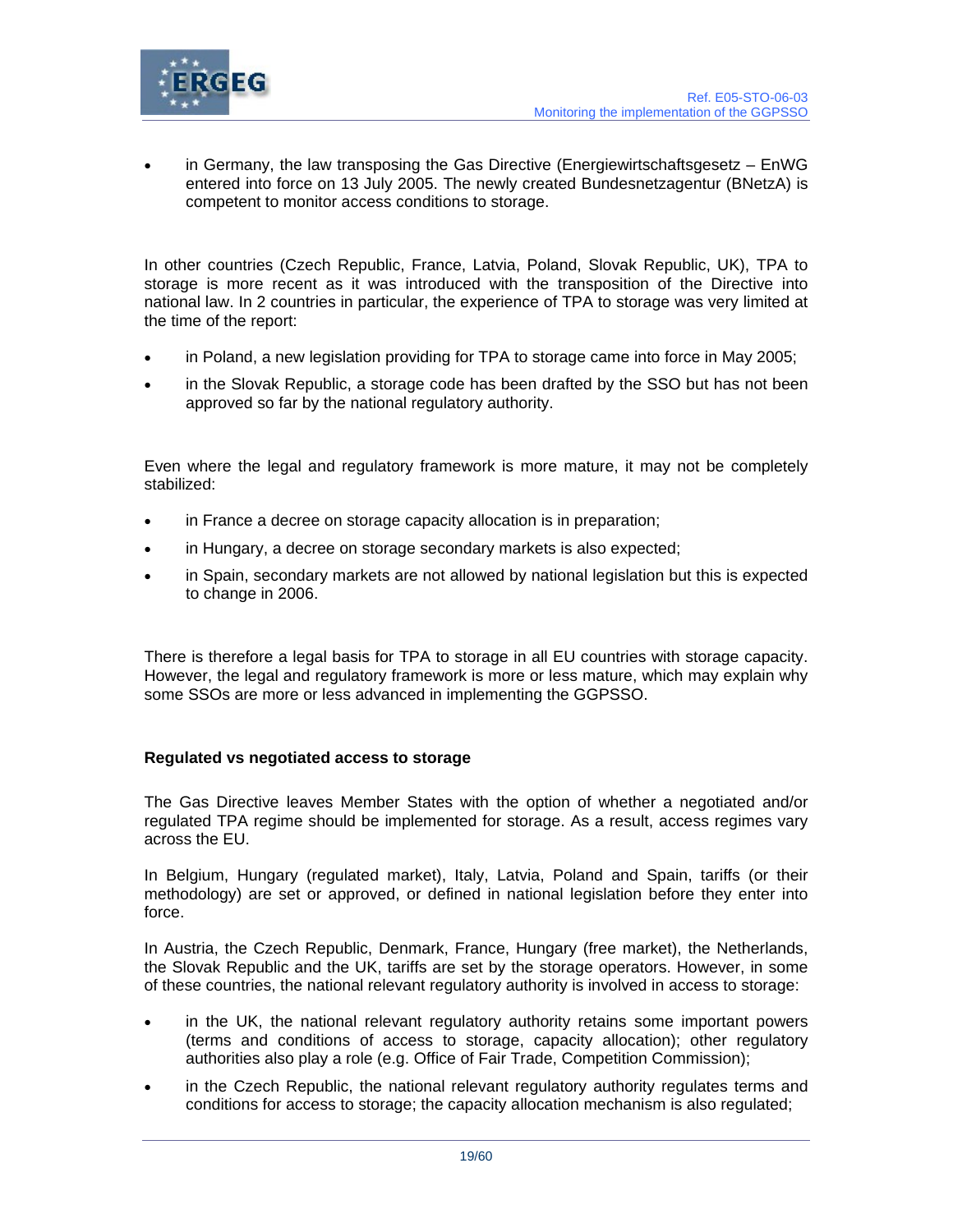

- in Denmark, tariffs are set and enforced by the SSO, but the relevant national regulatory authority may on its own initiative investigate tariffs, even in the absence of a complaint or dispute;
- in Austria, if storage tariffs are 20% higher than the average storage tariffs in the EU, the relevant national regulatory authority may decide which cost-components are to be used to calculate tariffs;
- in France, the capacity allocation mechanism is currently (as at 1 September 2005) set by the SSOs, based on some general provisions contained in national legislation. However a more detailed decree is in preparation;
- in the Netherlands, the national relevant regulatory authority sets indicative terms and conditions for TPA to storage.

#### **Conflicts between the requirements of the GGPSSO and national legislation**

In only 2 countries (Czech Republic and Spain) there is a conflict between the requirements of the GGPSSO and national legislation:

- in Spain, the conflict concerns the GGPSSO requirements on secondary markets. At present, a secondary market of storage capacity is not considered in the national legislation;
- in the Czech Republic, the conflict concerns the transparency requirements of the GGPSSO. According to national legislation, it is up to the SSO to decide if some information is commercially sensitive or not.

#### **SSOs included in the monitoring exercise**

This monitoring report covers 33 SSOs across the EU.

7 SSOs responded but are not included in the main report either because their facility is not subject to TPA, they are not part of the EU or the facility is not yet operational (a summary of their responses is included for information in Appendix 1).

Information on technical storage capacities<sup>19</sup>, available storage capacities<sup>20</sup> and numbers of customers (provided by the 33 SSOs included in the scope of the monitoring exercise) is in the table below.

<sup>&</sup>lt;sup>19</sup> Technical storage capacity is the maximum storage capacity (injectability, deliverability and space) that the SSO can offer to storage users, excluding storage capacity for SSOs operational needs (GGPSSO Annex).<br><sup>20</sup> Available storage capacity means the part of the technical storage capacity that is not contracted or held by

storage users at that moment and still available to the storage users for firm and interruptible services, and is not excluded from TPA under Article 2(9) of the Gas Directive (GGPSSO Annex).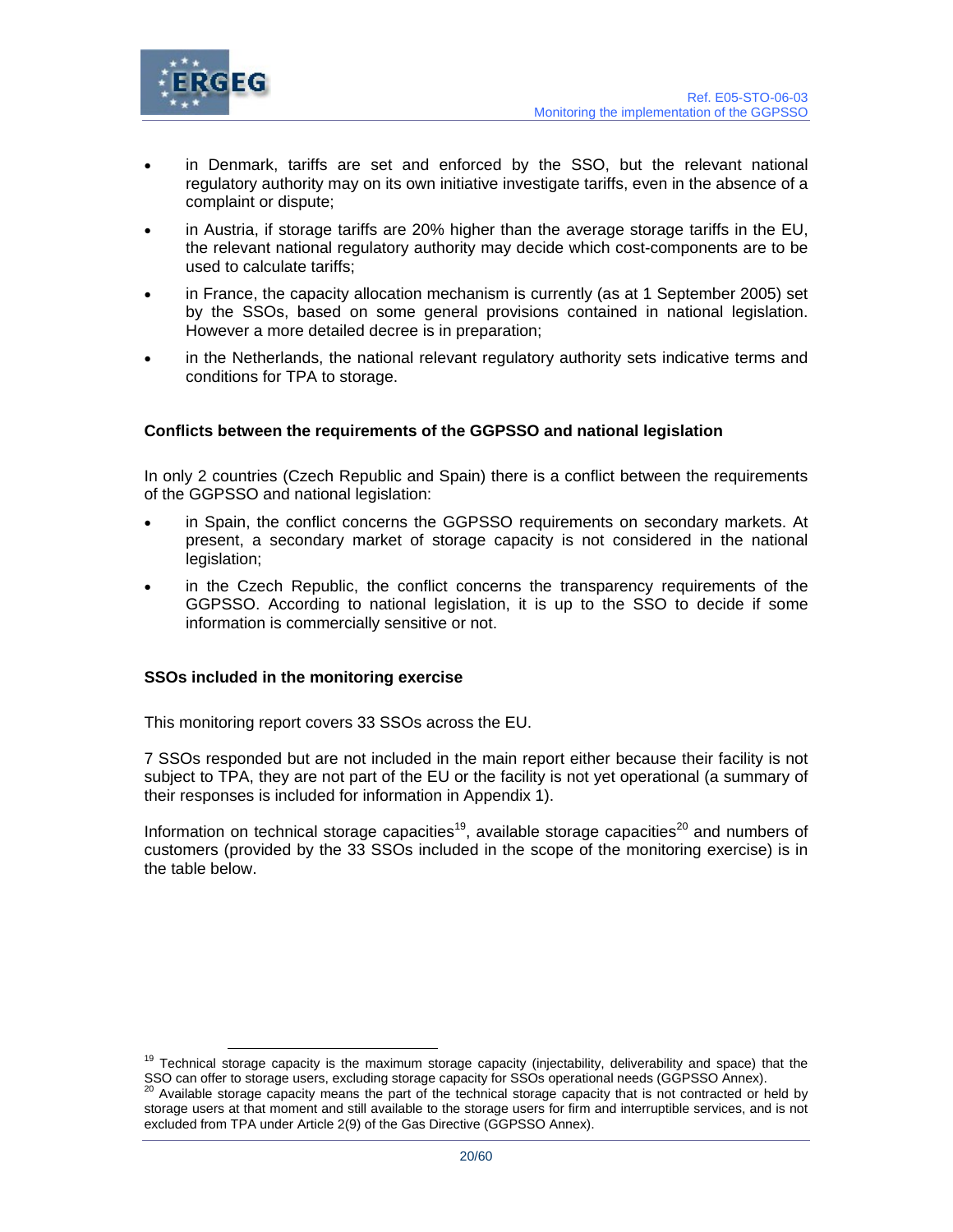

| בטטט ווטוושווישוויטווי   |                       |                                    |                                 |                                                   |
|--------------------------|-----------------------|------------------------------------|---------------------------------|---------------------------------------------------|
| Name of SSO              | <b>Country</b>        | <b>Technical</b><br>capacity (bcm) | <b>Available capacity</b>       | Number of system users who<br>own capacity rights |
| <b>Stogit</b>            | Italy                 | 12.5                               | no                              | 34                                                |
| Gaz de France            | France                | 8.8                                | no                              | Confidential                                      |
| E.On Ruhrgas             | Germany               | 5                                  | yes                             | $<$ 3                                             |
| Wingas                   | Germany               | 4.2                                | yes                             | >3                                                |
| <b>MOL</b>               | Hungary               | 3.4                                | no                              | 3                                                 |
| CSL                      | United Kingdom        | 3.2                                | no                              | 39                                                |
| Latvijas Gaze            | Latvia                | 2.3                                | no                              | 4                                                 |
| <b>TIGF</b>              | France                | 2.2 (estimation)                   | yes                             | 4                                                 |
| <b>VNG</b>               | Germany               | 2.1                                | Confidential                    | $\mathbf{1}$                                      |
| <b>RWE Transgas</b>      | <b>Czech Republic</b> | 2.1                                | Confidential                    | $\mathbf{1}$                                      |
| <b>Enagas</b>            | Spain                 | 2.1                                | no                              | 12                                                |
| OMV Gas (OGG)            | Austria               | 1.8                                | yes                             | 5                                                 |
| <b>NAFTA</b>             | Slovak Republic       | 1.7                                | no                              | Confidential                                      |
| <b>BEB</b>               | Germany               | 1,7                                | no / Confidential <sup>22</sup> | $3 - 5$                                           |
| <b>NAM</b>               | Netherlands           | 1.4                                | yes                             | 4                                                 |
| <b>EWE</b>               | Germany               | 1.2                                | no                              | 5                                                 |
| <b>DONG D&amp;S</b>      | Denmark               | 0.8                                | yes                             | 5                                                 |
| <b>RAG</b>               | Austria               | 0.7                                | yes                             | 4                                                 |
| <b>Fluxys</b>            | Belgium               | 0.7                                | no                              | 3 (including TSO)                                 |
| RWE Energy & KST         | Germany               | 0.6                                | yes                             | -3                                                |
| GdF E&P (DE)             | Germany               | 0.5                                | no                              | 3                                                 |
| <b>BP</b>                | Netherlands           | 0.3                                | yes                             | 0                                                 |
| <b>SSE</b>               | United Kingdom        | 0.3                                | no                              | $\overline{7}$                                    |
| <b>Edison Stoccaggio</b> | Italy                 | 0.3                                | no                              | 8 (including TSO)                                 |
| <b>Bayerngas</b>         | Germany               | 0.3                                | Confidential                    | $<$ 3                                             |
| Avacon                   | Germany               | 0.09                               | Confidential                    | $<$ 3                                             |
| swb Netze                | Germany               | 0.09                               | no                              | $\mathbf{1}$                                      |
| <b>Gas Union</b>         | Germany               | 0.08                               | no answer                       | $<$ 3                                             |
| <b>EEG</b>               | Germany               | 0.06                               | no                              | <3                                                |
| <b>SW Kiel</b>           | Germany               | 0.05                               | no                              | <3                                                |
| Thüringen Gas            | Germany               | 0.05                               | no                              | 4                                                 |
| E.On Hanse               | Germany               | 0.05                               | confidential                    | <3                                                |
| Gasag                    | Germany               | not known                          | no answer                       | $3$                                               |

#### *Information on SSOs<sup>21</sup>*

<sup>&</sup>lt;sup>21</sup> As provided for by SSOs in their responses to the questionnaire. Date of reference: 1 April 2005. Some SSOs maintained some information as confidential under GGPSSO 6.2. GdF E&P (DE) has explained that under mining law it is responsible for the technical management of some underground storage facilities in Germany which have been established as mineral oil and storage sites. Therefore, the responses of GdF E&P (DE) to the GGPSSO questionnaire refers to its role as technical operations manager under mining law. Gasag (DE) was not able to answer certain questions. This is because an accident at one of the probes sites of the Berlin storage facility means there has been there is a lack of operational data. EWE answer, received late, will be integrated in the final document.

<sup>&</sup>lt;sup>22</sup> BEB revealed information on capacity to the extent confidentiality requirements of users are unaffected.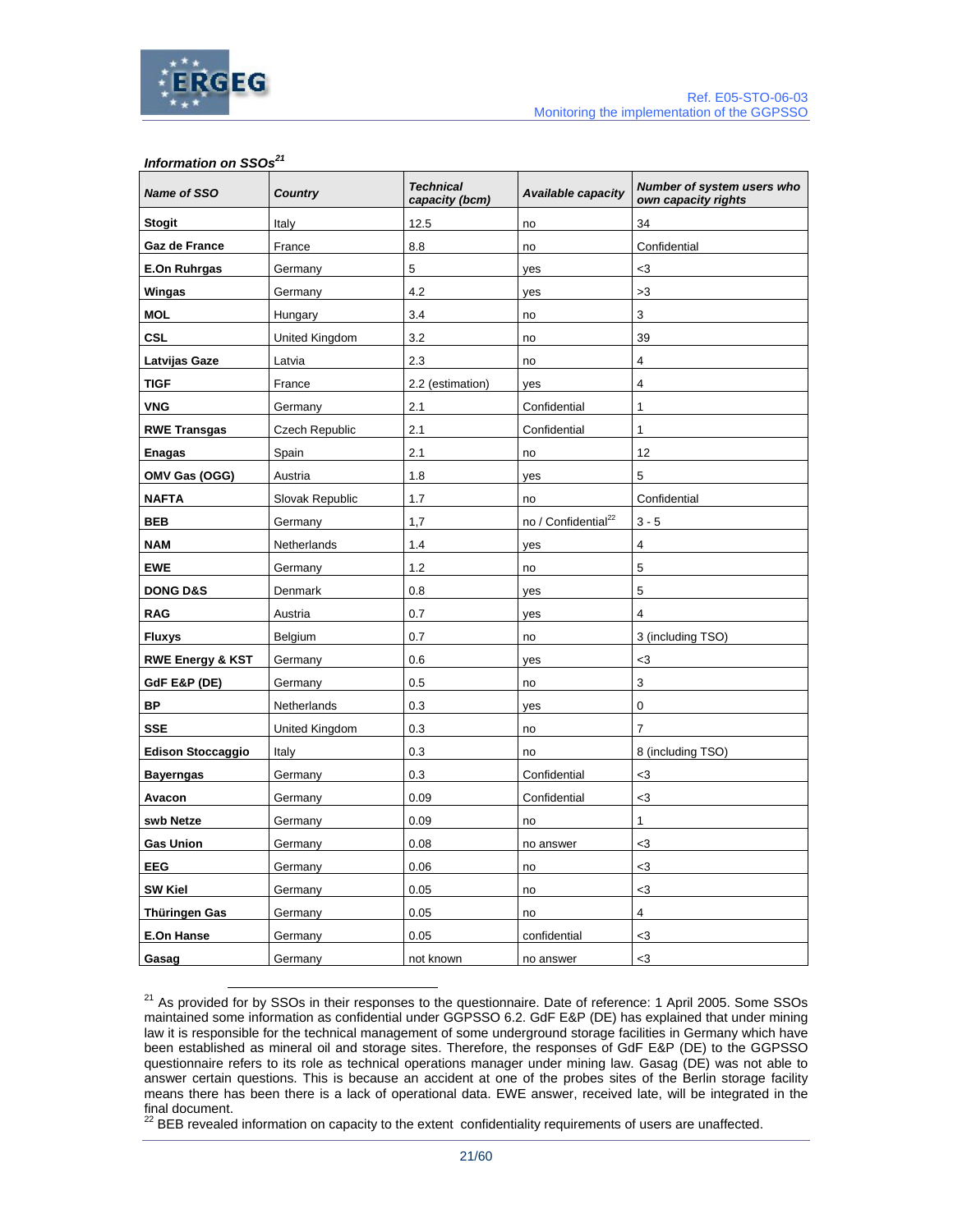

## **Legal status of the SSOs included in the scope of the study**

The 33 SSOs covered in this report can be classified as follows:

- for 21 SSOs, **there is no legal separation between the SSO and other gas businesses of the overall company** including production and/or supply activities: Gaz de France (FR), E.On Ruhrgas (DE), Wingas (DE), Latvijas Gaze (LV), VNG (DE), RWE Transgas (CZ), NAFTA (SK), NAM (NL), EWE (DE), RAG (AT), RWE Energy & KST (CZ), GdF E&P (DE), Bayerngas (DE), Avacon (DE), swb Netze (DE), Gas Union (DE), EEG (DE), SW Kiel (DE), Thüringen Gas (DE), E.On Hanse (DE) and Gasag (DE);
- 8 SSOs are separate from other gas activities of the overall company, at least in their legal form. However, the gas supplier or producer wholly owns or has a significant stake in the SSO:
	- o 6 SSOs are 100% owned by a gas supplier or producer, including Stogit (IT), MOL (HU), CSL (UK), DONG D&S (DK), SSE (UK), Edison Stoccaggio (IT);
	- o BEB Speicher (referred to as BEB in this report) (DE) is 100% owned by BEB. BEB also has a 100% stake in a gas transmission company. BEB is a 50/50 JV between Esso and Shell. Both companies are involved in gas marketing activities in Germany;
	- o BP (NL) is the operator (therefore the SSO) of the Alkmaar Storage facility (which is owned by three partners: BPNE, Petro-Canada, Dyas). BP is a gas producer and supplier.
- 4 SSOs **operate as a "combined operator"** in the sense of Article 19 of the Gas Directive. The combined SSO and TSO is separate, at least in its legal form, from other gas businesses of the overall company:
	- o Enagas (SP) is the Spanish TSO and SSO. Gas Natural (main gas supplier in Spain) has a minority stake in it;
	- o TIGF (FR) is a wholly owned subsidiary of Total. Total has also set up Tegaz (100% owned) in order to develop gas supply activities;
	- o OGG (AT) has a 50% stake in EconGas, the main gas supplier for large customers in Austria;
	- o Fluxys (BE) is owned by the same shareholders as Distrigas, the main gas supplier in Belgium.

Storage capacities are sometimes contracted on long term basis, even though there are exceptions to such a practice (e.g. Italy). According to a consumer association *"some storage operators still claim to be 100% sold out for many years, in at least one case for more than the next 20 years".*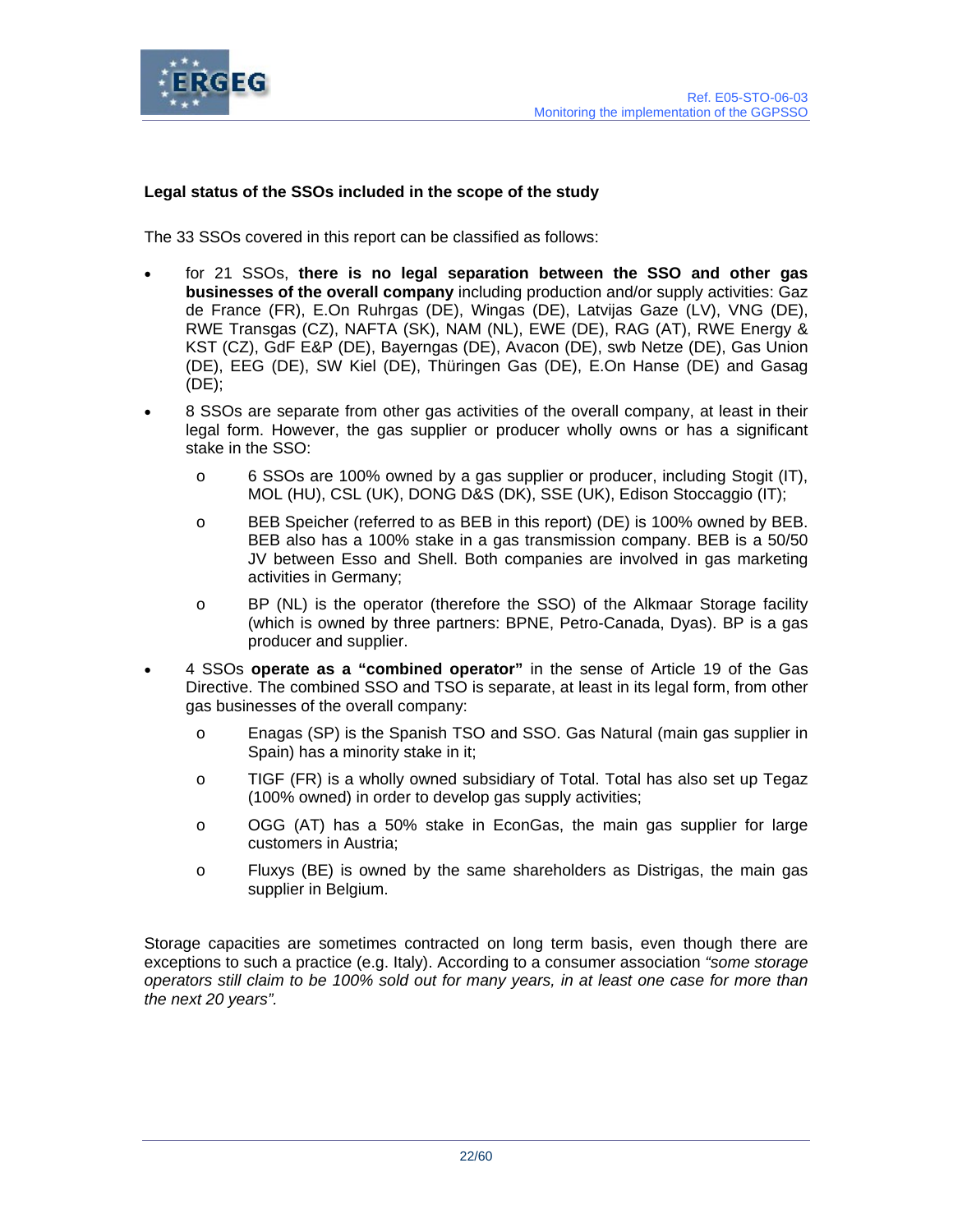

#### **3 Roles and responsibility of Storage System Operators**

Most SSOs covered in this monitoring report appear to be controlled by a gas producer and/or supplier and can be considered as part of a "vertically integrated company"23. Therefore, monitoring that they act in accordance with the principles of non-discrimination, transparency and competition is particularly important for these companies – although it is also relevant for companies that are "independent".

Paragraph (1.3) of the GGPSO requires that*…"In the case of a SSO being part of a vertically integrated company, the SSO should draw up a document setting out all the terms and conditions relating to storage use by the affiliate company to be made available to the relevant national regulatory authority upon request by 1 September 2005"*.

The Gas Directive does not provide that SSOs shall be legally unbundled from other gas supply and/or production of the company. The GGPSSO do require that terms and conditions related to storage use by an affiliate company are set out in a document – so that the relevant national authority is able to monitor that these terms and conditions are not discriminatory.

23 SSOs claim to have implemented that requirement:

- 14 SSOs, not legally unbundled from a gas producer and/or supplier: Gaz de France (FR), E.On Ruhrgas (DE), Wingas (DE), VNG (DE), RWE Transgas (CZ), EWE (DE) RWE Energy & KST (DE), Avacon (DE), swb Netze (DE), Gas Union (DE), EEG (DE), sw Kiel (DE), Thüringen Gas (DE), E.On Hanse (DE);
- 9 SSOs separate at least in their legal form from other gas supply and/or production activities conducted by their affiliate, or part of a combined operator, Stogit (IT) MOL (HU), CSL (UK), TIGF (FR), OGG (AT), DONG D&S (DK), Fluxys (BE), SSE (UK), Edison Stoccaggio (IT).

7 SSOs, including Latvijas Gaze (LV), NAFTA (SK), NAM (NL), RAG (AT)<sup>24</sup>, GdF E&P (DE), Bayerngas (DE), Gasag (DE) indicated in the questionnaires that they did not produce the document required by the GGPSSO.

3 SSOs claim that the question does not apply to them and therefore did not provide an answer: Enagas (SP), BEB (DE) and BP (NL):

• the question is not be applicable to Enagas, as the affiliate, Gas Natural, only has a minority stake in the SSO; in any case, the Spanish national regulatory authority (CNE) has confirmed that terms and conditions are the same for any user;

<sup>&</sup>lt;sup>23</sup> In the sense of article 2 (20) of the Gas Directive, "a vertically integrated company means a natural gas undertaking or a group of undertakings whose mutual relationships are defined in Article 3(3) of Council Regulation (EEC) N° 4064/89 of 21 December 1989 on the control of concentrations between undertakings and where the undertaking/group concerned is performing at least one of the functions of transmission, distribution, LNG or storage, and at least one of the functions of production or supply of natural gas". This means that if a SSO is controlled by or control an undertaking/group performing at least one of the functions of production or supply of natural gas, it is considered as part of a vertically integrated company.

<sup>&</sup>lt;sup>24</sup> The document required by the GGPSSO does not exist. The national regulatory authority, however, receives a copy of all storage contracts and is able to monitor that the non-discriminatory requirement is met.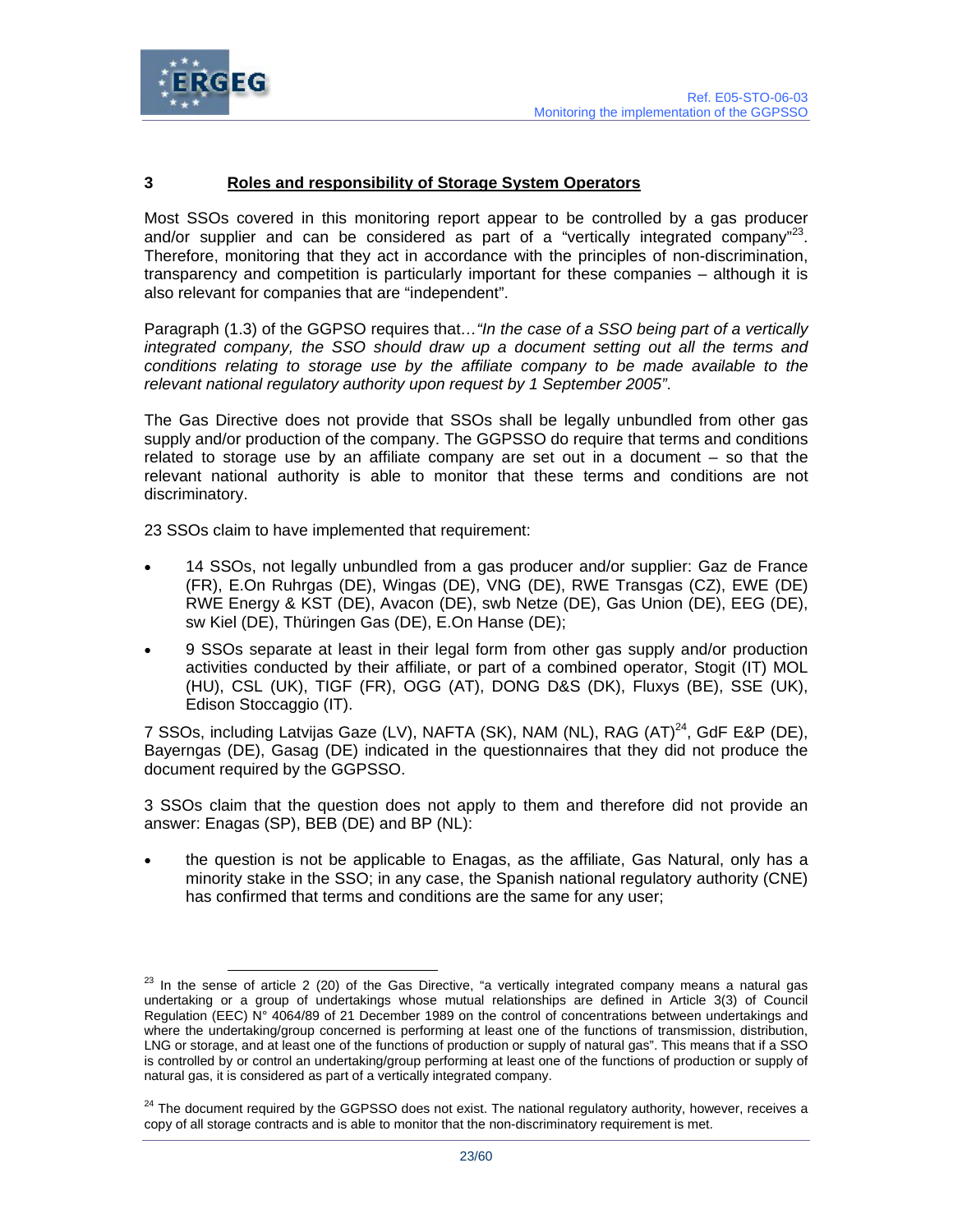



- ExxonMobil (a 100% ExxonMobil affiliate, where BEB is a 50% ExxonMobil affiliate) confirmed in the "letter to storage users" that such a document exists and is used by them;
- therefore implementation of this requirement is unclear only for BP.

These documents were required by most national regulatory authorities except for Germany, Latvia and in the Czech Republic, where the NRA is not legally competent to require such a document. In Austria, the request of these documents by the national regulatory authority is substituted by obligatory submission of storage contracts to the national regulatory authority. In the Czech Republic, the NRA can monitor the implementation of the storage code issued by the SSO.

# *Compliance/non compliance GGPSSO (1.3)*

*Document setting out all the terms and conditions relating to storage use by the affiliate company* 

| <b>GGPSSO requirement implemented</b>                                                                                                                                                                                                                                                                                                                                                                                                           | <b>GGPSSO</b> requirement not implemented                                                    |
|-------------------------------------------------------------------------------------------------------------------------------------------------------------------------------------------------------------------------------------------------------------------------------------------------------------------------------------------------------------------------------------------------------------------------------------------------|----------------------------------------------------------------------------------------------|
| Comply                                                                                                                                                                                                                                                                                                                                                                                                                                          | Do not comply                                                                                |
| Stogit (IT)<br>Gaz de France (FR)<br>E.On Ruhrgas (DE)<br>Wingas (DE)<br>MOL (HU)<br>CSL (UK)<br>TIGF (FR)<br>VNG (DE)<br>Enagas (SP)<br>RWE Transgas (CZ)<br>OGG $(AT)^{25}$<br>BEB (DE)<br>EWE (DE)<br>DONG D&S (DK)<br>RAG $(AT)^{26}$<br>Fluxys (BE)<br>RWE Energy & KST (DE)<br>SSE (UK)<br>Edison Stoccaggio (IT)<br>Avacon (DE)<br>swb Netze (DE)<br>Gas Union (DE)<br>EEG (DE)<br>SW Kiel (DE)<br>Thüringen Gas (DE)<br>E.On Hanse (DE) | Latvijas Gaze (LV)<br>NAFTA (SK)<br>NAM (NL)<br>GdF E&P (DE)<br>Bayerngas (DE)<br>Gasag (DE) |
| 89%                                                                                                                                                                                                                                                                                                                                                                                                                                             | 11%                                                                                          |

*Comply: responses to at least one questionnaire (NRAs, SSOs, Users) indicate that this document exists. ERGEG has not assessed the content of the documents.* 

 *Do not comply: responses to the questionnaires indicate that this document does not exist*

*BP (NL) did not provide an answer to the questionnaire. Therefore compliance is unclear.* 

 $25$  See footnote 12<br> $26$  See footnote 12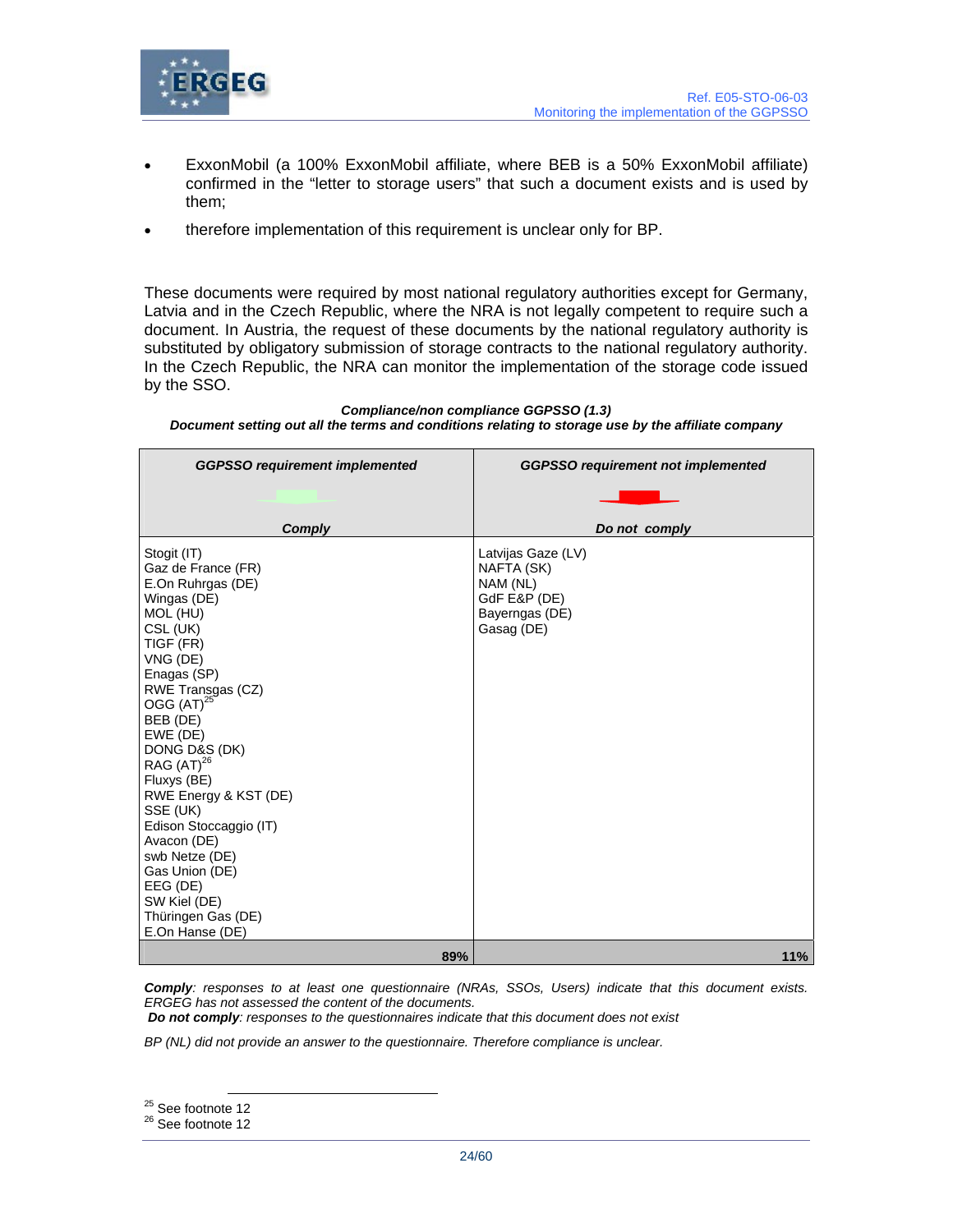

## *Overall assessment of compliance*

26 SSOs, representing 89% of the storage capacity monitored, appear to comply with that requirement of the GGPSSO.

Analysing the content of such documents, including whether they are effective, is beyond the scope of this report and should be monitored at national level.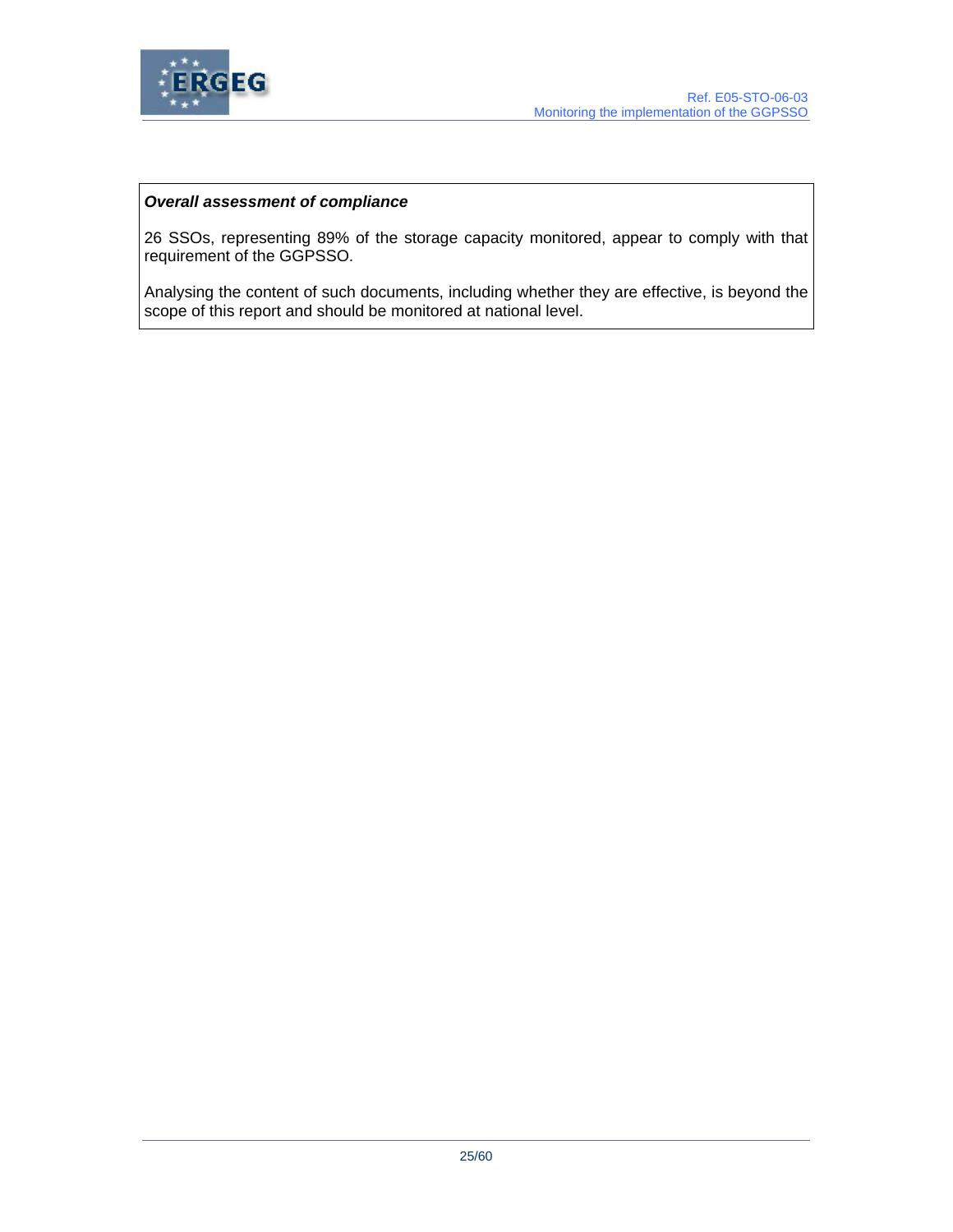

## **4 Confidentiality requirements**

It is important that effective arrangements are put in place to ensure that confidentiality of information is maintained to ensure equal market conditions and avoid to distortions – particularly where the SSO is part of a vertically integrated company. The GGPSSO include a number of requirements including on the use of IT systems and information management and control – this section assesses compliance in the following areas:

- paragraph 5.1.a requires that SSOs keep databases related to storage operations separate, as a way to ensure that commercially sensitive information from storage users' account remains confidential;
- paragraph 5.1.b requires that…"*staff working for any affiliate business (e.g. supply) must have no access to information which could be commercially advantageous such as details on actual or potential storage users, and is not made available to all market parties*";
- paragraph 5.1.c requires that…"*it shall be incumbent upon the companies concerned, upon request of the relevant national regulatory authority, to prove an effective establishment of firewalls between the SSO and the supply branch of the vertically integrated company*";
- paragraph 5.1.d requires that…"*cost effective solutions should be implemented to ensure that the SSO and the supply business are not located in the same place, provided that such a measure is proportionate*".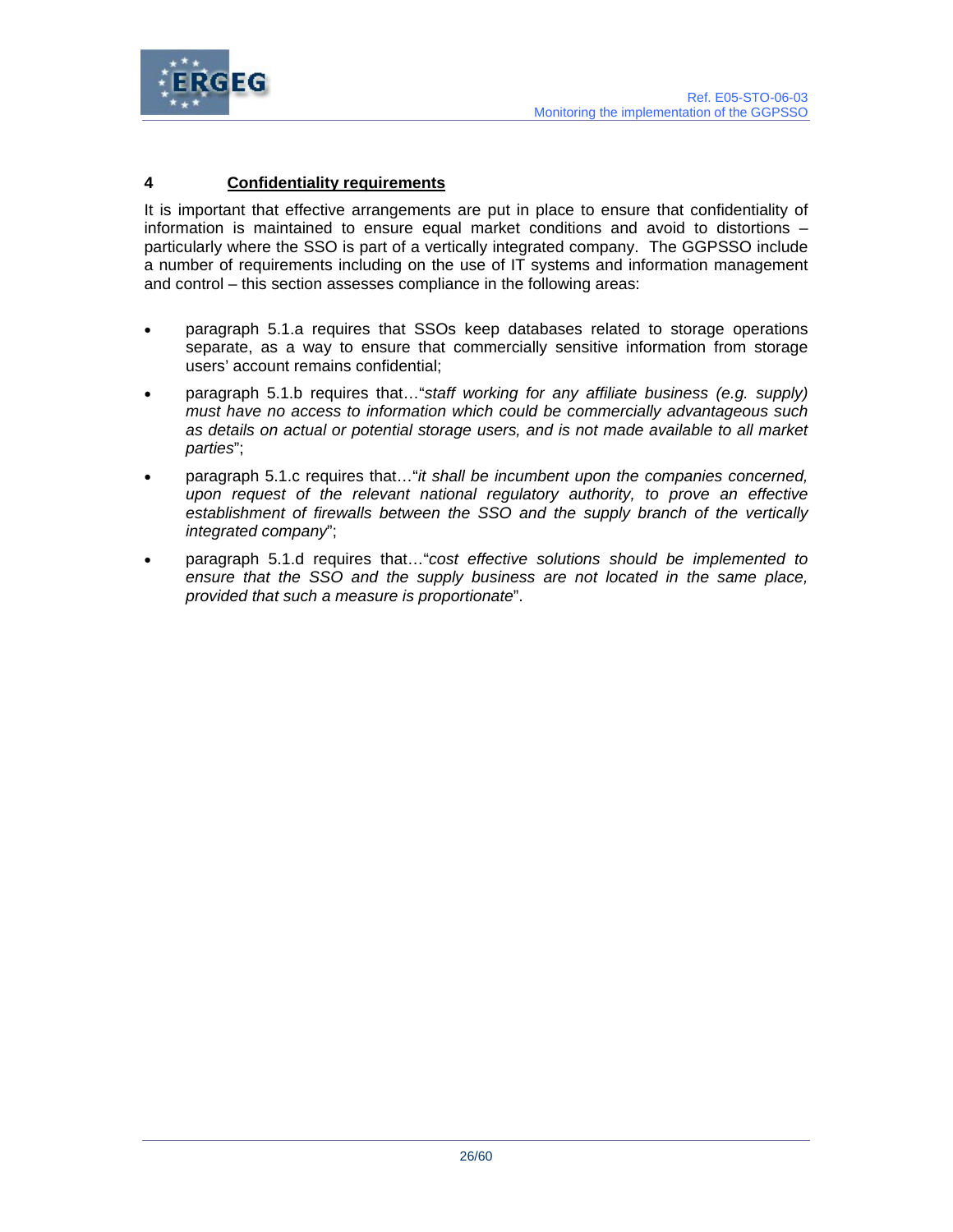

| <b>GGPSSO</b> requirements<br><i>implemented</i>                                                       | <b>GGPSSO only partially</b><br>implemented                                                                                                                                                                                                                                                                                                                                                    | <b>GGPSSO</b> requirements not<br>implemented |
|--------------------------------------------------------------------------------------------------------|------------------------------------------------------------------------------------------------------------------------------------------------------------------------------------------------------------------------------------------------------------------------------------------------------------------------------------------------------------------------------------------------|-----------------------------------------------|
| Comply                                                                                                 | <b>Partial compliance</b>                                                                                                                                                                                                                                                                                                                                                                      | Do not comply                                 |
| Gaz de France (FR)<br>CSL (UK)<br>TIGF (FR)<br>Enagas (SP)<br>OGG (AT)<br>DONG D&S (DK)<br>Fluxys (BE) | Stogit (IT)<br>E.On Ruhrgas (DE)<br>Wingas (DE)<br>MOL (HU)<br>VNG (DE)<br>RWE Transgas (CZ)<br>NAFTA (SK)<br>BEB (DE)<br>NAM (NL)<br>EWE (DE)<br>RAG (AT)<br>RWE Energy & KST (BE)<br>GdF E&P (DE)<br>BP (NL)<br>SSE (UK)<br>Edison Stoccaggio (IT)<br>Bayerngas (DE)<br>Avacon (DE)<br>swb Netze (DE)<br>Gas Union (DE)<br>EEG (DE)<br>SW Kiel (DE)<br>Thüringen Gas (DE)<br>E.On Hanse (DE) | Latvijas Gaze (LV)<br>Gasag (DE)              |
| 32%                                                                                                    | 64%                                                                                                                                                                                                                                                                                                                                                                                            | 4%                                            |

#### *Overall assessment of compliance/non compliance GGPSSO (5.1.a-d)*

*Comply: responses to the SSO questionnaire –sometimes completed by the NRA when checking the responseindicate that all the requirements (separate databases/new IT systems developed separately and code of conduct/compliance programme and separate buildings for the SSO and the supply business) indicate that these requirements are implemented. ERGEG has not assessed the efficiency of these measures.* 

**Partial compliance**: responses to the questionnaire indicate that implementation is partial (separate databases/new IT systems developed separately or code of conduct/compliance programme or separate *buildings for the SSO and the supply business) or the SSO did not provide an answer to some of the questions. Do not comply: responses to the SSO questionnaire indicate that none of these requirements are implemented.* 

#### **Assessment of compliance against 5.1.a**

20 SSOs claim to have implemented that requirement: Stogit (IT), Gaz de France (FR), E.On Ruhrgas (DE), Wingas (DE), MOL (HU), CSL (UK), TIGF (FR), VNG (DE), EWE (DE), Fluxys (BE), RWE Energy & KST (DE), BP (NL), SSE (UK), Bayerngas (DE), Avacon (DE), Gas Union (DE), EEG (DE), SW Kiel (DE), Thüringen Gas (DE), E.On Hanse (DE).

11 SSOs have not implement said requirement: Latvijas Gaze (LV), RWE Transgas (CZ), OGG<sup>27</sup> (AT), NAFTA (SK), NAM (NL), DONG D&S (DK), RAG (AT), GdF E&P (DE), Edison Stoccaggio (IT), swb Netze (DE) and Gasag (DE).

 $27$  Not a vertically integrated company but part of a vertically integrated company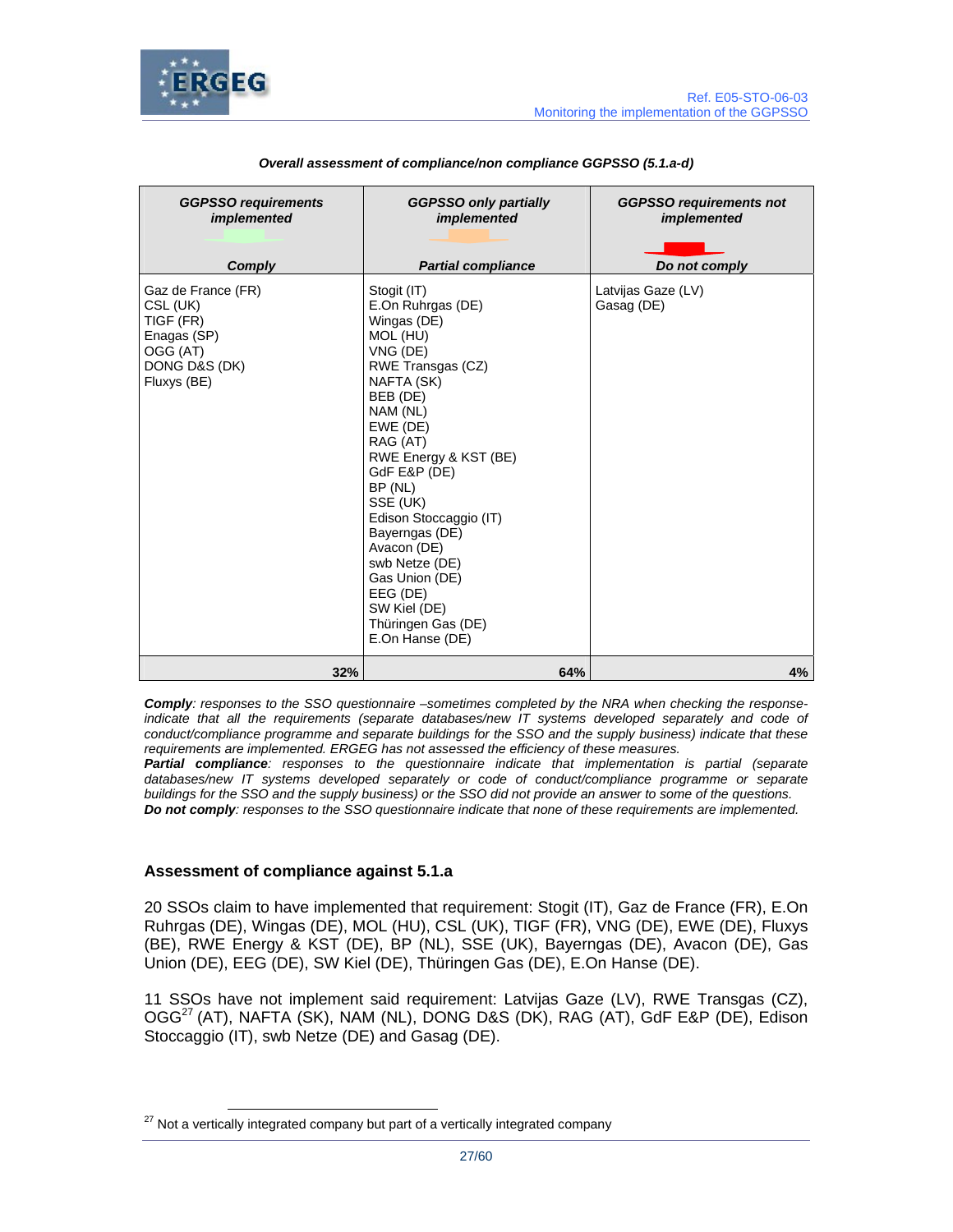

2 SSOs say that the question is not applicable to them, Enagas (SP) and BEB (DE) and did not provide a response to the questionnaire on that point.

#### **Assessment of compliance against 5.1.b**

25 SSOs say they have implemented a code of conduct and/or a compliance programme, or ensure that the objective of these requirements is met through other means. SSE (UK) for example, does not have a formal code of conduct or compliance programme. However, staff are trained and regularly reminded of duty of confidentiality. These SSOs are: Gaz de France (FR), E.On Ruhrgas (DE), Wingas (DE), MOL (HU), CSL (UK), TIGF (FR), VNG (DE), OGG (AT)28 , NAFTA (SK), NAM (NL), BEB (DE), DONG D&S (DK), Fluxys (BE), RWE Energy & KST (DE), SSE (UK), Edison Stoccaggio (IT), Bayerngas (DE), Avacon (DE), swb Netze (DE), Gas Union (DE), EEG (DE), SW Kiel (DE), Thüringen Gas (DE), E.On Hanse (DE), Gasag (DE).

6 SSOs do not have a code of conduct and/or a compliance programme, Stogit (IT), Latvijas Gaze (LV), RWE Transgas (CZ), EWE (DE), RAG (AT), GdF E&P (DE).

2 SSOs say that the question is not applicable to them and did not provide a response: Enagas (SP), BP (NL).

#### **Assessment of compliance against 5.1.c**

The arrangements made by 11 SSOs to implement the GGPSSO requirements with regard to confidentiality are monitored or supervised by at least one relevant national regulatory authority: Stogit (IT), Gaz de France (FR), MOL (HU), CSL (UK), TIGF (FR), Enagas (SP), OGG29 (AT), DONG D&S (DK), Fluxys (BE), SSE (UK) and Edison Stoccaggio (IT).

An external audit assessing whether the SSO ensures that the confidentiality of information is protected was conducted for 11 SSOs: E.On Ruhrgas (DE), Wingas (DE), VNG (DE), CSL (UK), NAFTA (SK), BEB (DE), RWE Energy & KST (DE), Avacon (DE), Gas Union (DE), SW Kiel (DE) and Thüringen Gas (DE).

Confidentiality measures for the following SSOs are not monitored externally: Latvijas Gaze (LV), RWE Transgas (CZ), NAM (NL), EWE (DE), RAG (AT), GdF E&P (DE), Bayerngas (DE), BP (NL), swb Netze (DE), EEG (DE), E.On Hanse (DE), Gasag (DE).

Monitoring/supervision by the relevant national regulatory authority varies greatly depending on the legal/regulatory framework in each Member State. In France and Austria, the relevant national regulatory authority is simply notified. At the other end of the scale, the arrangements made by the SSOs in the UK (CSL, SSE) are monitored by both the regulator (Ofgem) and the competition authorities.

<sup>&</sup>lt;sup>28</sup> Document in the form of a general compliance programme of the company, not explicitly related to storage  $29$  National regulator monitors the general compliance programme of the company in context with grid unbundlin provisions: no explicit monitoring of storage however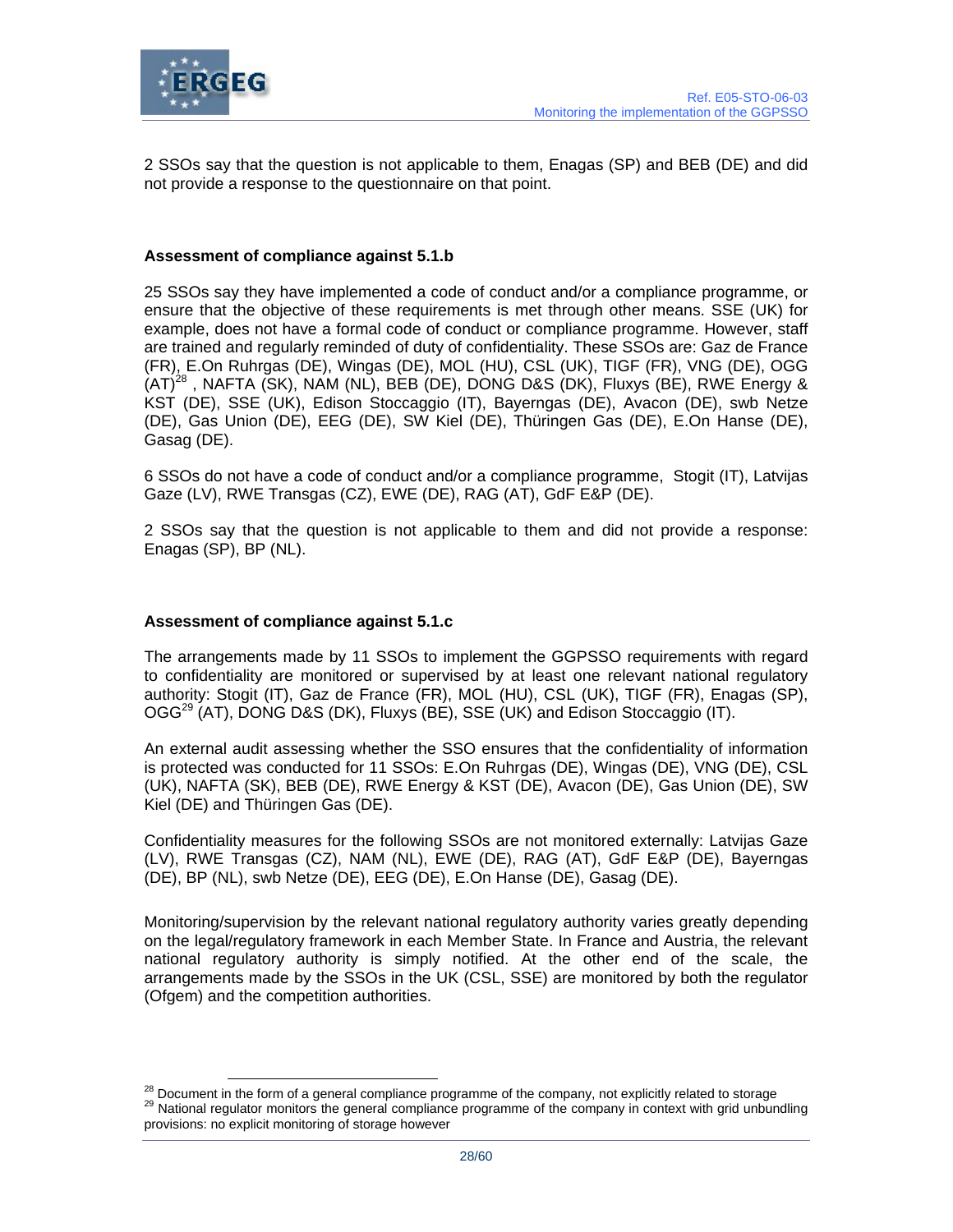

Confidentiality is audited externally for a number of German SSOs. For 3 (E.On Ruhrgas, BEB, RWE KST & Energy), the audit was conducted in relation with the Marathon case. An external audit cannot be considered as an effective substitute for monitoring by the relevant NRA.

#### **Assessment of compliance against 5.1.d**

15 SSOs operate from a separate building: Stogit (IT), Gaz de France (FR), CSL (UK), Latvijas Gaze (LV), TIGF (FR), RWE Transgas (CZ), OGG (AT), EWE (DE)<sup>30</sup>, DONG D&S (DK), Fluxys (BE), BP (NL), swb Netze (DE), SW Kiel (DE), E.On Hanse (DE), Gasag (DE).

15 SSOs: operate from the same building as the supply business: E.On Ruhrgas (DE), Wingas (DE), MOL (HU), VNG (DE), NAM (NL), RAG (AT), RWE Energy & KST (DE), GdF E&P (DE), SSE (UK), Edison Stoccaggio (IT), Bayerngas (DE), Avacon (DE), Gas Union (DE), EEG (DE), Thüringen Gas (DE).

3 SSOs either did not provide an answer to that question, or the question is not applicable: Enagas (SP), NAFTA (SK), BEB (DE).

The GGPSSO mention that compliance against 5.1d is subject to "cost effective solutions". Assessing whether a decision by a SSO to locate/not locate in a separate building is costeffective is not within the scope of this report.

#### *Overall assessment of compliance*

7 SSOs, representing 32% of the storage capacity monitored, appear to have taken steps to ensure that appropriate arrangements are in place to protect the confidentiality of information. For as much as 64% of storage capacity monitored however compliance is unclear.

Effective implementation of these requirements by SSOs is important, in particular where there is vertical integration, to ensure equal access is non discriminatory.

 $30$  In main parts.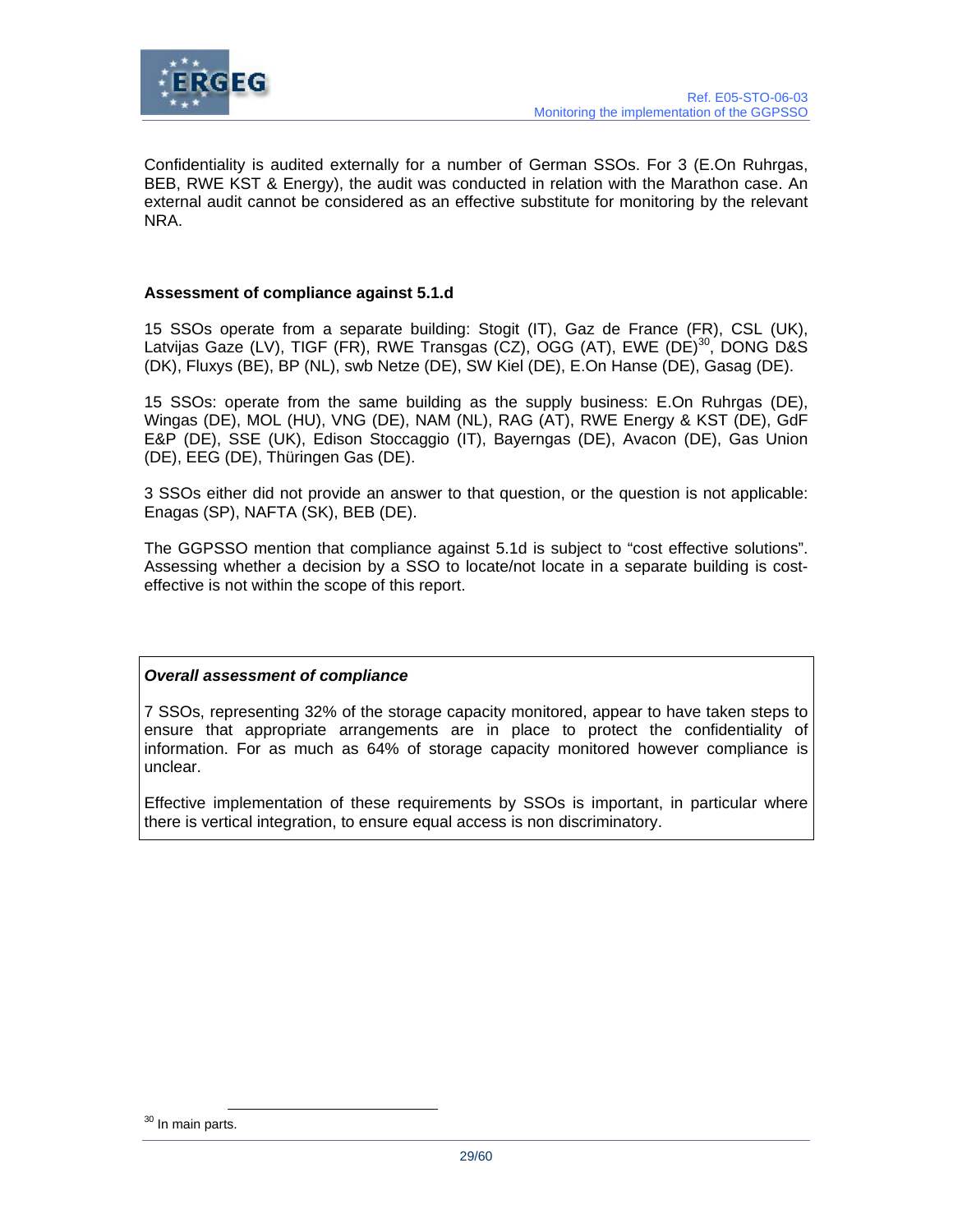

## **5 Necessary TPA services**

In order to ensure a well-functioning and flexible storage market SSOs need to provide a range of services on a fair and non-discriminatory TPA basis. This will help ensure that storage plays an effective role in the development of competition in gas across the EU. Storage is particularly important for new entrant suppliers as the availability of flexibility instruments is often seen as a prerequisite to enter the market. – indeed in most national markets storage represents the major flexibility instrument for suppliers. A lack of flexible storage services could therefore lead to barriers to competition.

The GGPSSO include requirements relating to the provision of TPA services as follows:

- paragraph 3.1 requires that... "storage capacity not excluded from TPA pursuant to the Gas Directive, when technically and economically necessary for efficient access to the network, shall be offered to storage users on a non-discriminatory basis that facilitates competition and trade". Paragraph 3.1 of the GGPSSO also requires that…"exclusion of storage capacity from TPA shall be approved or monitored by the relevant national regulatory authority";
- paragraph 3.2 requires that... "any storage capacity needed for any PSO (Public Service Obligations) should be offered on a TPA basis; requirements of non discrimination still apply";
- paragraph 3.3.a requires that…"the SSO shall offer in the primary market, […], a menu of services, including […] bundled services (SBU) of space and injectability/deliverability with determined technical ratios and with an appropriate size";
- paragraph 3.4.a requires that…"service offered […] shall be developed with proper consultation with storage users and take into account market demand";
- paragraph 3.5 requires that..."the SSO shall offer a service which includes an obligation to allocate the gas which has been nominated […];
- paragraph 3.7 requires that…"injection and withdrawal of gas should, in principle, be possible at any time".

#### **Assessment of compliance against 3.1**

Only 3 SSOs indicated that some capacity is excluded from TPA under art. 2(9) of the Directive<sup>31</sup>. These were Gaz de France (FR), Fluxys (BE) and Bayerngas (DE).

In addition, in the Netherlands, the NRA has indicated that 70% of the capacity is excluded from TPA. In a number of cases the exclusion of capacity from TPA has not been approved or monitored by the relevant NRA as follows:

- Austria (2 SSOs: OGG, RAG);
- France (2 SSOs: Gaz de France, TIGF);

<sup>&</sup>lt;sup>31</sup> In some countries storage capacity is not excluded under art 2(9) but TSOs and producers are granted an allocation priority (e.g. Italy)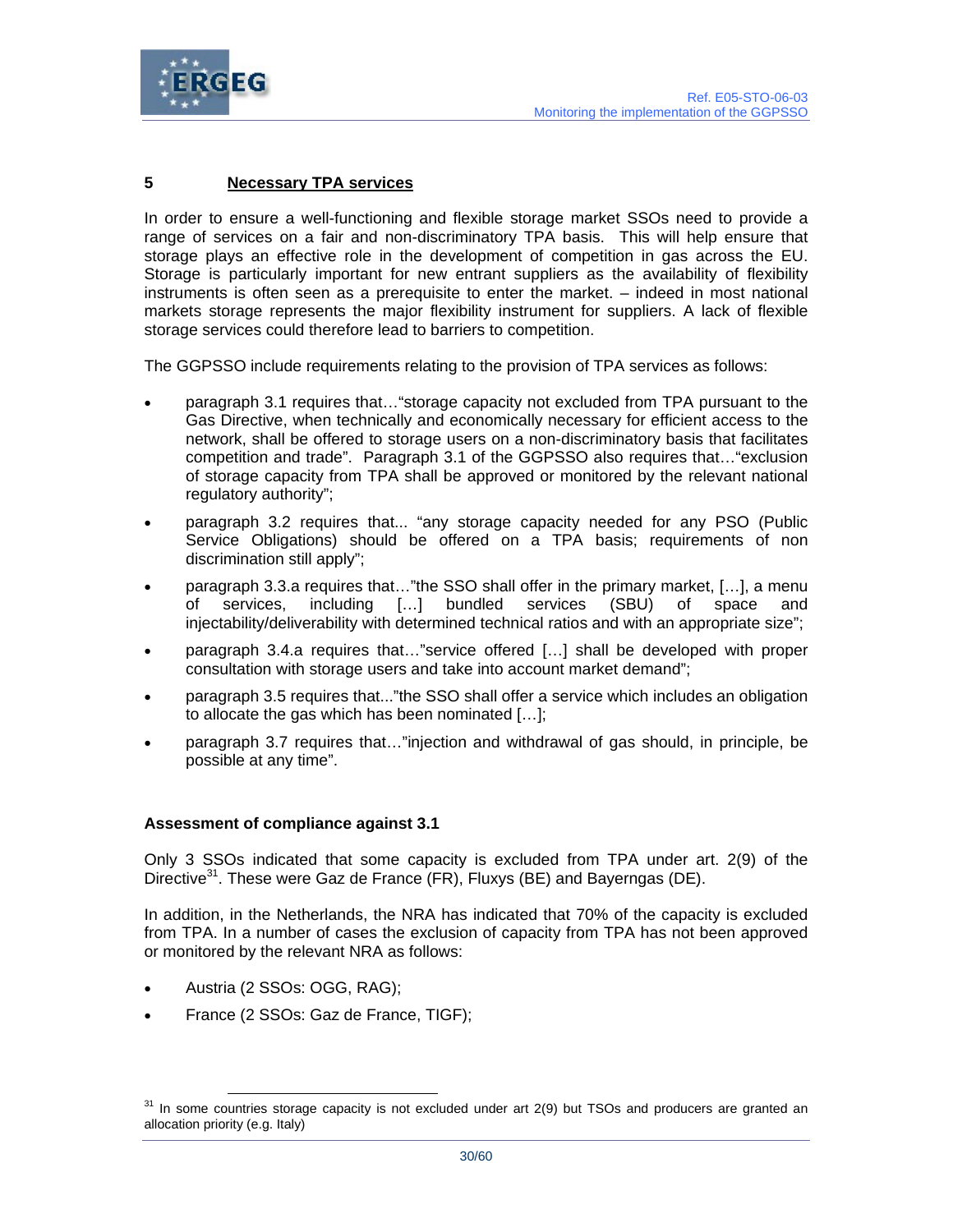

- Germany (14 SSOs: E.On Ruhrgas, Wingas, VNG, BEB, EWE, RWE Energy & KST, Bayerngas, Avacon, swb Netze, Gas Union, EEG, SW Kiel, Thüringen Gas, E.On Hanse, Gasag);
- the Netherlands (2 SSOs: NAM, BP), and Spain (1 SSO: Enagas).

This does not mean that these SSOs are not implementing the requirements of the GGPSSO - but rather that there is no formal competence in national legislation for a relevant NRA to approve or monitor exclusion of storage capacity from  $TPA<sup>32</sup>$ . In these countries, it is essentially up to the SSO to determine how much capacity is offered to third parties. Reasons for exclusion are usually not made public by the SSO. In the Netherlands, the rules regarding capacity exclusion from TPA in the public domain.

#### **Assessment of compliance against 3.2**

In Austria, Germany and in the UK no party is responsible for PSOs according to national legislation.

With regards to other Member States, the remaining 14 SSOs declared that there are PSOs placed on SSOs, shippers or other market participants. For only 2 of these SSOs - Latvijas Gaze (LV) and NAM (NL) – does it appear that capacity for PSO is not offered on a TPA basis.

The GGPSSO also require that parties responsible for PSOs demonstrate that they do not use more storage than is required to meet their PSO obligation. The relevant NRA in Belgium, Netherlands and Hungary require that this be demonstrated by the party responsible for the PSO. In the rest of the EU (where PSOs exist) this requirement is not applicable/relevant for several different reasons - often specific to each country $33$ .

#### **Assessment of compliance against 3.3.a**

 $\overline{a}$ 

Only Stogit (IT) and Latvijas Gaze (LV) do not offer bundled services – but in the case of Stogit (IT), the Italian regulatory framework requires only the provision of unbundled services.

20 SSOs allow users to pool their nominations with a view to overcoming potential capacity thresholds: Wingas (DE), MOL (HU), VNG (DE), OGG (AT), NAFTA (SK), NAM (NL), BEB (DE), EWE (DE), RAG (AT), Fluxys (BE), RWE Energy and KST (DE), BP (NL), Edison Stoccaggio (IT), Bayerngas (DE), Avacon (DE), Gas Union (DE), EEG (DE), SW Kiel (DE), Thüringen Gas (DE), E.On Hanse (DE).

<sup>&</sup>lt;sup>32</sup> However, in France CRE is competent to audit the TSOs unbundled accounts and therefore is able to monitor that the facilities reserved exclusively for transmission system operators in carrying out their functions (i.e.

excluded from TPA) match the amount of storage capacity needed by the TSOs<br><sup>33</sup> in Spain and in the Slovak Republic, the NRA is not competent for such a requirement, according to national legislation; in France, there is no obligation to book storage to satisfy the relevant PSOs; in Italy national law provides for the maximum amount of storage capacity for PSOs; in the Czech Republic the national legislation requires that any storage user proves its capacity needs; in Denmark it has been reported that there is no incentive to oversubscribe.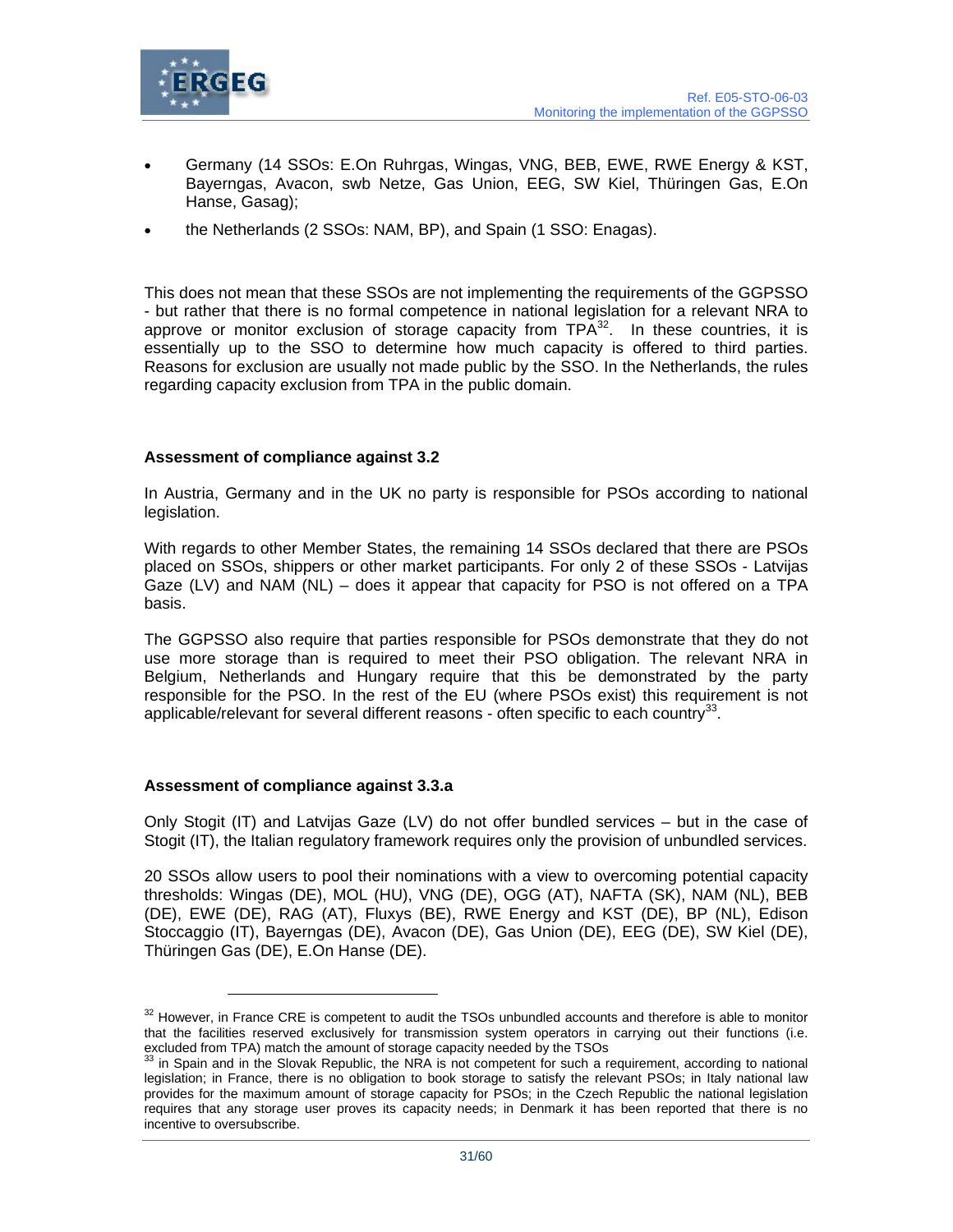

#### **Assessment of compliance against 3.4.a**

Consultation with all users, including new entrants is an important aspect of helping to ensure that access is provided on a non discriminatory basis. Although some SSOs consult with users on the provision of services there are significant areas of concern – particularly in that new entrants appear to have less input into any consultation process in comparison to companies affiliated to the SSO. The following points emerge:

- there was a consultation process supervised by a relevant national regulatory authority for 7 SSOs: Stogit (IT), Gaz de France (FR), TIGF (FR), CSL (UK), Enagas (SP), NAFTA (SK), Fluxys (BE); in France, the NRA (CRE) organised a public consultation on Gaz de France and TIGF offer of services and subsequently made recommendations;
- 8 SSOs conducted open consultation process with some sort of public announcement: VNG (DE), NAM (NL), BEB (DE), BP (NL), swb NETZE (DE), Gas Union (DE), EEG (DE), SW Kiel (DE);
- some SSOs (17 in total) consulted both actual and prospective users through bilateral contacts: Gaz de France (FR), E.On Ruhrgas (DE), Wingas (DE), MOL (HU), TIGF (FR), VNG (DE), OGG (AT), BEB (DE), NAM (NL), DONG D&S (DK), RWE Energy and KST (DE), BP (NL), Avacon (DE), Gas Union (DE), EEG (DE), SW Kiel (DE), Thüringen Gas (DE);
- 16 SSOs consult some, but not necessarily all users, through bilateral contacts: Stogit (IT), E.On Ruhrgas (DE), RWE Transgas (CZ), VNG (DE), NAFTA (SK), NAM (NL), EWE (DE), RAG (AT), Fluxys (BE), GdF – E&P (DE), Edison Stoccaggio (IT), Bayerngas (DE), Avacon (DE), Gas Union (DE), SW Kiel (DE), E.ON Hanse (DE).

#### **Assessment of compliance against 3.5**

21 SSOs out of 33 declared that this requirement is implemented: Gaz de France (FR), E.On Ruhrgas (DE), MOL (HU), CSL (UK), TIGF (FR), RWE Transgas (CZ), Enagas (SP), VNG (DE), NAFTA (SK), BEB (DE) NAM (NL), DONG D&S (DK), RAG (AT), Fluxys (BE), RWE Energy and KST (DE), BP (NL), SSE (UK), Avacon (DE), EEG (DE), Thüringen Gas (DE), E.On-Hanse (DE).

For those that indicate that this requirement is not implemented some, including Stogit (IT), Latvijas Gaze (LV), Wingas (DE) and Edison Stoccaggio (IT) explained they do not offer such services mainly because it would not be consistent with national balancing rules or general market rules.

Whether additional costs for this service are recovered in the general tariffs is not clear. The only SSO that publishes a separate charge for the provision of this service is Thüringen Gas (DE).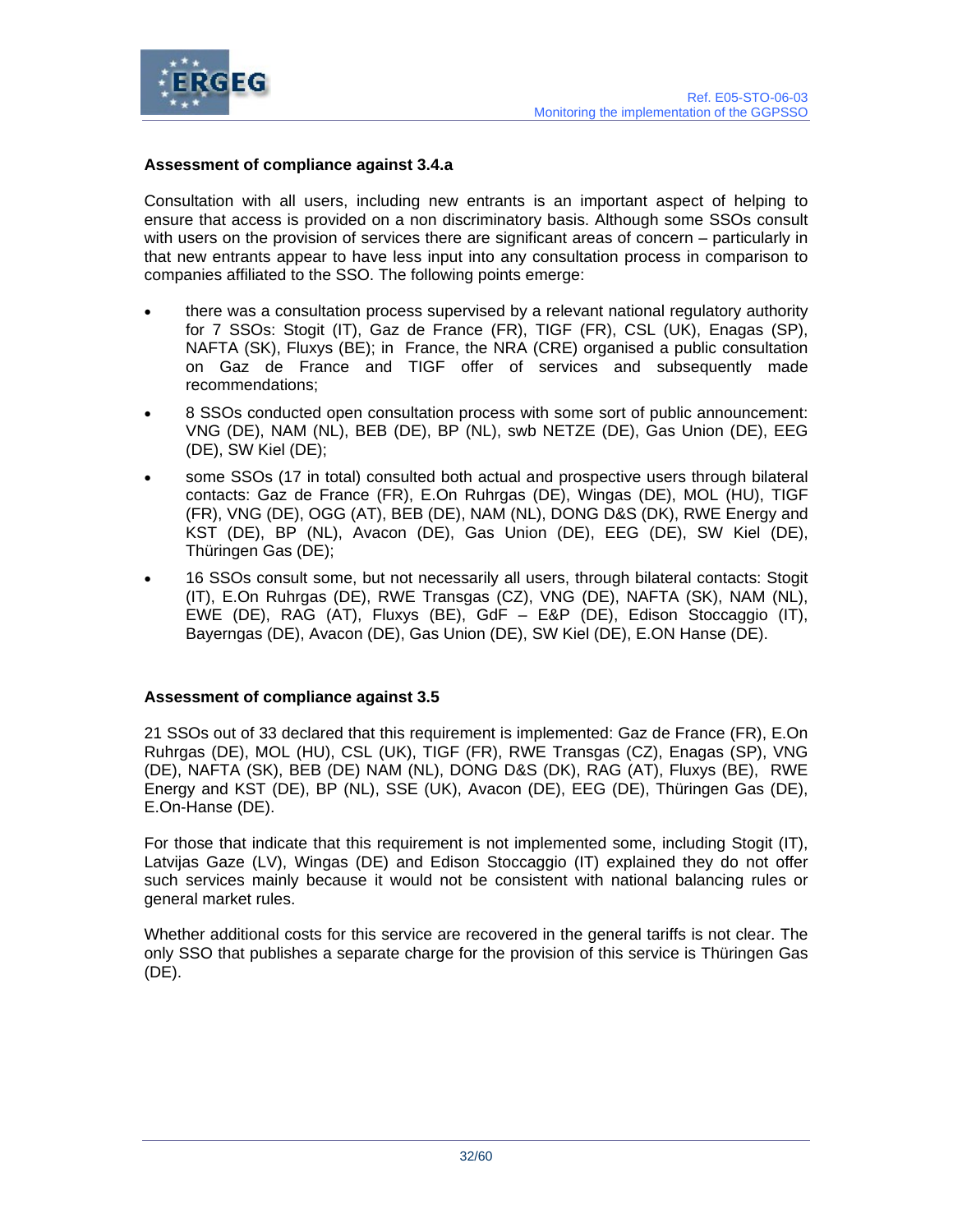

#### **Assessment of compliance against 3.7**

22 SSOs out of the 33 (representing the 89% of European storage capacity) indicate compliance against this requirement: Stogit (IT), Gaz de France (FR), E.On Ruhrgas (DE), Wingas (DE), MOL (HU), CSL (UK), TIGF (FR), RWE Transgas (CZ), Enagas (SP), VNG (DE), OGG Gas (AT), NAFTA (SK), BEB (DE), DONG D&S (DK), Fluxys (BE), RWE Energy and KST (DE), GdF – E&P (DE), SSE (UK), Edison Stoccaggio (IT), Avacon (DE), EEG (DE), E.On Hanse (DE).

For those SSOs that indicate non-compliance, some including RAG (AT), NAM (NL), BP (NL) and Thüringen Gas (DE) explained that it is because of technical constraints.

Stogit (IT), Gaz de France  $(FR)^{34}$ , TIGF (FR), Enagas (SP) and BP (NL) make a separate and additional charge for this service. It has also been reported by some users that MOL (HU) also makes an additional charge for this service.

#### **Users' views on 3.1 - 3.7**

The majority of users argued that the overall impact of the GGPSSO on the services offered by the SSOs has been poor as many SSOs did not improve their range of services.

Some storage users indicated that the reason is the fact that in some countries (e.g. Hungary, Italy and UK) most of the GGPSSO provisions were already in place before the implementation date.

Some other users in Austria indicated that there had been some generic improvement. Also in Hungary some progress has been reported (introduction of interruptible and virtual capacity).

Some users of 2 SSOs complained that the size of bundled units offered by the SSOs is not appropriate for their commercial needs.

Some storage users reported that storage services have mainly been developed through bilateral contacts between SSOs and storage users. However, in some cases no consultation has been conducted as storage services have been defined by existing storage users. New entrants in particular complained about the lack of effective consultation.

#### *Overall assessment of compliance*

In some countries it is unclear that all the storage capacity, apart from the amount excluded under art. 2(9) of the Gas Directive, is offered to the market.

Some SSOs appear not to comply with the GGPSSO basic requirements in the sense that some services are missing in the "menu of services" to be offered as of 1 April 2005. In particular, the following services are not offered in some cases: obligation to allocate the gas which has been nominated, injection and withdrawal possible at any time. Where IT

<sup>&</sup>lt;sup>34</sup> Gaz de France offers a reversal of flow direction service free of charge within the framework of an annual credit of changes – eighteen or twenty four- according to the group of storage facilities.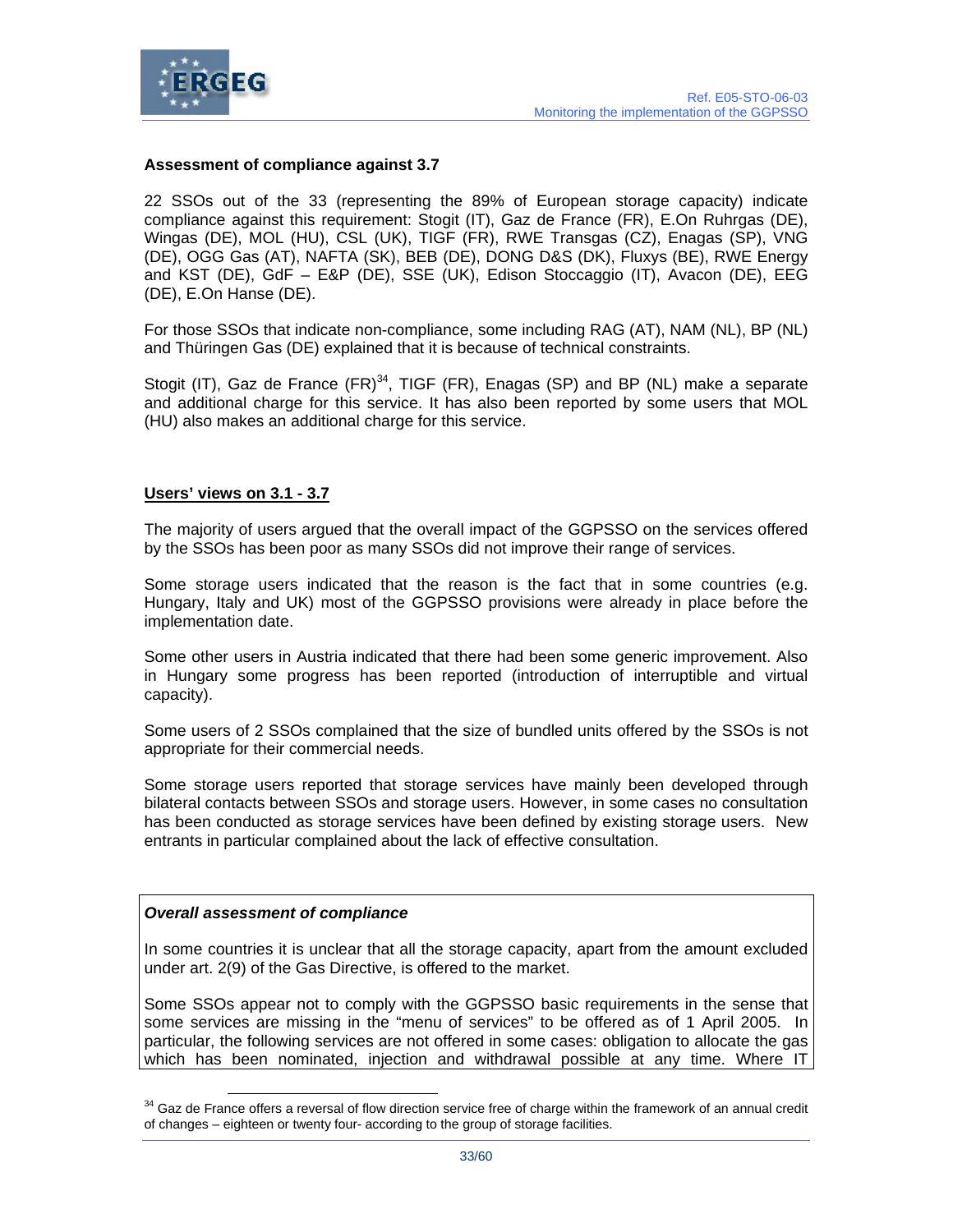

investments are claimed as the reason not to offer or to delay the necessary TPA services agreed in the GGPSSO, this decision was monitored by the relevant national regulatory authority only in 2 countries (Belgium, Denmark). Finally, there are indications in the responses received from storage users that users – especially new entrants – were not always "properly" consulted.

Bilateral consultation seems predominant, and this limited way of consulting hampers a transparent non discriminatory definition and provision of services.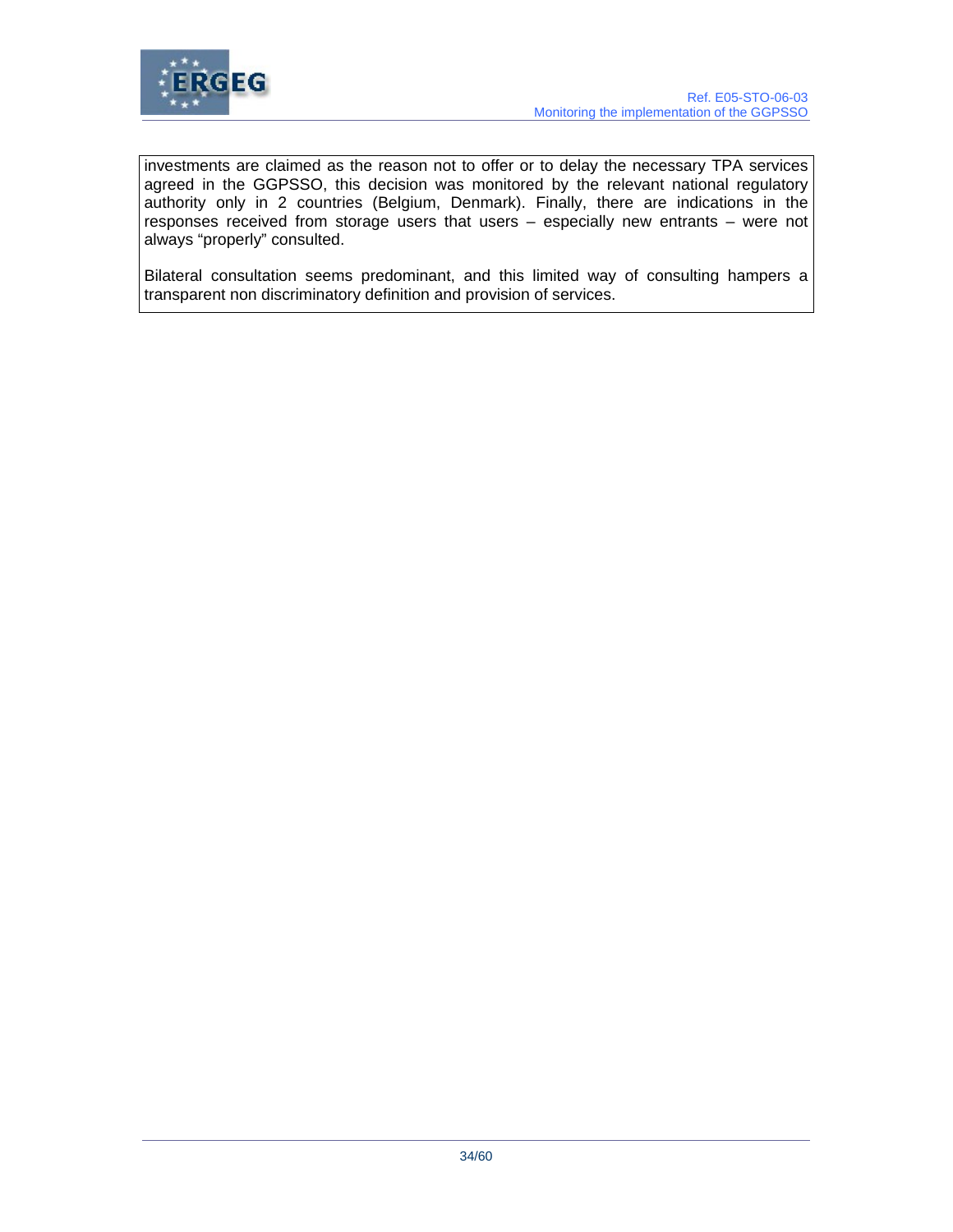



## **6 Storage capacity allocation and congestion management**

It is important that storage capacity is allocated on fair and non-discriminatory basis to ensure that no distortions or barriers to entry are created within the market. This means setting out rules about how users' capacity rights are treated. Congestion within the storage facility can also arise and different methods are available to alleviate this issue. The GGPSO contains requirements on these issues to provide guidance on how they should be implemented and used. These are as follows:

- paragraph 4.1 requires that storage capacity allocation and congestion management shall …"[..] facilitate the development of competition, […] being flexible and capable of adapting to evolving market circumstances and discourage hoarding"; these procedures shall also "not create undue barriers to market entry and not prevent market participants, including new market entrants and companies with a small market share, from competing effectively";
- paragraph 4.2 requires that "in case of congestion non discriminatory, market-based solutions shall be applied […] and alternative solutions such as pro-rata mechanisms may be considered if they ensure equivalence in terms of non-discriminatory and competitive access […]";
- paragraph 4.4 requires that "The SSO shall actively endeavour to discourage hoarding and facilitate re-utilisation and trade of storage capacity by all reasonable means, including at least the offer on an interruptible basis of all unused capacity".

#### **Assessment of compliance against 4.1**

In 9 countries - Belgium, Czech Republic, Denmark, Hungary, Italy, the Netherlands, Latvia, Spain, United Kingdom - capacity allocation arrangements are defined by national legislation and/or regulated by the relevant national regulatory authority.

Currently (as at 1 September 2005), in 6 countries - Austria, France, Germany, the Netherlands, Poland and the Slovak Republic capacity allocation is negotiated.

In France, the SSOs (Gaz de France, TIGF) apply a capacity mechanism allocation that is based on some general provisions contained in national legislation. A more detailed decree is in preparation by the Government on this issue.

There are a number of different approaches that can be taken to capacity allocation. These are presented by the SSOs as follows:

- first come first served<sup>35</sup> (13 SSOs): Stogit (IT), Wingas (DE), CSL (UK), Enagas (SP), OGG (AT), NAM (NL), EWE (DE), DONG D&S (DK), RAG (AT), BP (NL), SSE (UK), Edison Stoccaggio (IT), Gasag (DE);
- first committed first served $36$  (12 SSOs): Gaz de France (FR), E.On Ruhrgas (DE), VNG (DE), BEB (DE), RWE Energy and KST (DE), Bayerngas (DE), Avacon (DE), swb Netze (DE), Gas Union (DE), EEG (DE), SW Kiel (DE), Thüringen Gas (DE);

 $35$  A capacity allocation method under which the first storage user to have requested capacity shall be the first to be offered such capacity.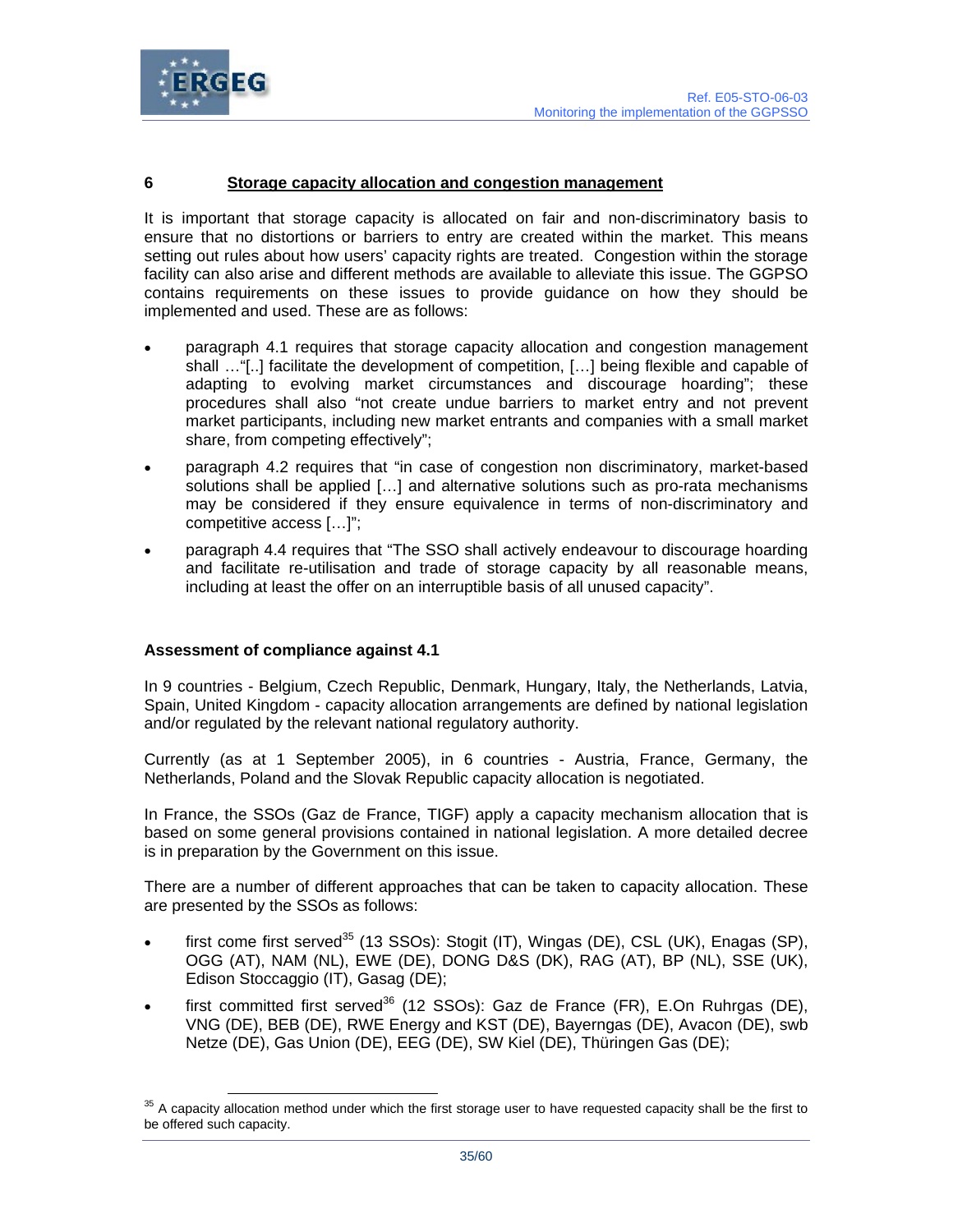

- capacity follows the customer<sup>37</sup> (5): Stogit (IT), Gaz de France (FR), TIGF (FR), Edison Stoccaggio (IT);
- market based (5 SSOs): Stogit (IT), CSL (UK), NAM (NL), BEB (DE), Edison Stoccaggio (IT). CSL indicated in their questionnaire that price is the principal mechanism with a first-committed first served element;
- "other" mechanisms (6 SSOs): MOL (HU), TIGF (FR), RWE Transgas (CZ), Fluxys (BE), BP (NL), E.On Hanse (DE). Some of these SSOs use a system of priority rights;
- 2 SSOs –Latvijas Gaze (LV) and GdF E&P (DE)- did not provide an answer to the questionnaire.

The GGPSSO do not prescribe which capacity allocation that should be used – therefore assessing which mechanism is the most appropriate is beyond the scope of this report.

#### **Users' views on 4.1**

Some users expressed concerns about the weaknesses of the capacity allocation mechanisms applied by some SSOs. According to a consumer association *"some storage operators still claim to be 100% sold out for many years, in at least one case for more than the next 20 years".* Where long term arrangements for capacity allocation are combined with a lack of effective UIOLI provisions this may have the impact of foreclosing the storage market to potential new entrants.

The following weaknesses of the capacity allocation mechanisms applied by some SSOs were identified by storage users:

- industrial customers have indicated that if they have no retail contracts they are not able in practice to book storage capacity with some SSOs. One general response indicates that this could be the case for other some other continental SSOs;
- on at least on one occasion, access to a storage system was denied because of the first-come-first-served mechanisms. Moreover, this SSO can book for its own operational needs up to 50% of the capacity at its facility - with no control by a relevant national regulatory authority;
- users of a particular storage facility were unhappy with the previous system of capacity allocation in terms of the way priority rights were allocated. However, new legislation has just come into force and it is too early to assess what impact this may have;
- some users of another storage facility are unhappy with the way in priority rights are allocated and claim that the market is being foreclosed.

<sup>&</sup>lt;sup>36</sup> A capacity allocation method under which the first storage user who commits (e.g. credit guarantees) for capacity shall be the first to be offered such capacity.<br><sup>37</sup> In case of capacity allocation mechanisms linked (e.g. by law) to the supplies (mainly households) on the final

market by the storage users, should the storage users itself lose any customer, he loses the linked capacity. Thus such capacity is granted to the new supplier (storage user).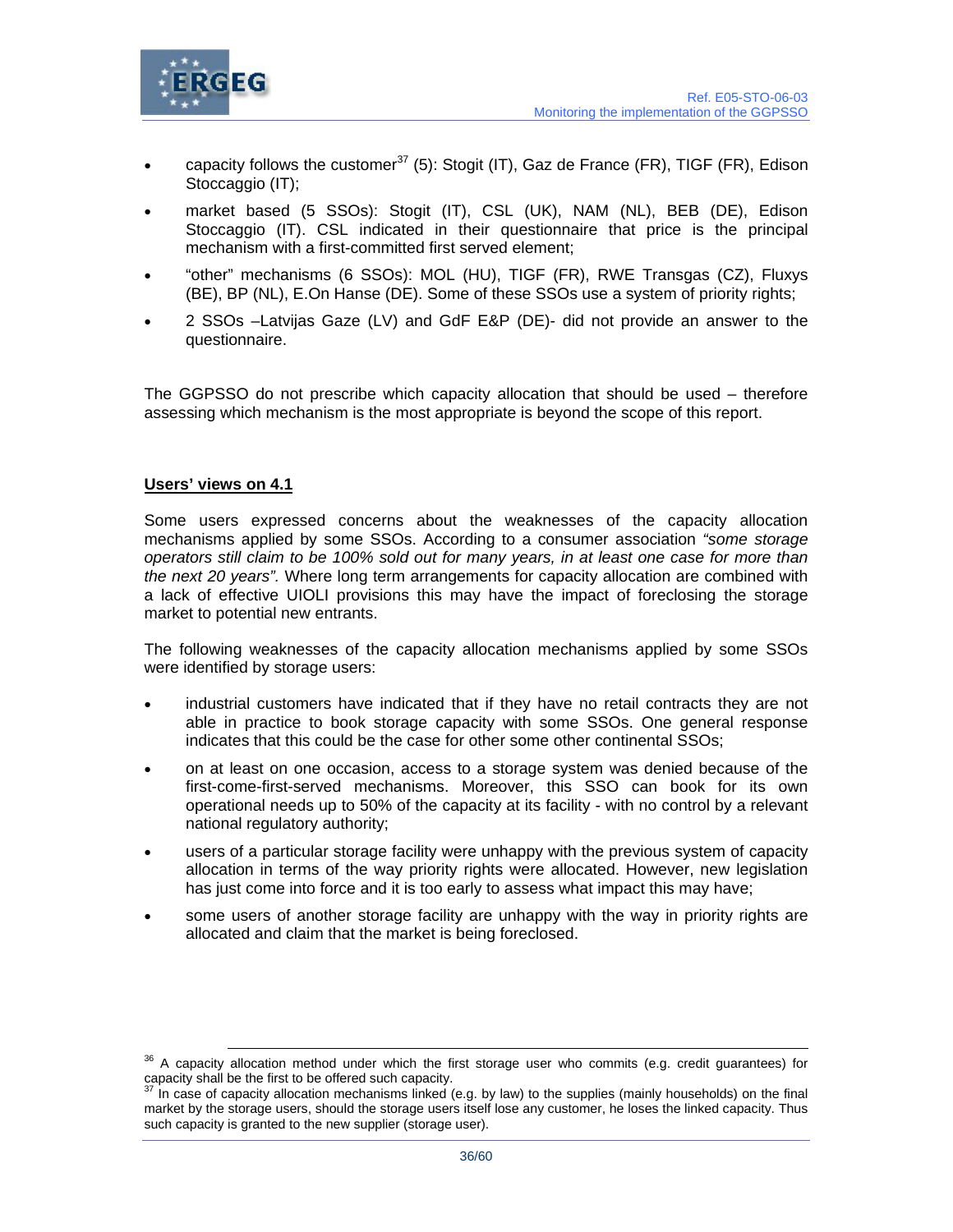

#### **Assessment of compliance against 4.2**

5 SSOs do not apply any congestion management mechanism (Latvijas Gaze (LV), DONG D&S (DK), RAG (AT), GdF – E&P (DE), SW Kiel (DE)). It should be recognised however that in some of these countries there appears to be some spare capacity, which makes congestion management unnecessary at this stage.

19 SSOs declared that, in case of congestion, pro-rata mechanisms are applied (or will be applied): Stogit (IT), Gaz de France (FR), E.On Ruhrgas (DE), CSL (UK), VNG (DE), NAFTA (SK), BEB (DE), NAM (NL), EWE (DE), Fluxys (BE), BP (NL), SSE (UK), Edison Stoccaggio (IT), Bayerngas (DE), Avacon (DE), Gas Union (DE), EEG (DE), E.On-Hanse (DE), Gasag (DE).

Such mechanism has been used by Stogit (IT), Gaz de France (FR), CSL (UK), Fluxys (BE), SSE (UK), Edison Stoccaggio (IT). Also Enagas (SP) experienced in the past some congestion but applied other congestion management mechanisms. OGG (AT) and RAG  $(AT)$  use short term products to meet intraday congestion<sup>38</sup>.

#### **Assessment of compliance against 4.4**

9 SSOs out of 33 reported not to have implemented that requirement (day-ahead release of non-nominated injectability and deliverability): Gaz de France (FR), E.On Ruhrgas (DE), Latvijas Gaze (LV), TIGF (FR), EWE (DE), GdF – E&P (DE), swb Netze (DE), Thüringen Gas (DE), Gasag (DE). Also OGG (AT) and RAG (AT) have not put place any anti hoarding procedures either; in the case of OGG (AT) non-compliance is justified by the SSO by the absence of long term congestion.

Other SSOs comply with anti hoarding/sales on interruptible basis requirement, except for Stogit (IT), NAFTA (SK) and Fluxys (BE) - where the information provided in response to the ERGEG questionnaire was not sufficiently clear.

16 SSOs out of 33 use some other means to discourage hoarding and facilitate re-utilisation and trade of storage capacity: Stogit (IT), Gaz de France (FR), E.On Ruhrgas (DE), Wingas (DE), CSL (UK), TIGF (FR), RWE Transgas (CZ), Enagas (SP), BEB (DE), NAM (NL), Fluxys (BE), RWE Energy and KST (DE), Edison Stoccaggio (IT), Gas Union (DE), EEG (DE), Thüringen Gas (DE).

#### **Users' views on 4.2 – 4.4**

The majority of users highlighted that the overall impact of the GGPSSO on congestion management is weak. The SSOs have not improved substantially their procedure for congestion management in line with the GGPSSO requirements. It shall be also noted however that in some countries (e.g. IT) such mechanisms are fixed by the legislation and in some other countries congestion is not an issue.

 $38$  However, this is merely a measure of security of supply rather than congestion management.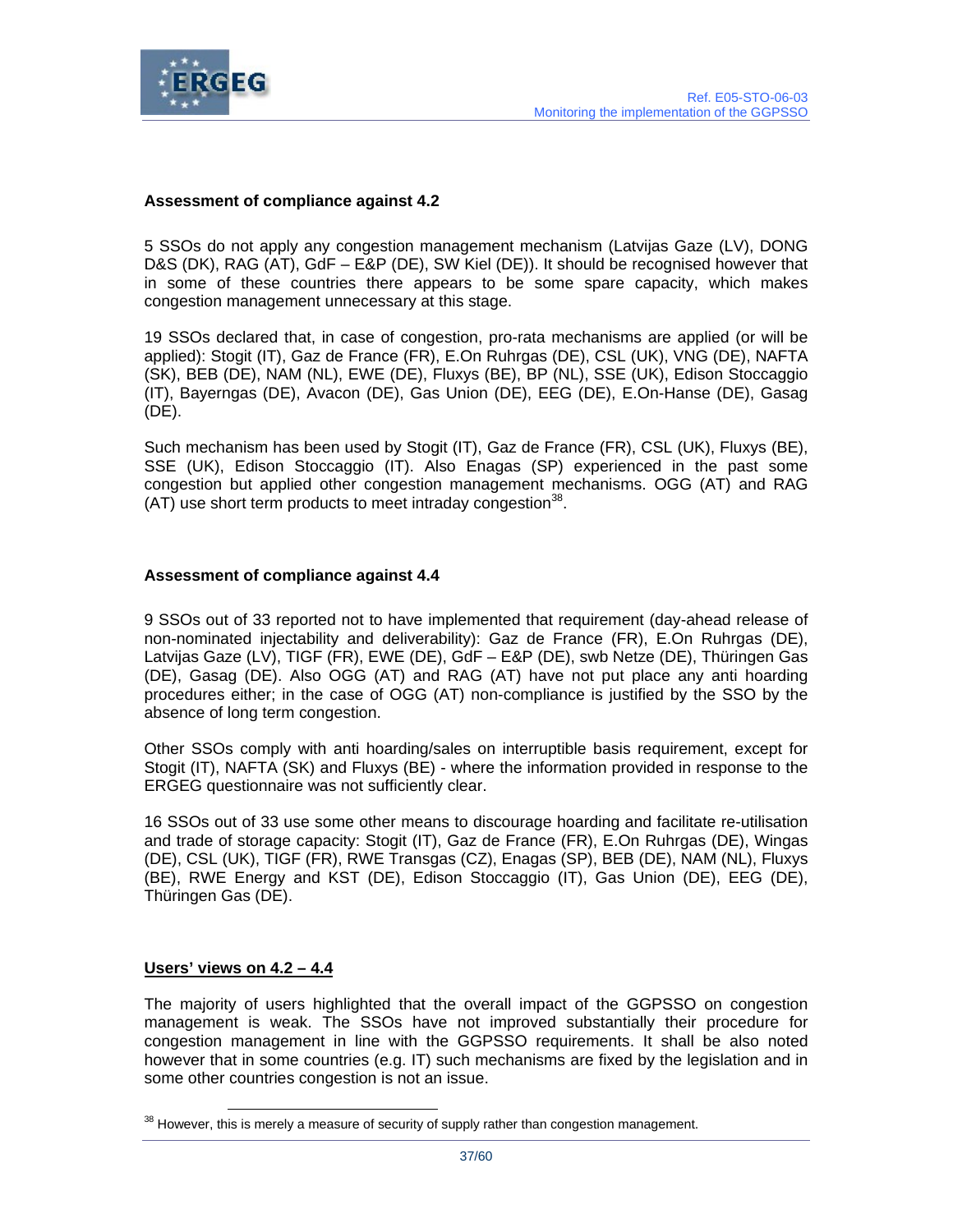

## *Overall assessment of compliance*

The evidence gathered with the monitoring activity on capacity allocation mechanisms and congestion management shall be tackled together with the role of anti hoarding mechanisms and the restricted amount of available capacity. The presence of these elements may play a significant role in foreclosing the market – particularly to new entrants.

A number of SSOs have adopted anti hoarding procedures. Their effectiveness remain to be assessed. Also, it remains to be assessed whether and to what extent capacity allocation and congestion management mechanisms facilitate the development of competition, take into account the integrity and the maintenance of the storage system, do not create undue barriers to entry, and ensure the maximum availability and efficient use of storage – all as required by the GGPSSO.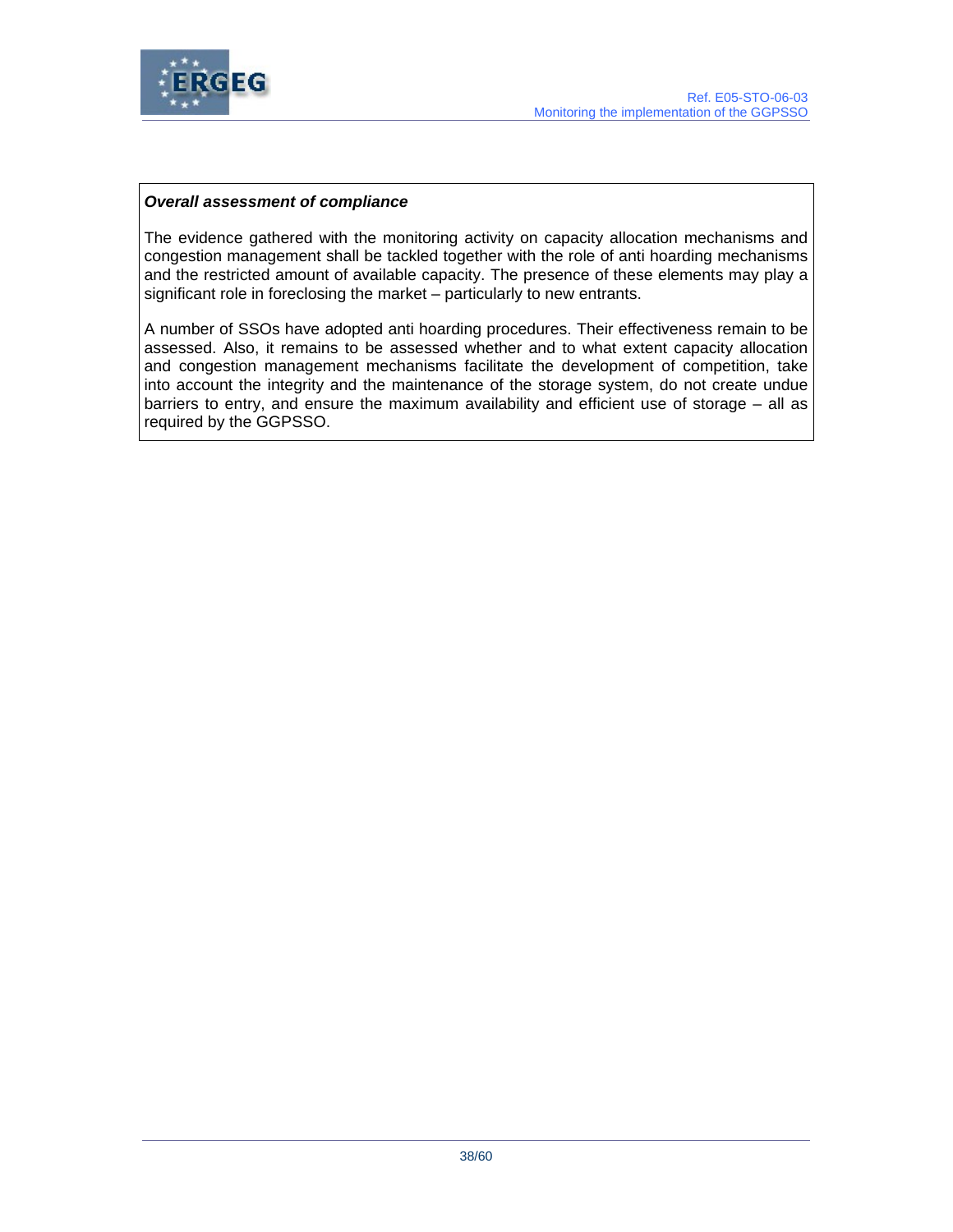

## **7 Transparency requirements**

#### *Operational information*

The GGPSSO provide a list of operational information to be published by SSOs. Publication of relevant data is crucial to the efficient and transparent operation of the storage market as it helps to ensure that market players can take commercial decisions with full knowledge of information. The GGPSSO contain a number of requirements in relation to publication of information.

The table below sets out an overall assessment of compliance against **all** of the requirements relating to transparency of capacity data – a break down of compliance against the individual requirements follows afterwards.

| Compliance/non compliance GGPSSO (6.5.a, 6.6.a, 6.6.b) |  |
|--------------------------------------------------------|--|
| Transparency - capacity data                           |  |

| <b>GGPSSO</b> requirement implemented                                                                                                                                                     | <b>GGPSSO</b> requirement not implemented                                                                           |
|-------------------------------------------------------------------------------------------------------------------------------------------------------------------------------------------|---------------------------------------------------------------------------------------------------------------------|
|                                                                                                                                                                                           |                                                                                                                     |
| Comply                                                                                                                                                                                    | Do not comply                                                                                                       |
| Stogit (IT)<br>Gaz de France (FR)<br>MOL (HU)<br>CSL (UK)<br>VNG (DE)<br>Enagas (SP)<br>BEB (DE)<br>NAM (NL)<br>Fluxys (BE)<br>RWE Energy & KST (DE)<br>BP (NL)<br>Edison Stoccaggio (IT) | Wingas (DE)<br>Latvijas Gaze (LV)<br>OGG $(AT)^{39}$<br>EWE (DE)<br>DONG D&S (DK)<br>SSE (UK)<br>Thüringen Gas (DE) |
| 61%                                                                                                                                                                                       | 18%                                                                                                                 |

*Comply: the data (technical, available and contracted or held storage capacity are published), even though sometimes they do not correspond exactly to the GGPSSO definitions.* 

*Do not comply: the SSO has more than three users. However some data is not published.*

The following SSOs do not publish the data, or publish only some of the data: E.On Ruhrgas (DE), TIGF (FR), RWE Transgas (CZ), NAFTA (SK), BEB (DE), RAG (AT), Bayerngas (DE), GdF E&P (DE), Avacon (DE), swb Netze (DE), Gas Union (DE), EEG (DE), SW Kiel (DE), E.On Hanse (DE), Gasag (DE). These SSOs have indicated in their response to the questionnaire that they have less than three users. Where the data are published, ERGEG can assess compliance for sure. Where the data are not published, compliance is difficult to assess as it may depend on national circumstances, technical or economic conditions or financial resources (where substantial IT investments are needed). Therefore, compliance for these SSOs is not assessed and presented in the table (see "Reasons for not publishing the data").

l

<sup>&</sup>lt;sup>39</sup> Data published as of 2 November 2005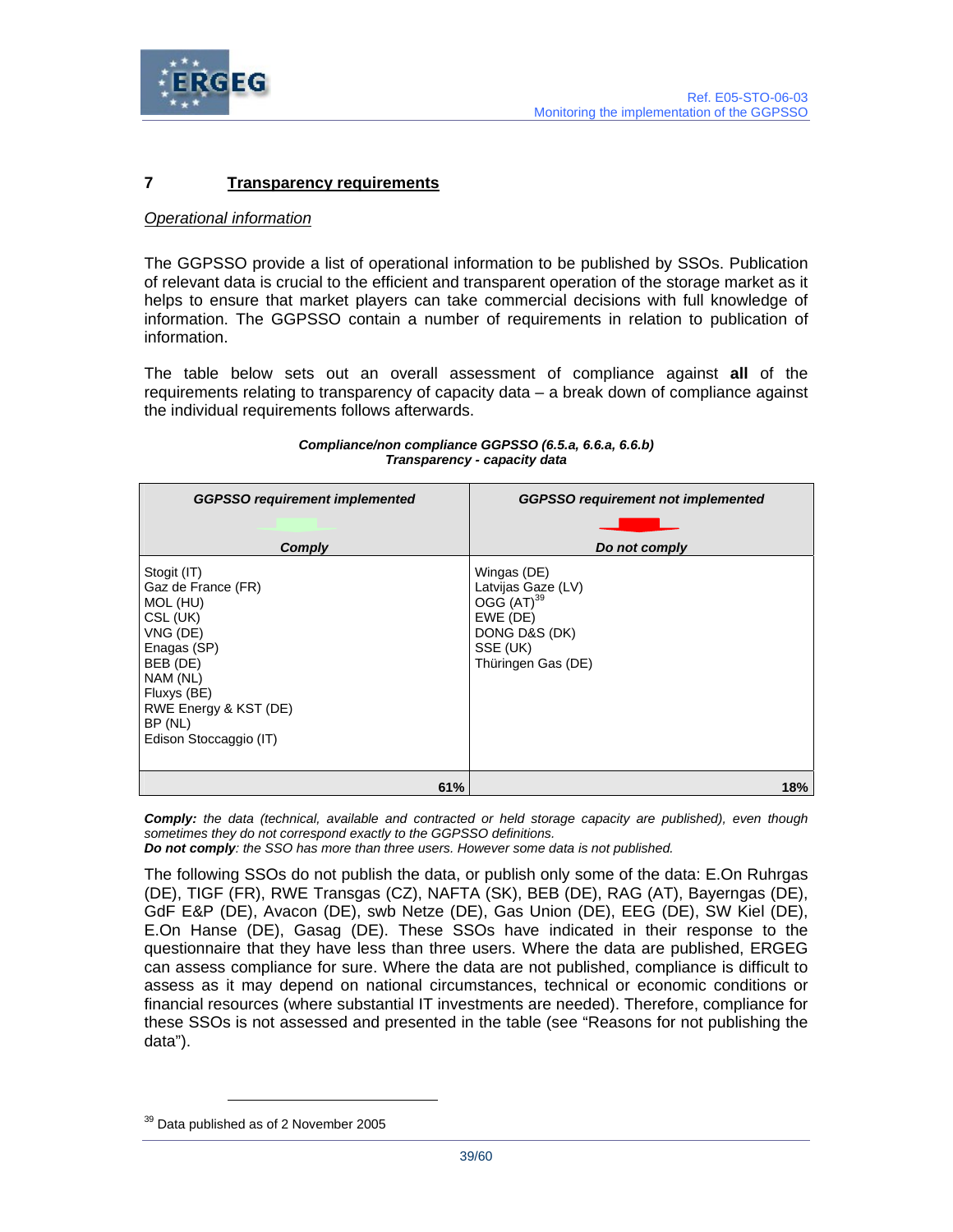

#### **Assessment of compliance against 6.5 (list of operational information to be published via an online information system)**

For some SSOs, who declare that they publish the data, it is not made available online: MOL (HU), Latvijas Gaze (LV), DONG D&S (DK), SW Kiel (DE). These SSOs did not specify how the data were published.

Some SSOs, including E.On Ruhrgas (DE) and RWE Transgas (CZ), and EEG (DE) do not always publish available capacity numerical data, but use a system of "traffic lights" instead. The GGPSSO explicitly require that SSOs publish numerical data.

#### **Assessment of compliance against** *6.5.a (capacity data published)*

#### *Technical storage capacity*

21 SSOs indicated in their responses to the questionnaire that they publish the required technical capacity data : Stogit (IT), Gaz de France (FR), E.On Ruhrgas (DE) , Wingas (DE), MOL (HU), CSL (UK), Latvijas Gaze (LV), VNG (DE), RWE Transgas (CZ), Enagas (SP), BEB (DE), NAM (NL), DONG D&S (DK), RAG (AT), Fluxys (BE), RWE Energy & KST (DE), BP (NL), SSE (UK), Edison Stoccaggio (IT), EEG (DE), SW Kiel (DE);

12 SSOs do not publish this data: TIGF (FR), EWE (DE), OGG (AT), NAFTA (SK), GdF E&P (DE), Bayerngas (DE), Avacon (DE), swb Netze (DE), Gas Union (DE), Thüringen Gas (DE), E.On Hanse (DE), Gasag (DE).

#### *Available storage capacity*

13 SSOs say that they publish the data for available storage capacity: Stogit (IT), Gaz de France (FR), E.On Ruhrgas (DE), MOL (HU), CSL (UK), TIGF (FR), Enagas (SP), BEB (DE), NAM (NL), Fluxys (BE), RWE Energy & KST (DE), BP (NL), Edison Stoccaggio (IT);

20 SSOs do not publish this data: Wingas (DE), Latvijas Gaze (LV), VNG (DE), RWE Transgas (CZ), OGG (AT), NAFTA (SK), EWE (DE), DONG D&S (DK), RAG (AT), GdF E&P (DE), SSE (UK), Bayerngas (DE), Avacon (DE), swb Netze (DE), Gas Union (DE), EEG (DE), SW Kiel (DE), Thüringen Gas (DE), E.On Hanse (DE), Gasag (DE).

#### *Contracted or held storage capacity*

10 SSOs publish contracted or held capacity data: Stogit (IT), Gaz de France (FR), MOL (HU), CSL (UK), VNG (DE), Enagas (SP), BEB (DE), NAM (NL), Fluxys (BE) and BP (NL).

23 SSOs do not publish any of this capacity data: E.On Ruhrgas (DE), Wingas (DE), Latvijas Gaze (LV), TIGF (FR), RWE Transgas (CZ), NAFTA (SK), EWE (DE), DONG D&S (DK), RAG (AT), OGG (AT), RWE Energy & KST (DE), GdF E&P (DE), SSE (UK), Edison Stoccaggio (IT), Bayerngas (DE), Avacon (DE), swb Netze (DE), Gas Union (DE), EEG (DE), SW Kiel (DE), Thüringen Gas (DE), E.On Hanse (DE), Gasag (DE).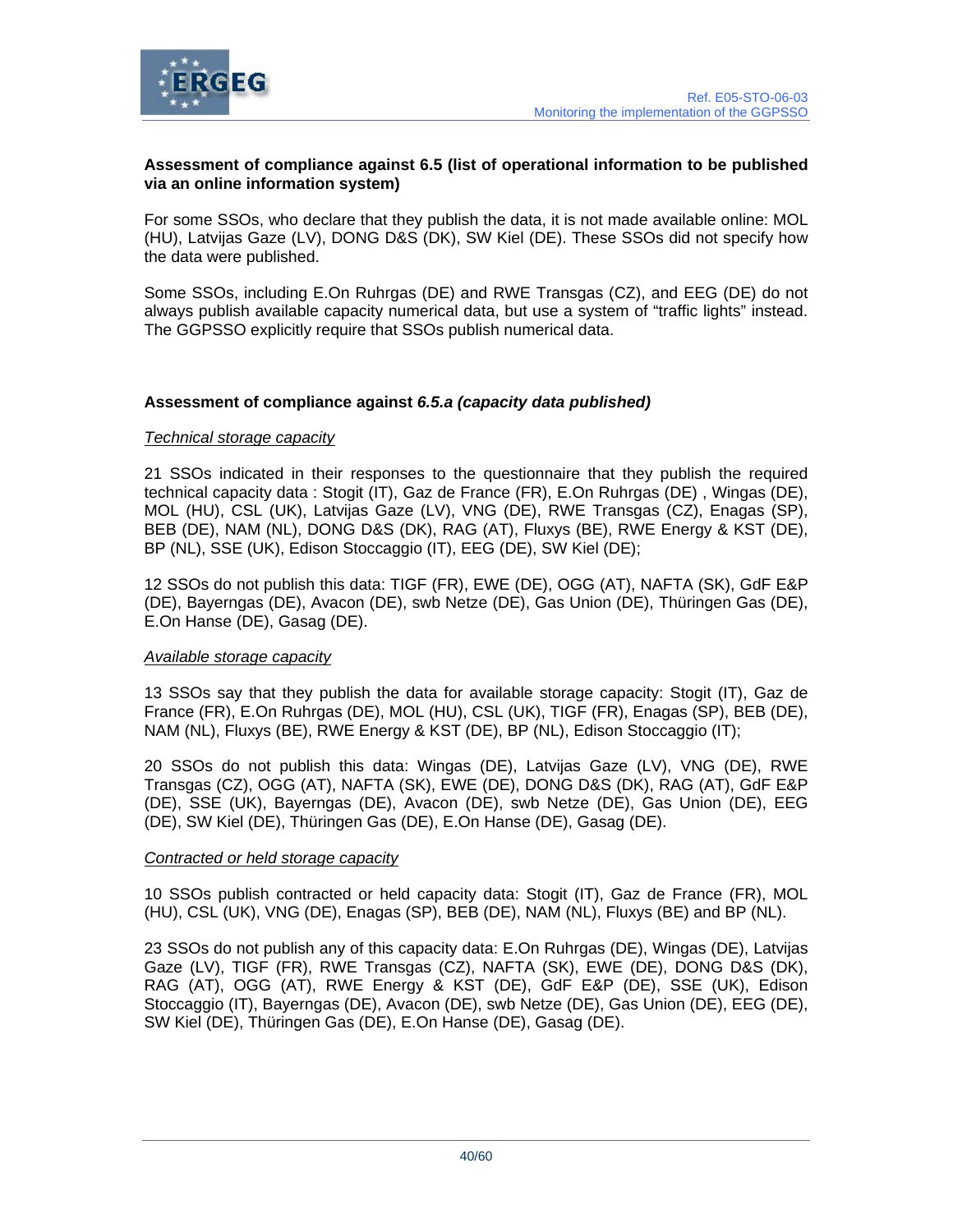

#### **Assessment of compliance against 6.6.a (***methods of determining available storage capacity published***)**

13 SSOs claim that they publish their methods of determining available capacities – 10 of these also say they publish the operational parameters (rules of ownership, use of working gas): Gaz de France (FR), E.On Ruhrgas (DE), MOL (HU), CSL (UK), RWE Transgas (CZ), Enagas (SP), OGG (AT), BEB (DE), Fluxys (BE), RWE Energy & KST (DE), BP (NL), Edison Stoccaggio (IT), EEG (DE).

19 SSOs do not publish their methods for determining available capacity : Stogit (IT), Wingas (DE), Latvijas Gaze (LV), TIGF (FR), VNG (DE), NAFTA (SK), NAM (NL), EWE (DE), DONG D&S (DK), RAG (AT), GdF E&P (DE), SSE (UK), Bayerngas (DE), Avacon (DE), swb Netze (DE), Gas Union (DE), SW Kiel (DE), Thüringen Gas (DE), E.On Hanse (DE), Gasag (DE).

In a number of instances however the level of detail in the data that is published by SSOs is minimal (e.g. available capacity equals technical capacity minus contracted or held capacity) – and the definitions used may not correspond to those in the GGPSSO.

#### **Assessment of compliance against** *6.6.b (TSO's pre-emptive rights with operational rules and processes attached published)*

Only 5 SSOs publish some information with regard to TSO's pre-emptive rights with operational rules and processes attached: Stogit (IT), Gaz de France (FR), MOL (HU), CSL (UK) and Fluxys (BE).

3 SSOs, RWE Transgas (CZ), BEB (DE), DONG D&S (DK), have indicated that the question is not applicable to them.

#### **Assessment of compliance against** *6.5.b (aggregate use of storage published)*

Publication of use of capacity information is particularly valued by market participants as it allows them to form opinions about whether refusal of access is because of genuine capacity constraints or capacity hoarding.

According to the GGPSSO, the following operational information shall be published: for each storage site or group of storage facilities, aggregated inflows and outflows and historical utilization rates at least on a weekly basis for the immediately preceding week.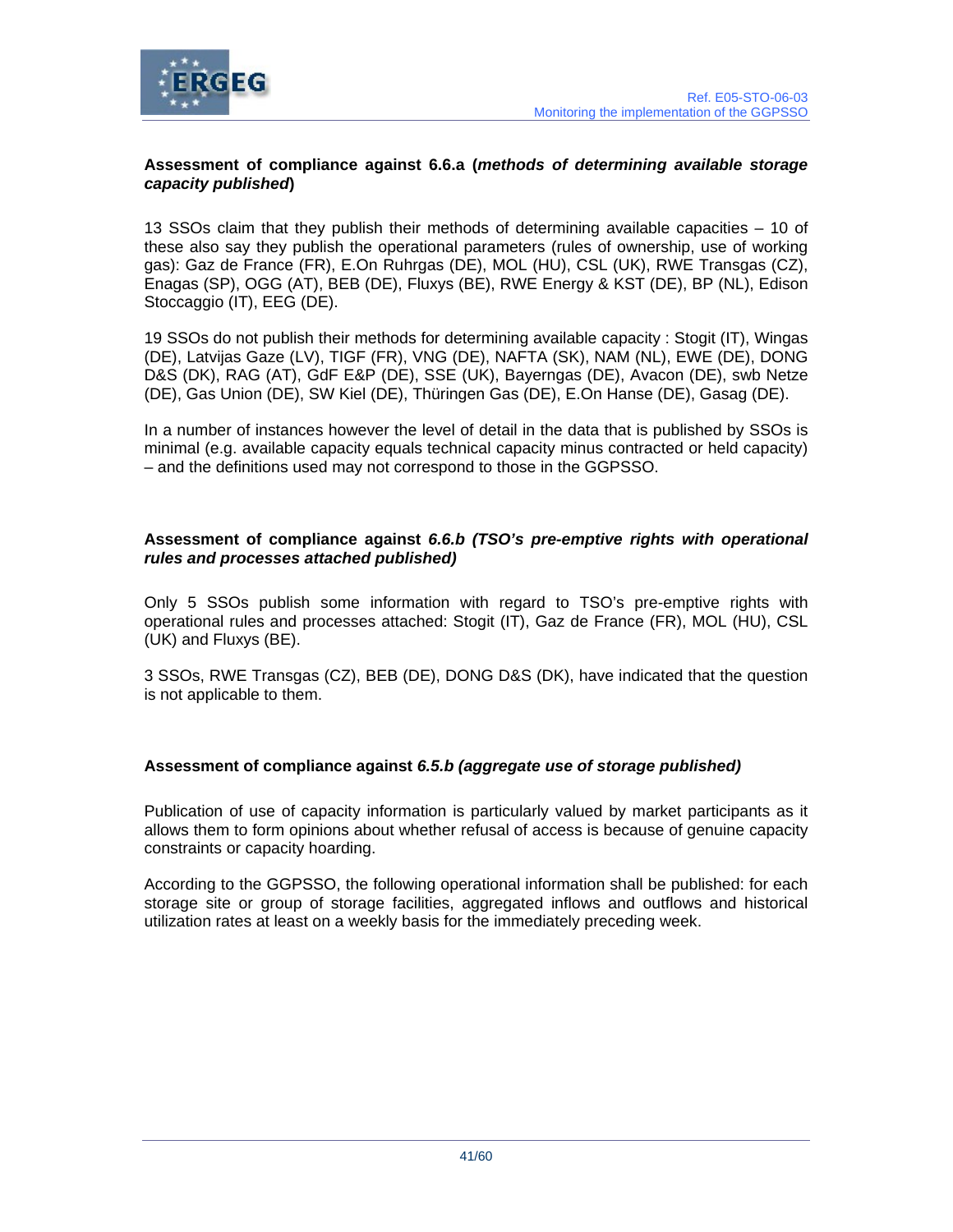| <b>GGPSSO requirement implemented</b> | <b>GGPSSO requirement NOT implemented</b>                                                                                                                  |
|---------------------------------------|------------------------------------------------------------------------------------------------------------------------------------------------------------|
| Comply                                | Do not comply                                                                                                                                              |
| CSL (UK)                              | Wingas (DE)<br>MOL (HU)<br>Latvijas Gaze (LV)<br>Enagas (SP)<br>OGG $(AT)^{40}$<br>NAM (NL)<br>EWE (DE)<br>DONG D&S (DK)<br>RAG (AT)<br>Thüringen Gas (DE) |
| 5%                                    | 32%                                                                                                                                                        |

#### *Compliance/non compliance GGPSSO (6.5.b) Transparency – aggregate use of storage*

*Comply: the data (aggregated inflows and outflows and historical utilization rates) are published Do not comply: the SSO has more than three users. However the data are not published*

Only 5 SSOs claim that they publish some data regarding aggregated inflows and outflows, and historical use of storage (GGPSSO 6.5.b): Stogit (IT), Gaz de France (FR), CSL (UK), SSE (UK) and Edison Stoccaggio (IT).

Even when the data are said to be published, the SSOs in question cannot be considered as fully compliant with the GGPSSO, for the following reasons:

- Stogit (IT) publishes injection monthly profiles and the guaranteed withdrawal profiles for shippers, which is not exactly what is required by the GGPSSO;
- The historical utilization rate published by Gaz de France (FR) corresponds to the net of injections/withdrawals for the preceding week divided by the technical capacity (no other data on gas in store published)<sup>41</sup>. It is unclear why storage users would need this information and it does not comply with the GGPSSO;
- Edison Stoccaggio (IT) does not publish the required data, but makes them available to the relevant national regulatory authority;
- SSE (UK) provides some of the required information over an intranet connection to anyone who has signed up to the storage contract  $-$  not to the market generally. Further operational data is provided to the TSO (National Grid Transco) who then publish on their behalf.

l

 $^{40}$  Data published on a monthly basis as of 2 November 2005<br> $^{41}$  The CRE receives some data on the level of gas in stock that are useful to calculate the actual utilization rates.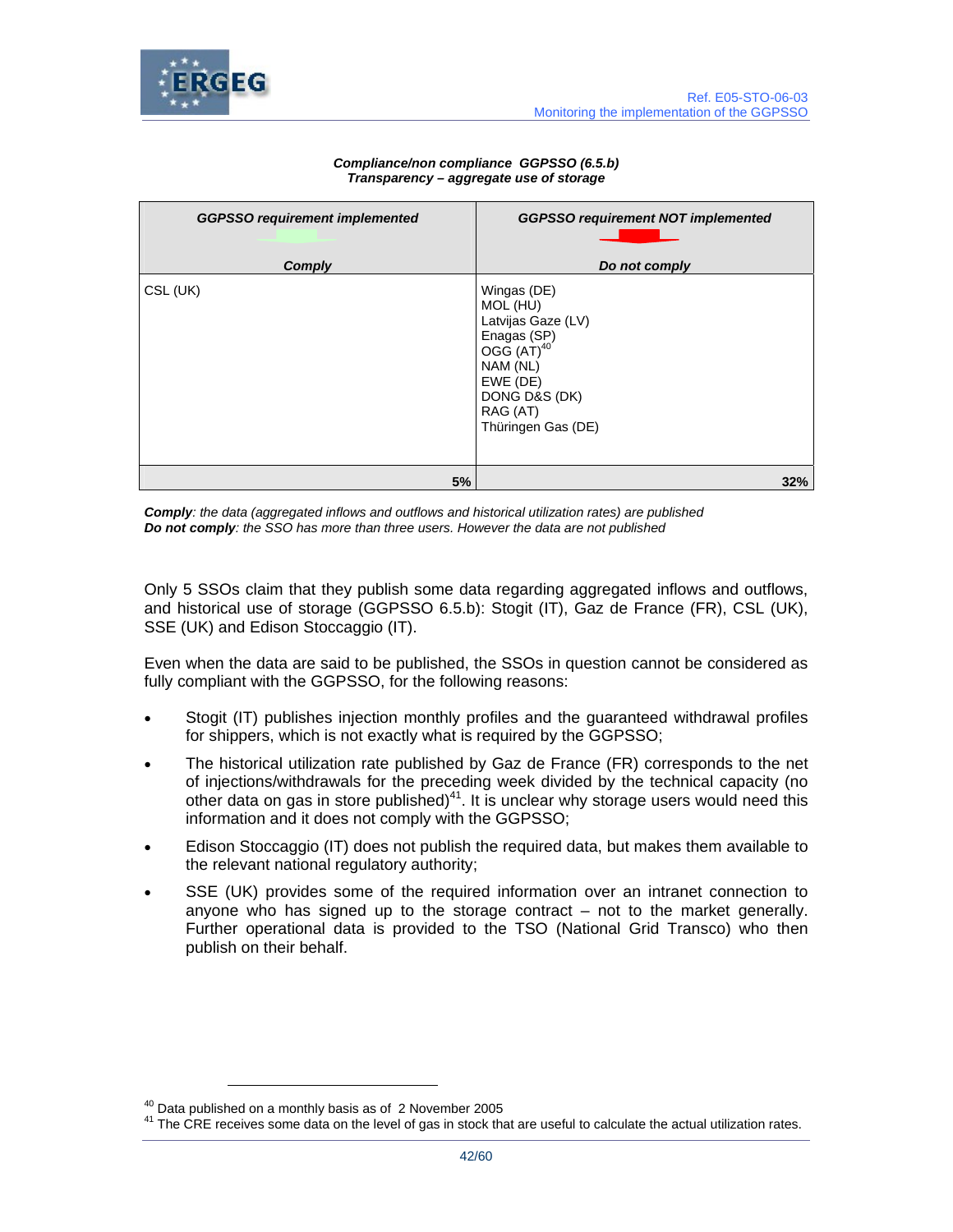

Only one SSO, CSL (UK), complies truly with this part of the GGPSSO requirements: aggregated nominations of storage nominations (aggregated injections and aggregated withdrawals – not the net) are published on the public section of STORIT (the online system for system users) four times a day. The website also clearly refers to the TSO (National Grid Transco) websites, where aggregate physical storage flows for the Rough facility are updated every Wednesday.

18 SSOs consider that because there are less than 3 users for the facility/group of storage facilities in question they are exempt from the requirement to publish the data. These SSOs are: Gaz de France (FR)<sup>42</sup>, E.On Ruhrgas (DE), TIGF (FR), VNG (DE), RWE Transgas (CZ), NAFTA (SK), BEB (DE)<sup>43</sup>, Fluxys (BE), RWE Energy & KST (DE), GdF E&P (DE), BP (NL), Bayerngas (DE), Avacon (DE), swb Netze (DE), Gas Union (DE), EEG (DE), SW Kiel (DE), E.On Hanse (DE), Gasag (DE). Compliance for these SSOs is not assessed for the same reason as above.

#### **Reasons for not publishing the data**

Where the data are not published:

- Whether not subject to the application of the "three minus rule", 14 SSOs do not publish the data as required to avoid any potential market abuse or significant harm to storage users commercial interests (this includes also some SSOs in the category above): E.On Ruhrgas (DE), Wingas (DE), Latvijas Gaze (LV), VNG (DE), RWE Transgas (CZ), RWE Energy & KST (DE), GdF E&P (DE), SSE (UK), Avacon (DE), Gas Union (DE), EEG (DE), SW Kiel (DE), E.On Hanse (DE), RAG (AT);
- 14 SSOs claim that substantial IT developments are necessary and therefore that they were not able to meet the deadlines: Wingas (DE), MOL (HU), VNG (DE), RWE Transgas (CZ), BEB (DE), EWE (DE), DONG D&S (DK), RWE Energy & KST (DE), BP (NL), Edison Stoccaggio (IT), Avacon (DE), swb Netze (DE), Gas Union (DE), E.On Hanse (DE) ;
- 6 SSOs refer to other reasons. 2 SSOs, Wingas (DE) and RWE Transgas (CZ) mentioned the lack of time between the adoption of the GGPSSO and the deadline.

Regarding the implementation of the "three minus rules", the GGPSSO state that *"information should always be published by the SSO when three or more users have been allocated capacity by virtue of contractual or any other similar arrangements, excluding the portion used for production operations and, and excluding capacities reserved exclusively for transmission system operators in carrying out their functions".* **This clearly does not automatically exclude the publication of data when a SSO has less than three users. The non-publication is an option.** 

l

<sup>&</sup>lt;sup>42</sup> For some groups of storage facilities

<sup>&</sup>lt;sup>43</sup> For some facilities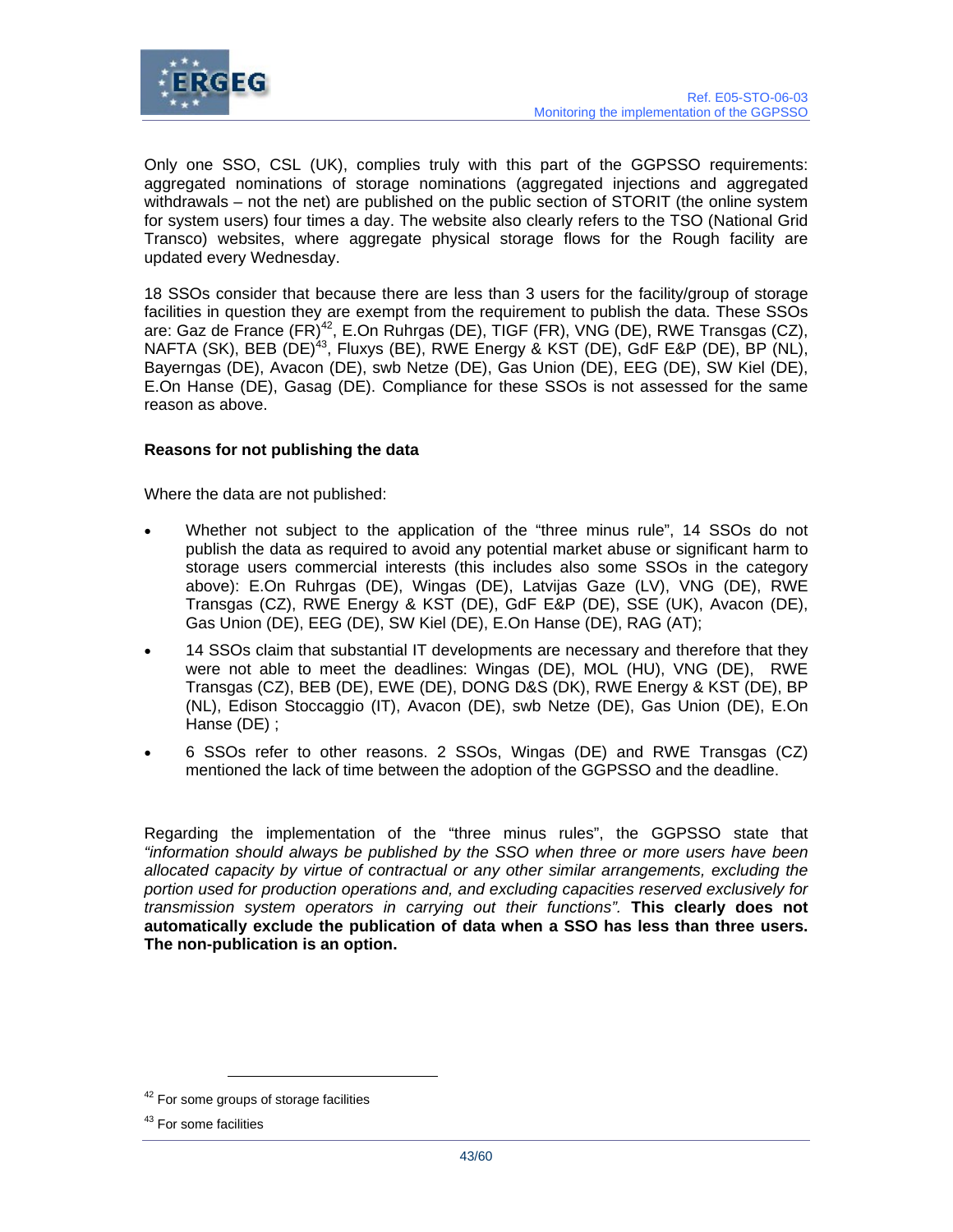

Also, the GGPSSO state that *"SSOs shall meet the deadlines on 1st April 2005" (GGPSSO 6.10).* While the GGPSSO also provide that "*where substantial IT developments are necessary, implementation should be no later than 1 April 2006",* this clearly is an exception. In principle, SSOs shall meet the 1 April 2005 deadline. Assessing whether substantial IT developments are necessary or not is beyond the scope of this report. However, at least for data with regard to aggregated inflows and outflows and historical utilization rates, no substantial investment in IT should be necessary.

Finally, it seems that the GGPSSO requirement 6.3 ("…notifying the relevant NRA when information is not published…") is very unevenly implemented although it is a simple notification involving "per se" no regulatory involvement. In only four countries (Belgium, Italy, Latvia, Netherlands) do the SSOs notify the relevant national regulatory authority. This concerns only six SSOs: Stogit (IT), Latvijas Gaze (LV), NAM (NL), BP (NL) and Edison Stoccaggio (IT). There is no notification in other countries.

#### **Users' views**

Many users consider that transparency could be improved in some areas. Some of them have explained that accurate and frequently updated information on available capacities and historical use of storage is needed. One user considers that the lack of historical information confers an inherent advantage to incumbent companies that are part of a vertically integrated group.

The "three minus rules" is controversial. Some users are concerned that their commercial interests may be harmed if data is published where there are less than three users. Others, on the other hand, would like this rule to be abolished.

Out of all responses, only two users have made a request to the SSO not to publish some information because it would harm their commercial interests. This may suggest that the commercial interest argument is not as strong as presented by some users.

#### *Overall assessment of compliance – operational data*

Transparency in information provision should be considered as a prerequisite for nondiscriminatory access to storage facilities. Where information is not equally provided to all storage users – including potential ones – market distortions are likely to result. This is especially the case where potential new users are not provided with the same information as existing customers. In the case of operational information, the fact that not even available capacity is known can significantly impact on obtaining effective access to storage.

There is very limited transparency on operational storage data in Europe. To date, the necessary GGPSSO requirements have not been not implemented by SSOs. In particular, only one SSO publishes aggregated inflows and outflows, and data on the historical use of storage. A large number of SSOs have explained that this data are not published because of the "three minus rule". Often, this rule is invoked by SSOs without any sort of regulatory control.

It is also disappointing that many SSOs seem to take it for granted that they have until 1 April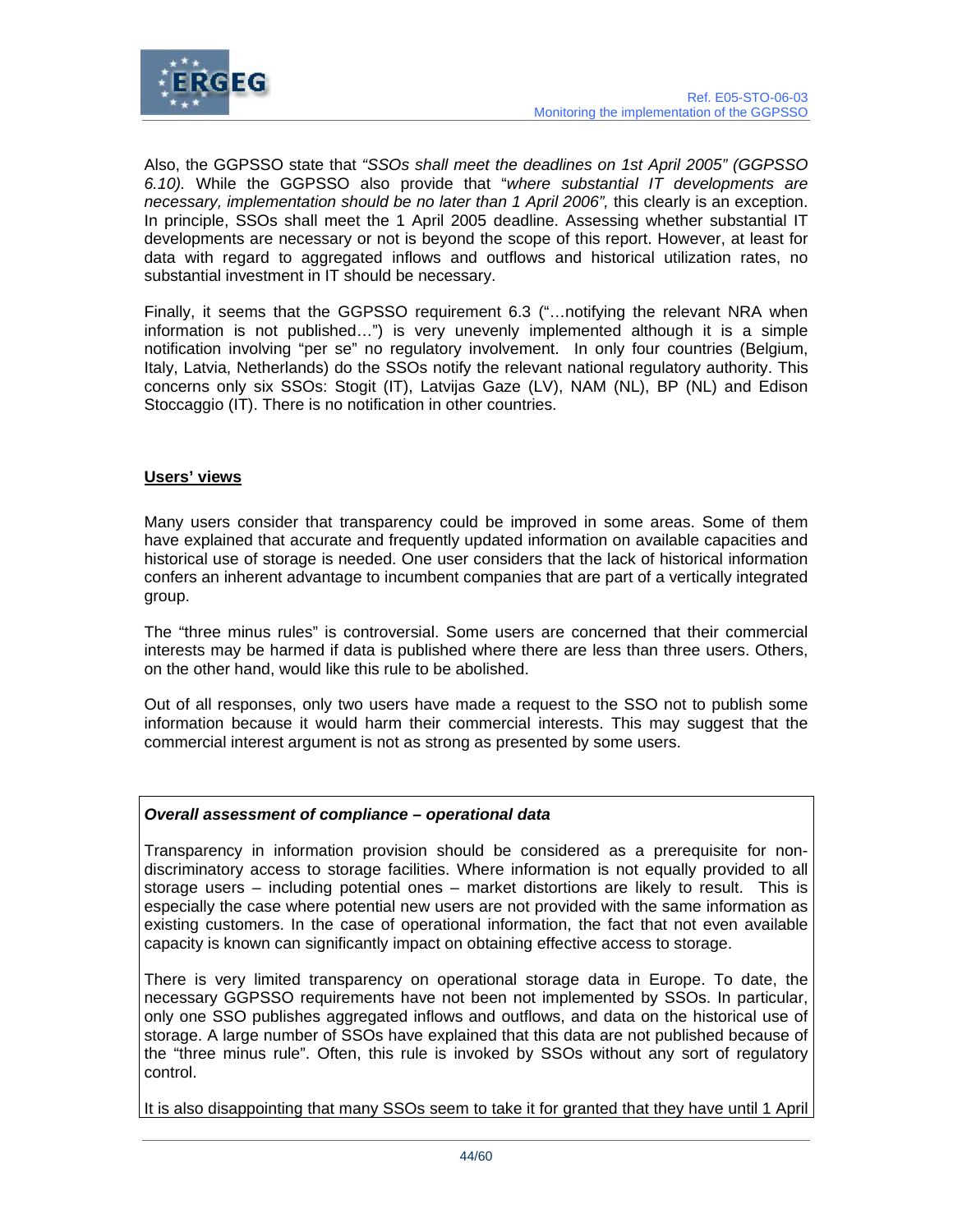

2006 to implement those requirements. The GGPSSO *exceptionally* allow SSOs to postpone the implementation of some requirements is to accommodate small SSOs. Unfortunately, many large SSOs seem to consider that the extended deadline also extend to them automatically.

#### *Commercial information*

#### **Assessment of compliance against** *6.4.a and 6.5.c (tariffs and/or main commercial conditions including prices for standard services published)*

Paragraph 6.3 of the GGPSSO, requires that the main commercial conditions (including prices for standard services) are to be published.

More specifically, the GGPSSO require that "in rTPA, the tariffs and tariff methodologies for each service offered shall be published ex ante. In nTPA, the main commercial conditions including the prices for standard services must be published and updated" (GGPSSO 6.4.a). This commercial information should be published on the internet.

| <b>GGPSSO</b> requirement implemented                                                                                                                                                                                                                                                                                | <b>GGPSSO requirement NOT implemented</b>                                                                                                                                                                            |
|----------------------------------------------------------------------------------------------------------------------------------------------------------------------------------------------------------------------------------------------------------------------------------------------------------------------|----------------------------------------------------------------------------------------------------------------------------------------------------------------------------------------------------------------------|
| Comply                                                                                                                                                                                                                                                                                                               | Do not comply                                                                                                                                                                                                        |
| Stogit (IT)<br>Gaz de France (FR)<br>E.On Ruhrgas (DE)<br>Wingas (DE)<br>MOL (HU)<br>CSL (UK)<br>TIGF (FR)<br>VNG (DE)<br>RWE Transgas (CZ)<br>Enagas (SP)<br>OGG (AT)<br>BEB (DE)<br>NAM (NL)<br>DONG D&S (DK)<br>Fluxys (BE)<br>RWE Energy & KST (DE)<br>BP (NL)<br>SSE (UK)<br>Edison Stoccaggio (IT)<br>EEG (DE) | Latvijas Gaze (LV)<br>NAFTA (SK)<br>RAG (AT)<br>EWE (DE)<br>GdF E&P (DE)<br>Bayerngas (DE)<br>Avacon (DE)<br>swb Netze (DE)<br>Gas Union (DE)<br>SW Kiel (DE)<br>Thüringen Gas (DE)<br>E.On Hanse (DE)<br>Gasag (DE) |
| 88%                                                                                                                                                                                                                                                                                                                  | 12%                                                                                                                                                                                                                  |

#### *Compliance/non compliance GGPSSO (6.4.a, 6.4.b) Transparency – tariffs, main commercial conditions and necessary TPA services*

*Comply: tariffs (rTPA) and/or main commercial conditions (nTPA) published, as indicated by SSOs responses to the questionnaire; necessary TPA services published.* 

*Do not comply: only the tariffs (rTPA) and/or main commercial conditions (nTPA) or the necessary TPA services are published, as indicated by SSOs responses to the questionnaire; in some cases, the information is not published at all. Responses by SSOs were used but also the information collected in the users' questionnaire.*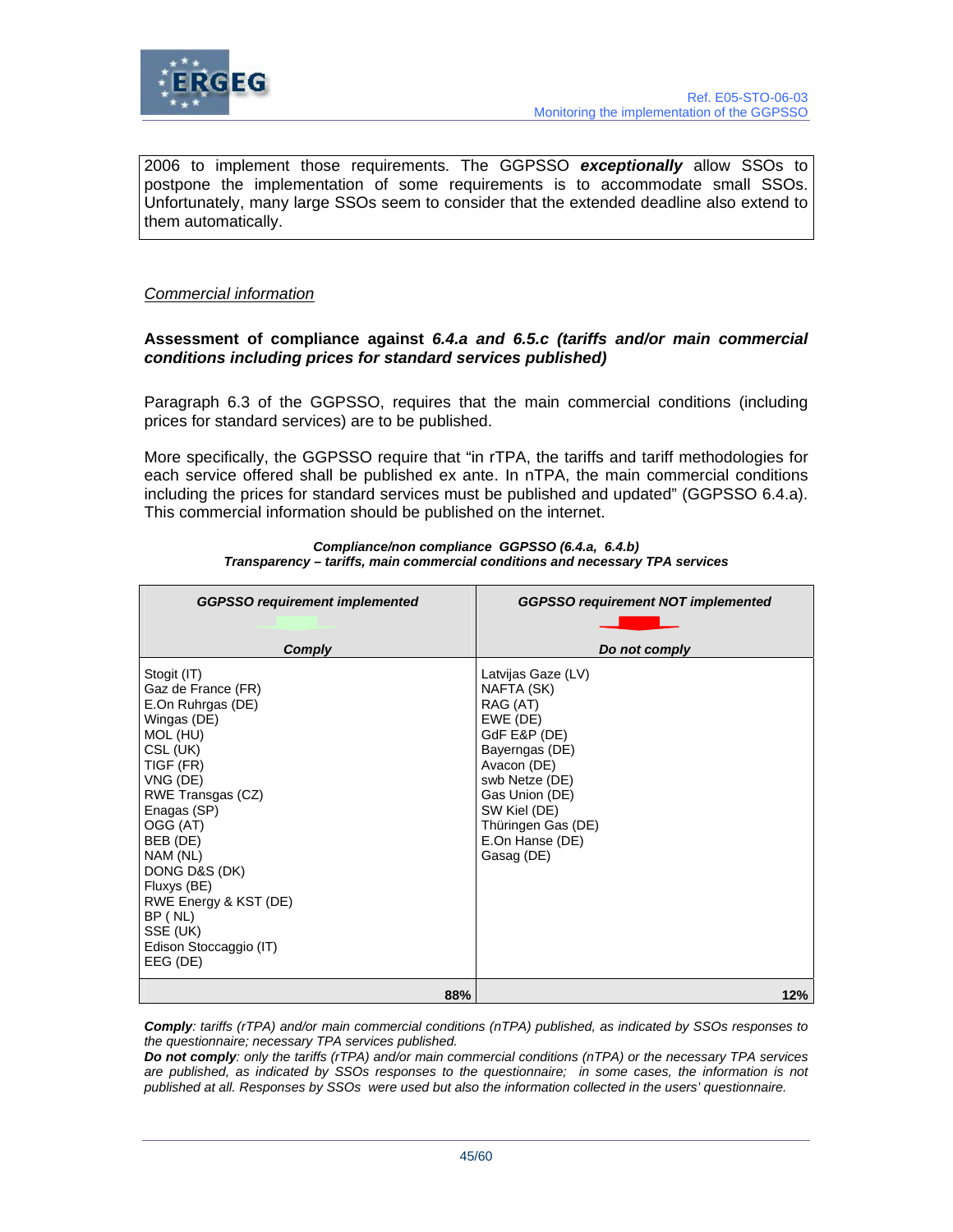

Where regulated, transparency of tariffs/terms and conditions are unlikely to be an issue. This concerns 5 SSOs: Stogit (IT), MOL (HU), Latvijas Gaze (LV), Enagas (SP), Fluxys (BE).

18 SSOs say that they apply main commercial conditions (including prices for standard services) and that are published: Stogit (IT), Gaz de France (FR), E.On Ruhrgas (DE), Wingas (DE), MOL (HU), CSL (UK), TIGF (FR), VNG (DE), RWE Transgas (CZ), OGG (AT), BEB (DE), NAM (NL), DONG D&S (DK), RWE Energy & KST (DE), BP (NL), SSE (UK), Edison Stoccaggio (IT), EEG (DE).

12 SSOs do not apply main commercial conditions (including prices for standard services) that are transparent: NAFTA (SK), EWE (DE), RAG (AT), GdF E&P (DE), Bayerngas (DE), Avacon (DE), swb Netze (DE), Gas Union (DE), SW Kiel (DE), Thüringen Gas (DE), E.On Hanse (DE), Gasag (DE).

SSOs are also required to develop user-friendly instruments for calculating charges for a specific service (e.g. a tariff calculator) (GGPSSO 6.5.c). Only 9 SSOs have implemented this requirement: Gaz de France (FR), E.On Ruhrgas (DE), Wingas (DE), CSL (UK), VNG (DE), OGG (AT), BEB (DE), RWE Energy & KST (DE), BP (NL).

#### **Assessment of compliance against** *6.4.b (necessary TPA services offered published)*

Paragraph 6.4.b of the GGPSSO require that services offered, including the storage code/main standard storage conditions for each service, rights and responsibilities of all users, and rules (e.g. periods) for counterflows during injection and withdrawal are transparent in the same way.

There is some transparency (services offered and/or storage code/main commercial conditions and/or rights and responsibilities of all users and/or rules for counterflows during injection and withdrawal) on TPA services offered by the following 21 SSOs: Stogit (IT), Gaz de France (FR), E.On Ruhrgas (DE), Wingas (DE), MOL (HU), CSL (UK), TIGF (FR), VNG (DE), RWE Transgas (CZ), Enagas (SP), OGG (AT), BEB (DE), NAM (NL), DONG D&S (DK), Fluxys (BE), RWE Energy & KST (DE), BP (NL), SSE (UK), Edison Stoccaggio (IT), EEG (DE), SW Kiel (DE).

However, there is little or no transparency at all for the services offered by the following 11 SSOs: Latvijas Gaze (LV), NAFTA (SK), RAG (AT), GdF E&P (DE), Bayerngas (DE), Avacon (DE), swb Netze (DE), Gas Union (DE), Thüringen Gas (DE), E.On Hanse (DE), Gasag (DE).

#### **Users' views**

Users of the following SSOs confirmed that in nTPA, there is consistency between their contract and the main commercial conditions published by the SSO: Gaz de France (FR), E.On Ruhrgas (DE), MOL (HU), TIGF (FR), OGG (AT), BEB (DE), EEG (DE). According to one user, "there are indications that the final terms may vary between different storage users in a way that could lead to discriminatory access" but did not provide more details.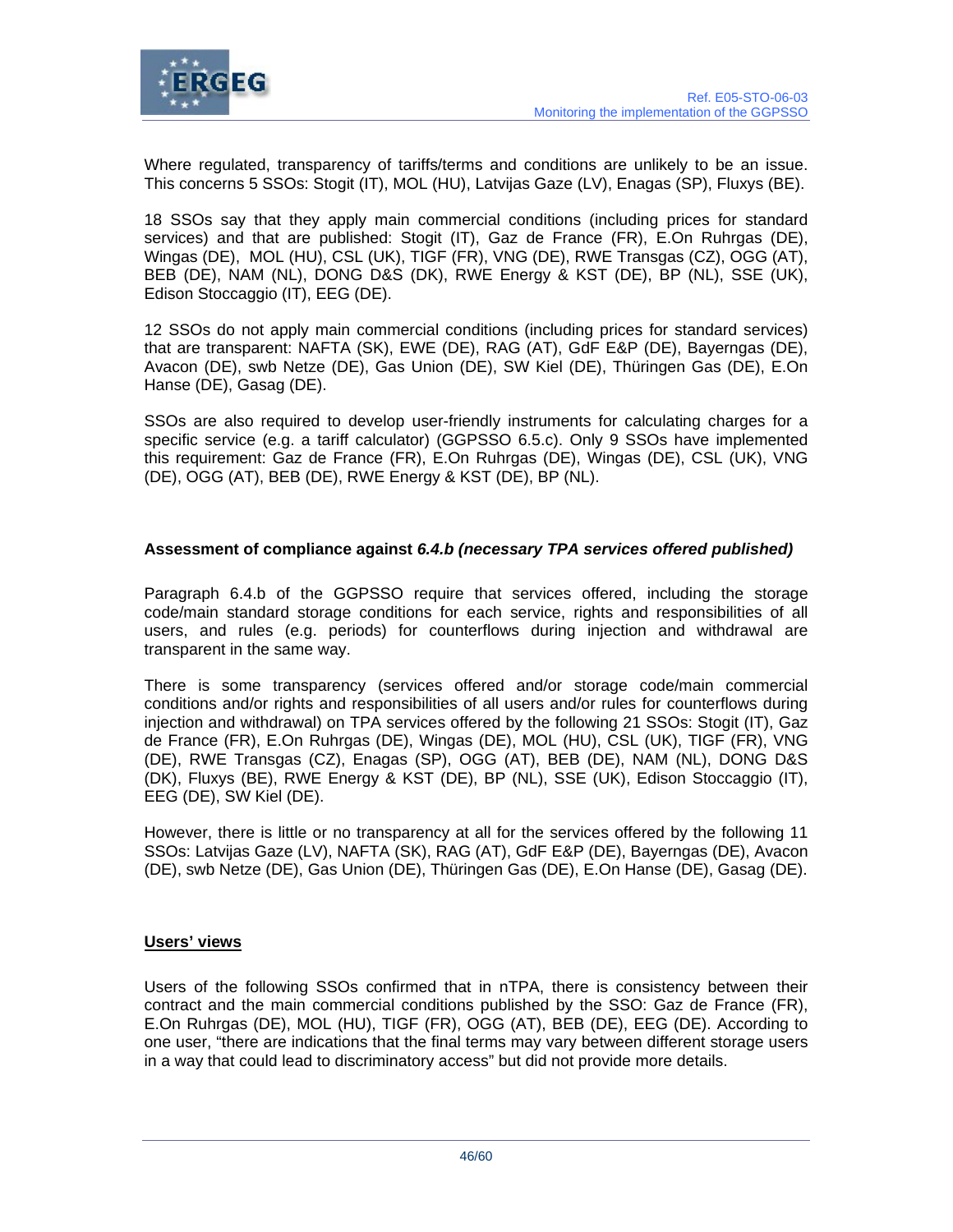

Some users complained that the information is not always published in a user-friendly way. In addition, some users have emphasized that a tariff calculator – which is explicitly required by the GGPSSO – is needed.

## *Overall assessment of compliance – commercial information*

There seems to be a reasonable level of transparency on commercial terms applied by most SSOs in Europe.

However, some SSOs operating under a negotiated TPA regime, did not implement these basic requirements of the GGPSSO. It is worthwhile to notice that the publication of the main commercial conditions is requested by the Directive (*[…] Member States shall require storage system operators and natural gas undertakings to publish their main commercial conditions for the use of storage, […]*) and this requirement does not seem yet to be implemented in some cases.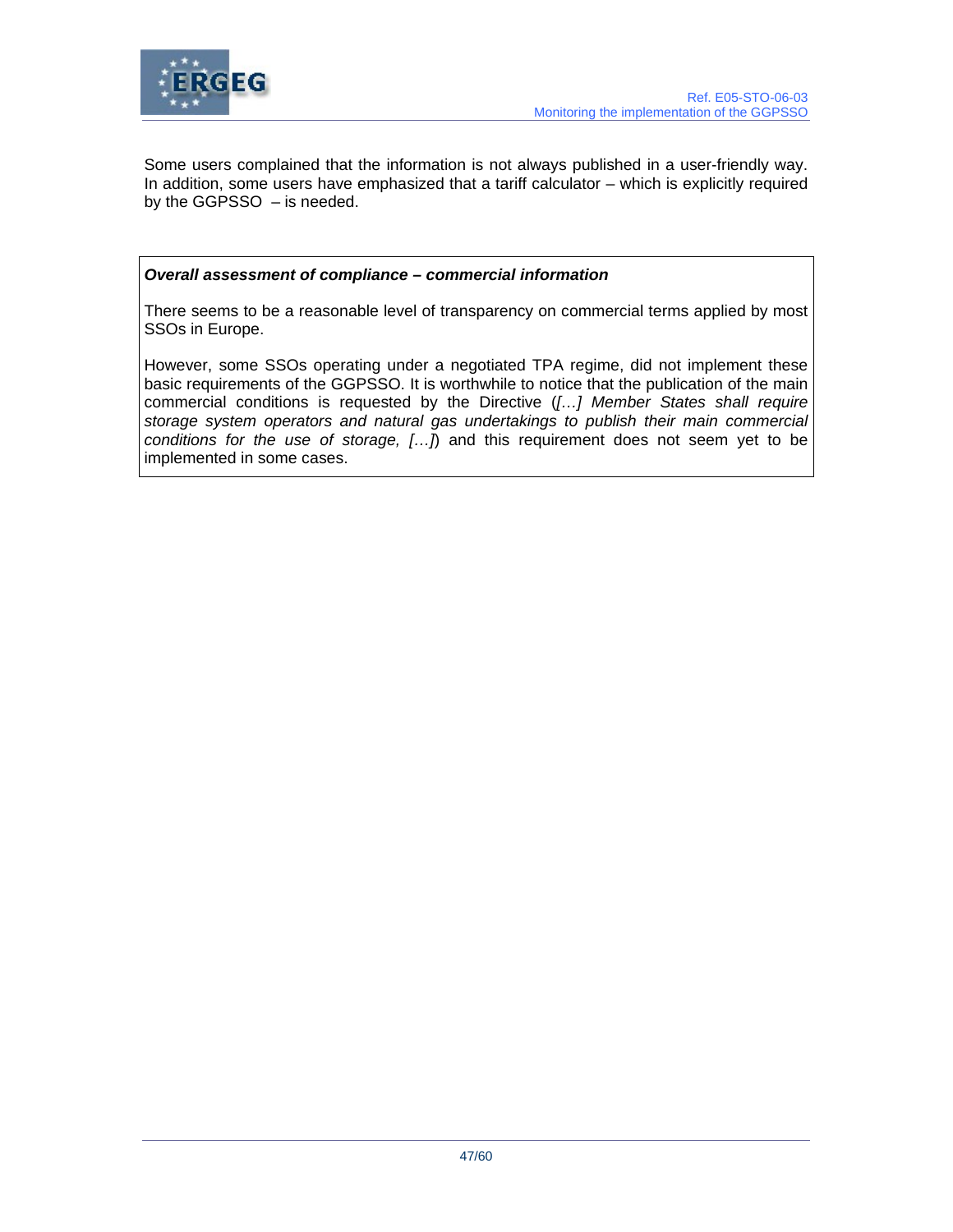

## **8 Secondary markets**

Secondary markets are very important for the development of competition in storage services as they can help to improve the availability and use of storage capacity which is a prerequisite for the development of gas to gas competition - especially in cases of congested storage capacity. Aside from the implementation of appropriate congestion management instruments – e.g. making unused capacity available to the market – SSOs should ensure the efficient use of capacity by allowing trading of capacity on secondary markets and facilitate the development of such markets.

The GGPSSO require that "the SSO shall allow and facilitate bundled and unbundled services to be freely tradable between registered users in a secondary market" (GGPSSO 9.1).

| <b>GGPSSO requirement implemented</b><br><b>Comply</b>                                                                                                                                                       | <b>GGPSSO</b> requirement not implemented<br>Do not comply                                                                                                                                                                                                                                                                    |
|--------------------------------------------------------------------------------------------------------------------------------------------------------------------------------------------------------------|-------------------------------------------------------------------------------------------------------------------------------------------------------------------------------------------------------------------------------------------------------------------------------------------------------------------------------|
| Stogit (IT)<br>Gaz de France (FR)<br>E.On Ruhrgas (DE)<br>CSL (UK)<br>TIGF (FR)<br>VNG (DE)<br>RWE Transgas (CZ)<br>BEB (DE)<br>DONG D&S (DK)<br>RWE Energy & KST (DE)<br>SSE (UK)<br>Edison Stoccaggio (IT) | Wingas (DE)<br>MOL (HU)<br>Latvijas Gaze (LV)<br>OGG $(AT)$ <sup>44</sup><br>NAFTA (SK)<br>NAM (NL)<br>EWE (DE)<br>RAG (AT)<br>Fluxys (BE)<br>GdF E&P (DE)<br>BP (NL)<br>Bayerngas (DE)<br>Avacon (DE)<br>swb Netze (DE)<br>Gas Union (DE)<br>EEG (DE)<br>SW Kiel (DE)<br>Thüringen Gas (DE)<br>E.On Hanse (DE)<br>Gasag (DE) |
| 65%                                                                                                                                                                                                          | 31%                                                                                                                                                                                                                                                                                                                           |

#### *Compliance/non compliance GGPSSO (9.2) Secondary market – implementation of a bulletin board*

*Comply: a bulletin board has been set up. ERGEG has not assessed the efficiency of this measure. Do not comply: there is no bulletin board.*

*Compliance of Enagas (SP) cannot be assessed given that there is a conflict between national legislation and the GGPSSO secondary markets requirements.* 

l

<sup>&</sup>lt;sup>44</sup> Non-compliance justified by the SSO as currently there is no long term congestion.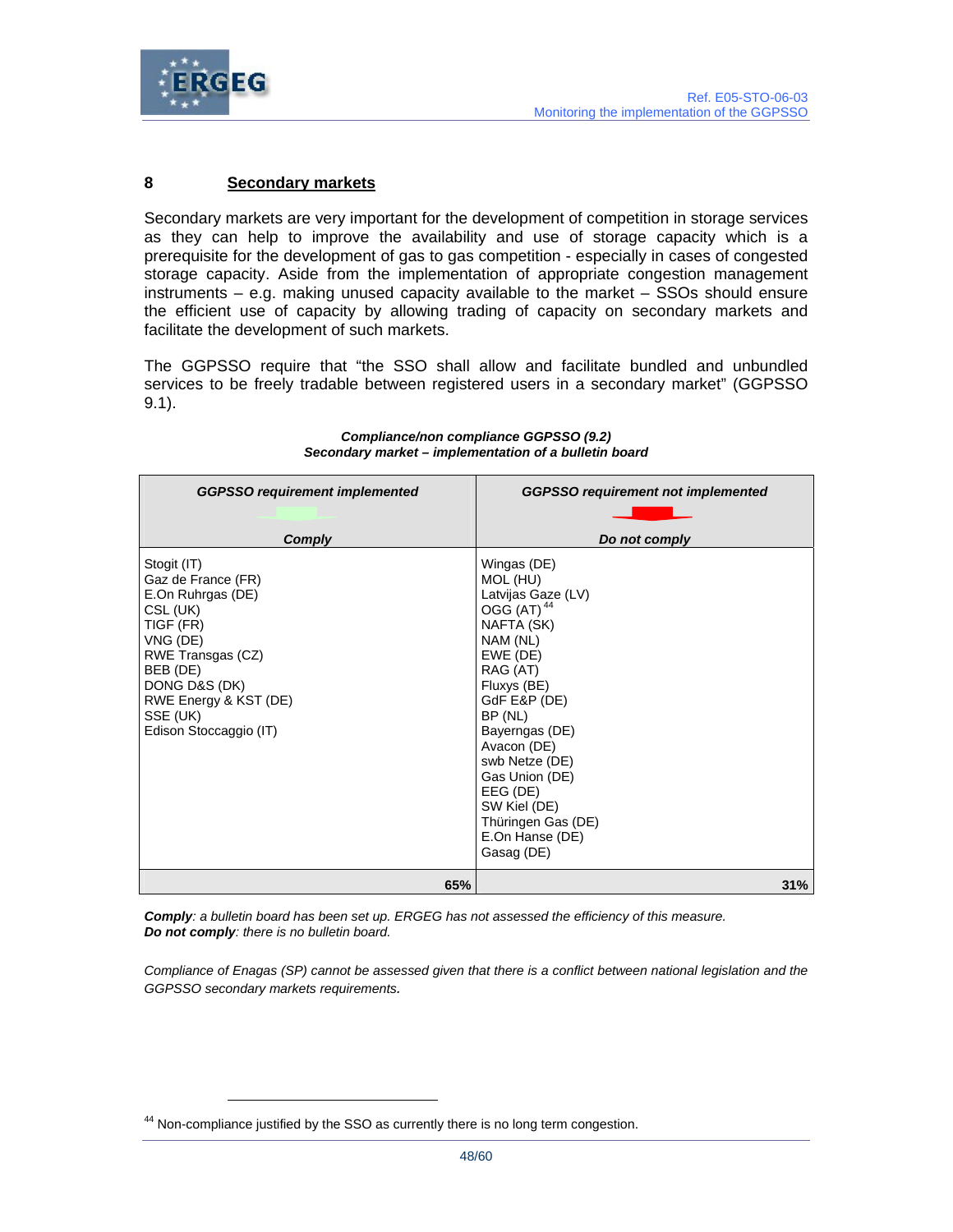

#### **Assessment of compliance against** *9.1 (allow and facilitate bundled and unbundled services to be freely tradable)*

As a minimum, SSOs should allow storage capacities to be freely tradable between registered storage users.

20 SSOs have implemented this requirement: Stogit (IT), MOL (HU), CSL (UK), RWE Transgas (CZ), VNG (DE), OGG (AT), NAFTA (SK), BEB (DE), NAM (NL), EWE (DE), DONG D&S (DK), RAG (AT), Fluxys (BE), RWE Energy & KST (DE), BP (NL), SSE (UK), Edison Stoccaggio (IT), Gas Union (DE), EEG (DE), Thüringen Gas (DE).

7 SSOs also have implemented this requirement of the GGPSSO. However, they allow secondary trading of storage capacities for bundled services only: Gaz de France (FR), E.On Ruhrgas (DE), TIGF (FR), GdF E&P (DE), Avacon (DE), swb Netze (DE), E.On Hanse (DE).

6 SSOs do not allow secondary trading of storage capacity, including Wingas (DE), Latvijas Gaze (LV), Enagas (SP), Bayerngas (DE), SW Kiel (DE) and Gasag (DE).

The situation of Enagas deserves particular attention. In Spain, secondary trading of capacities is not permitted by national legislation. However, the Spanish national regulatory authority has confirmed that implementation of secondary markets is planned for 2006.

Two SSOs (Wingas – DE, RAG - AT) indicated that it prefers to concentrate on the primary market until demand develops for secondary trading.

#### **Assessment of compliance against** *9.2 (bulletin board implemented)*

One specific requirement of the GGPSSO to facilitate the development of secondary markets is that SSOs implement a bulletin board (GGPSSO 9.2) in order for buyers and sellers of capacity to meet. In the US, the implementation of such instruments was key in the development of secondary markets of transmission and storage capacity.

Only 11 SSOs say that they have implemented this requirement of the GGPSSO: Stogit (IT), Gaz de France (FR) – but only for bundled services - E.On Ruhrgas (DE), CSL (UK), TIGF (FR) –bundled services only-, VNG (DE), RWE Transgas (CZ), BEB (DE), DONG D&S (DK), RWE Energy and KST (DE), and SSE (UK).

22 SSOs do not have a bulleting board for secondary trading, including Wingas (DE), MOL (HU), Latvijas Gaze (LV), OGG (AT), NAFTA (SK), NAM (NL), EWE (DE), DONG D&S (DK), RAG (AT), Fluxys (BE), GdF E&P (DE), BP (NL), Edison Stoccaggio (IT), Bayerngas (DE), Avacon (DE), swb Netze (DE), Gas Union (DE), EEG (DE), SW Kiel (DE), Thüringen Gas (DE), E.On Hanse (DE), Gasag (DE).

In Austria, OGG considers that since there is enough capacity on the primary market, no further steps are necessary to facilitate the development of secondary markets.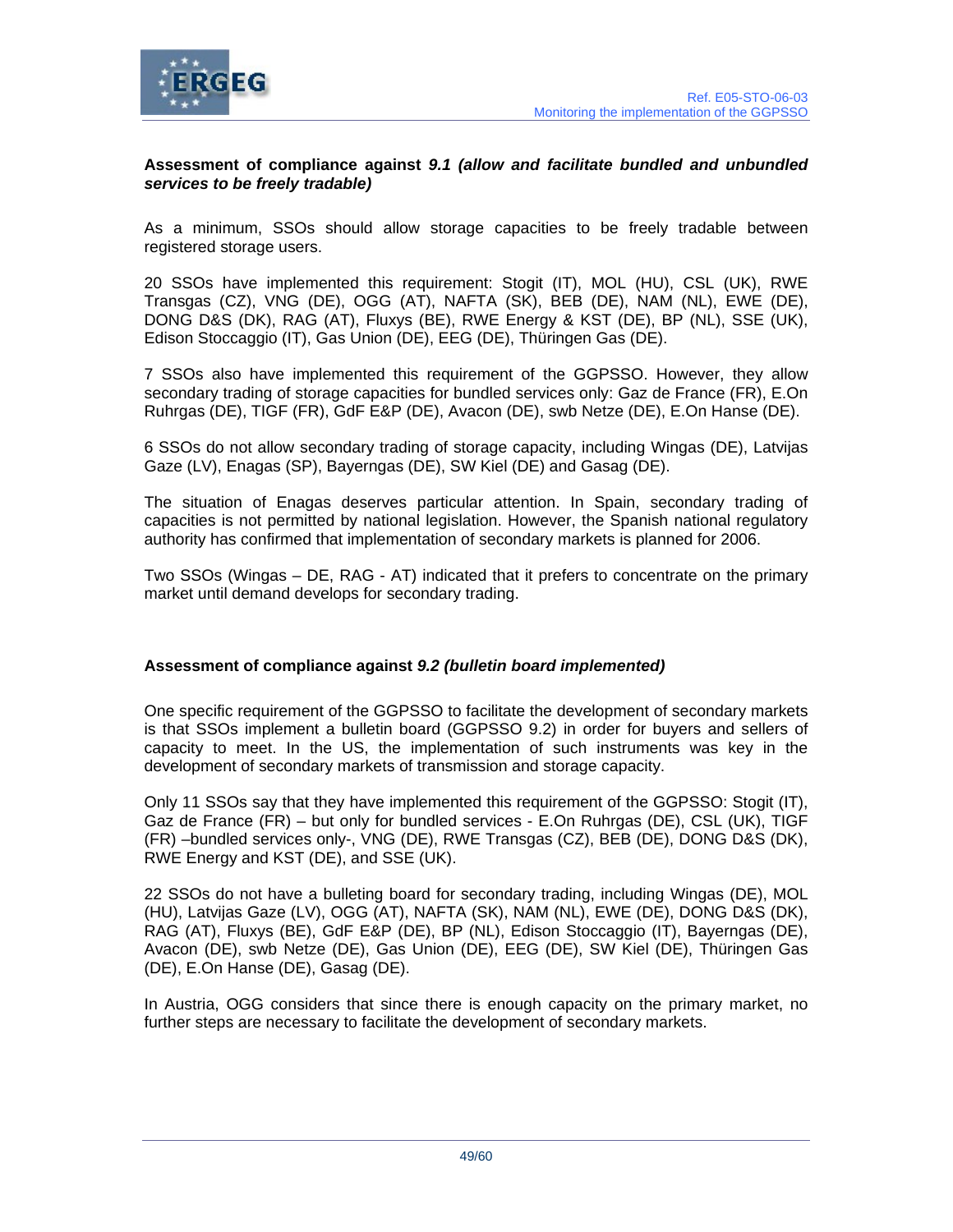

#### *Other steps taken by SSOs to facilitate secondary trading of storage capacity*

Examples of steps taken by SSOs to facilitate secondary trading of storage capacity include:

- helping storage customers meet with each other:
	- o TIGF (FR) publish user's references subject to their authorisation so that potential buyers/sellers can be identified easily.
- development of IT tools and trading platform:
	- o MOL (HU) is developing its IT in order to facilitate storage secondary trading;
	- o VNG (DE): a secondary storage capacity platform is under construction;
	- o BEB (DE) intends to extend its platform trac-x for secondary trading of transmission capacity to storage.
- active promotion by the SSO of secondary trade of storage capacity
	- o CSL (UK) is encouraging the use of brokers to help storage capacity and gas in store trade more frequently;
	- o Edison Stoccaggio (IT) say that they contact users and propose them to trade on the secondary market; during the year, they follow the use of the storage capacity and study the possibility to trade and transfer capacity and gas in store between users.

#### **Users' views**

Some users recognise that some SSOs have set up a bulletin board which should facilitate secondary trading of storage capacity..

Users trade storage capacity on the secondary markets developed by the following SSOs: Stogit (IT), CSL (UK) and SSE (UK). For these SSOs, secondary trading of storage capacity developed before the adoption of the GGPSSO.

One user reported having used the bulletin board set up by BEB (DE), but another one remarked that offers are rarely displayed.

Some users explain that they are not interested in secondary trading of storage capacity. This is the case for OGG (AT) where users did not see a corresponding demand by now. Others have indicated that where secondary trading is allowed, it is sometimes difficult in practice. Some users of Gaz de France (FR) and TIGF (FR) are interested in trading unbundled storage capacities, which is not possible for now.

According to one user, the lack of development of secondary markets in the EU probably has more to do with market conditions (e.g. difficulty in access to transmission capacity or access to the market in general) than the actions taken by SSOs.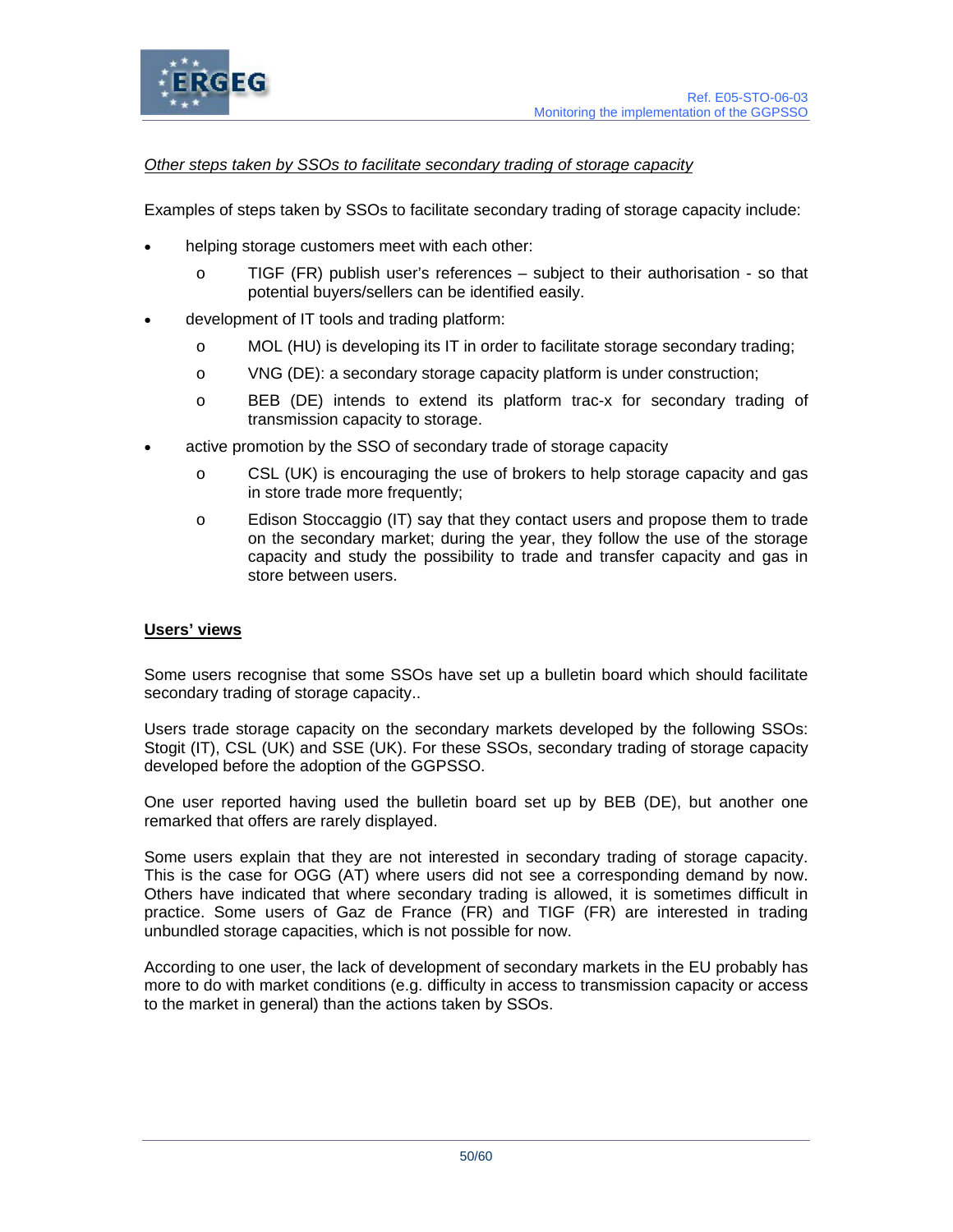

# *Overall assessment of compliance – secondary markets*

12 large SSOs have published bulletin boards for secondary trading, which shows some good will. In some cases, there is more to do, like allowing and facilitating secondary markets of unbundled capacities.

The development of secondary markets of storage capacities in the EU is still limited. This further reduces the use of storage capacity.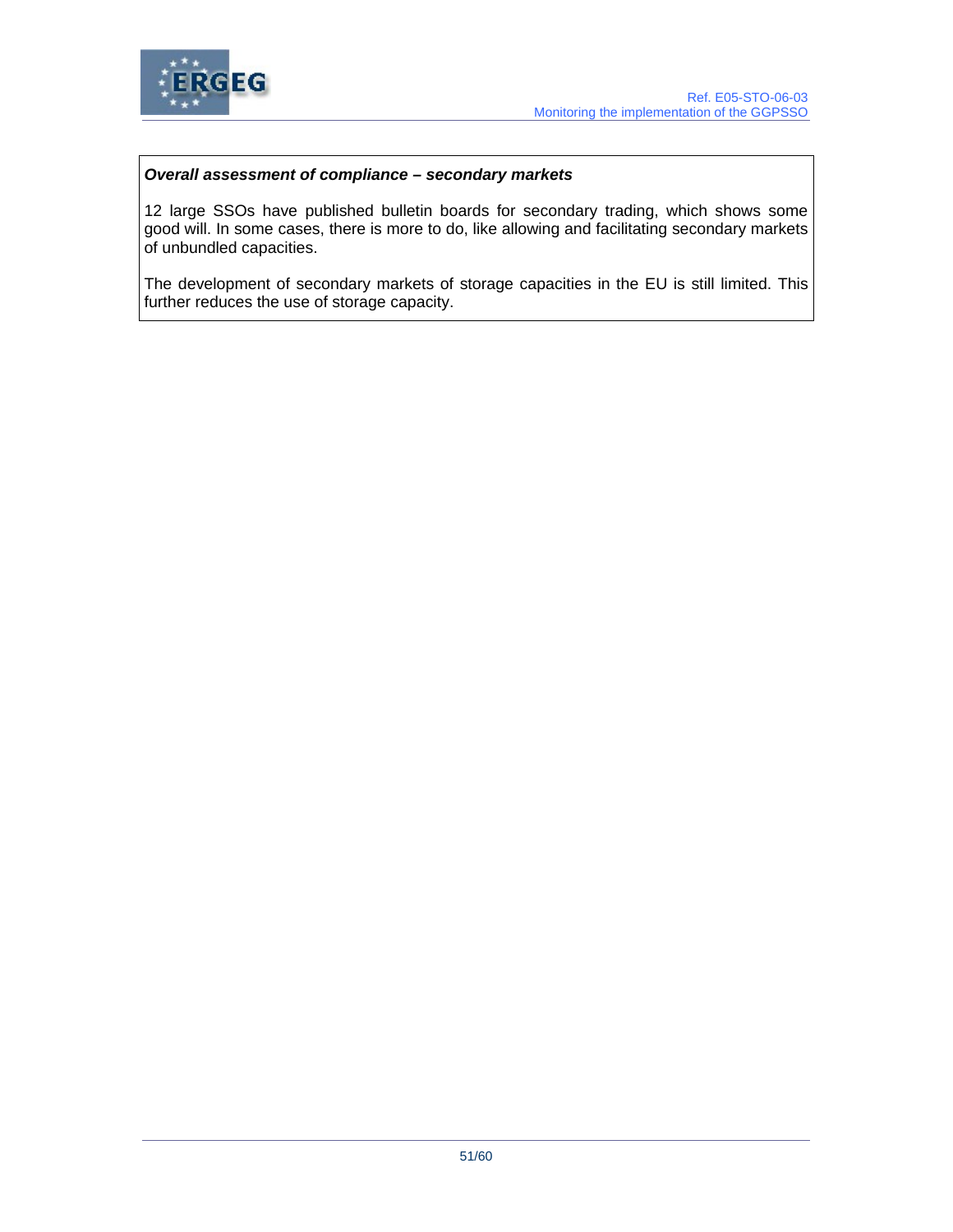

#### **9 Implementation of the other GGPSSO requirements (to be implemented by 2006)**

For some requirements of the GGPSSO the date for implementation is later than 1 April 2005: with regard to necessary TPA services (deadline: 1 April 2006) and secondary markets (deadline: 1 April 2006 or 1 December 2006, where substantial IT developments are needed).

This section looks at what progress SSOs are making towards meeting these requirements.

#### **Assessment of compliance against requirements with regard to necessary TPA services** *(deadline: 1 April 2006)*

SSOs have until 1 April 2006 to offer unbundled services supplementing SBUs at least for available storage capacity at the beginning of the year, short-term services (<1 year) down to a minimum of one day and both firm and interruptible storage services (GGPSSO 3.3.b-d).

#### *Compliance/non compliance GGPSSO (3.3.b, 3.3.c short term, 3.3.d) Necessary TPA services – unbundled services supplementing SBUs, short term services down to a minimum period of one day, both firm and interruptible storage services*

| <b>GGPSSO requirement already</b><br><i>implemented</i>                                                                                                          | <b>GGPSSO</b> expected to be<br><i>implemented</i>                                                                                                                                          | Unclear if GGPSSO requirement<br>will be implemented                                                                                                                              |
|------------------------------------------------------------------------------------------------------------------------------------------------------------------|---------------------------------------------------------------------------------------------------------------------------------------------------------------------------------------------|-----------------------------------------------------------------------------------------------------------------------------------------------------------------------------------|
| Comply                                                                                                                                                           | Developing towards compliance                                                                                                                                                               | Unclear if will comply                                                                                                                                                            |
| Wingas (DE)<br>CSL (UK)<br>RWE Transgas (CZ)<br>OGG (AT)<br>BEB (DE)<br>DONG D&S (DK)<br>RWE Energy & KST (DE)<br>SSE (UK)<br>Edison Stoccaggio (IT)<br>EEG (DE) | Stogit (IT)<br>Gaz de France (FR)<br>E.On Ruhrgas (DE)<br>MOL (HU)<br>TIGF (FR)<br>VNG (DE)<br>Enagas (SP)<br>EWE (DE)<br>RAG $(AT)^{45*}$<br>Fluxys (BE)<br>Gas Union (DE)<br>SW Kiel (DE) | Latvijas Gaze (LV)<br>NAFTA (SK)<br>NAM (NL)<br>GdF E&P (DE)<br>BP (NL)<br>Bayerngas (DE)<br>Avacon (DE)<br>swb Netze (DE)<br>Thüringen Gas (DE)<br>E.On Hanse (DE)<br>Gasag (DE) |
| 25%                                                                                                                                                              | 64%                                                                                                                                                                                         | 11%                                                                                                                                                                               |

*DEADLINE: 1 April 2006* 

*Comply: unbundled services supplementing SBUs, short term services down to a minimum period of one day and both firm and interruptible services are offered as of 1 April 2005.* 

*Developing towards compliance: according to responses to the questionnaire, introduction of these services is planned so that the deadline is met.*

*Unclear if will comply: no response to the questionnaire or no planned date for the introduction of these services.* 

*Unbundled services supplementing SBUs at least for available storage capacity at the beginning of the year* 

<sup>&</sup>lt;sup>45</sup> RAG does not offer short term services down to a period of one day but argues that there is no market demand.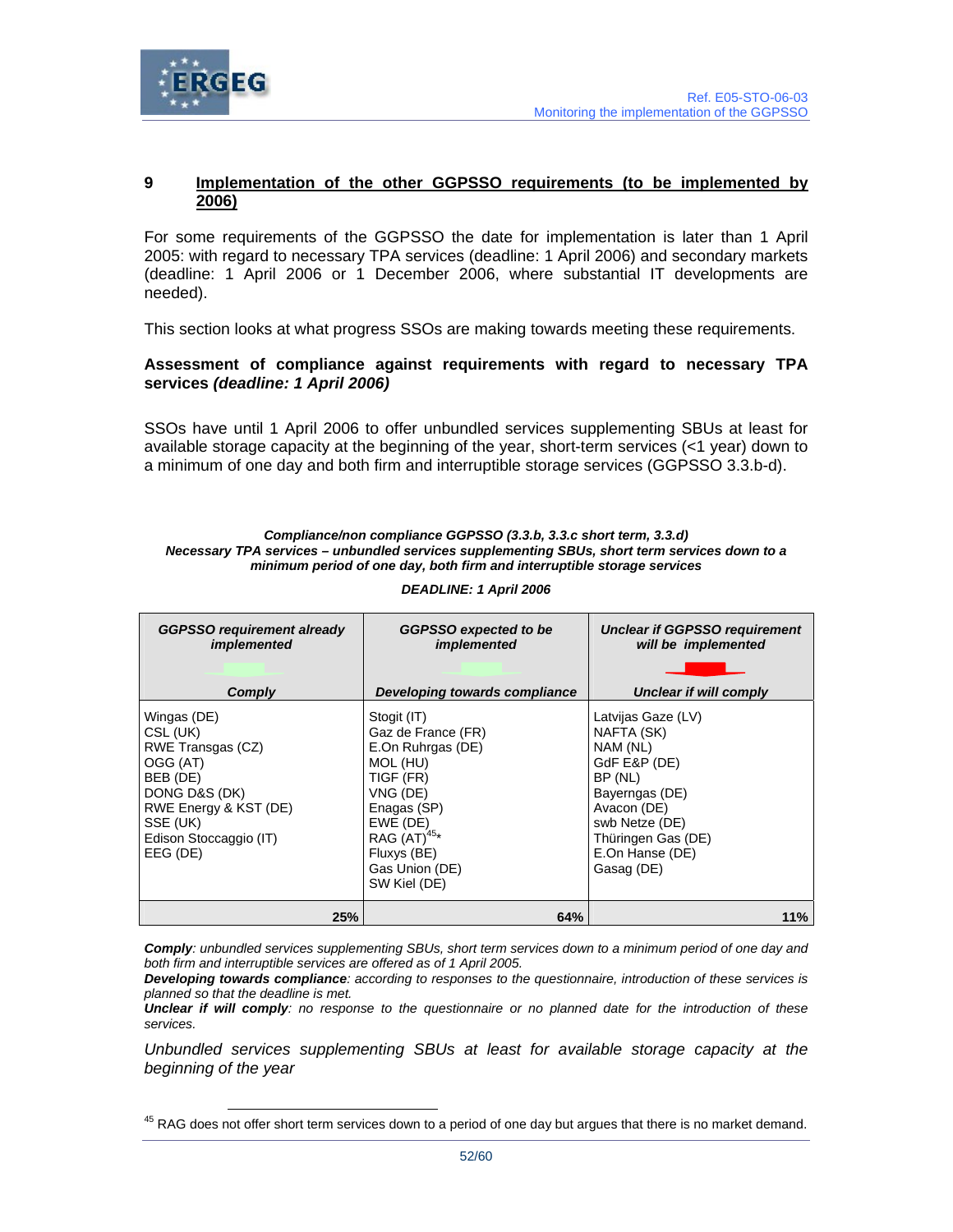

As of 1 April 2005, 15 SSOs already offer these services: Stogit (IT), Gaz de France (FR), Wingas (DE), MOL (HU), CSL (UK), VNG (DE), RWE Transgas (CZ), Enagas (SP), OGG (AT), BEB (DE), DONG D&S (DK), RAG (AT), RWE Energy & KST (DE), Edison Stoccaggio (IT), EEG (DE).

5 SSOs plan to introduce these services before the deadline: E.On Ruhrgas (DE), TIGF (FR), EWE (DE), Gas Union (DE), SW Kiel (DE).

2 SSOs have indicated that the question is not applicable to them, as all the capacity is sold out: Fluxys (BE) and SSE (UK).

*Short-term services (<1 year) down to a minimum of one day*

12 SSOs have already implemented this requirement including E.On Ruhrgas (DE), Wingas (DE), CSL (UK), RWE Transgas (CZ), Enagas (SP), OGG (AT), BEB (DE), DONG D&S (DK), RWE Energy & KST (DE), SSE (UK), Edison Stoccaggio (IT), EEG (DE).

4 SSOs, including Stogit (IT), Gaz de France (FR), TIGF (FR) and VNG (DE) offer short-term services, but not necessarily one day services (e.g. Stogit indicates that one day services for the withdrawal season are being developed).

5 SSOs plan to introduce these services before the deadline, including MOL (HU), EWE (DE), Fluxys (BE), Gas Union (DE), SW Kiel (DE).

#### *Both firm and interruptible storage services*

15 SSO offer both firm and interruptible services, including Stogit (IT), Wingas (DE), MOL (HU), CSL (UK), VNG (DE), RWE Transgas (CZ), OGG (AT), BEB (DE), DONG D&S (DK), RAG (AT), Fluxys (BE), RWE Energy & KST (DE), SSE (UK), Edison Stoccaggio (IT), EEG (DE).

6 SSOs plan to introduce these services before the deadline including E.On Ruhrgas (DE), TIGF (FR), Enagas (SP), EWE (DE), Gas Union (DE), SW Kiel (DE).

While the offer of interruptible capacity can help to ensure efficient use of capacity it is not clear if it meets the requirements of all market participants.

#### **Assessment of compliance against requirements with regard to secondary markets** *(deadline: 1 April 2006 or 1 December 2006 where substantial IT developments are needed)*

SSOs have until 1 April 2006 (1 December 2006 where substantial IT developments are needed) to implement some of the GGPSSO secondary market requirements. By that date, they should allow for title transfer for both bundled and unbundled capacities, recognise the transfer of rights where notified by storage users for both bundled and unbundled capacities and allow the new owner to aggregate such storage capacity operationally (GGPSSO 9.3).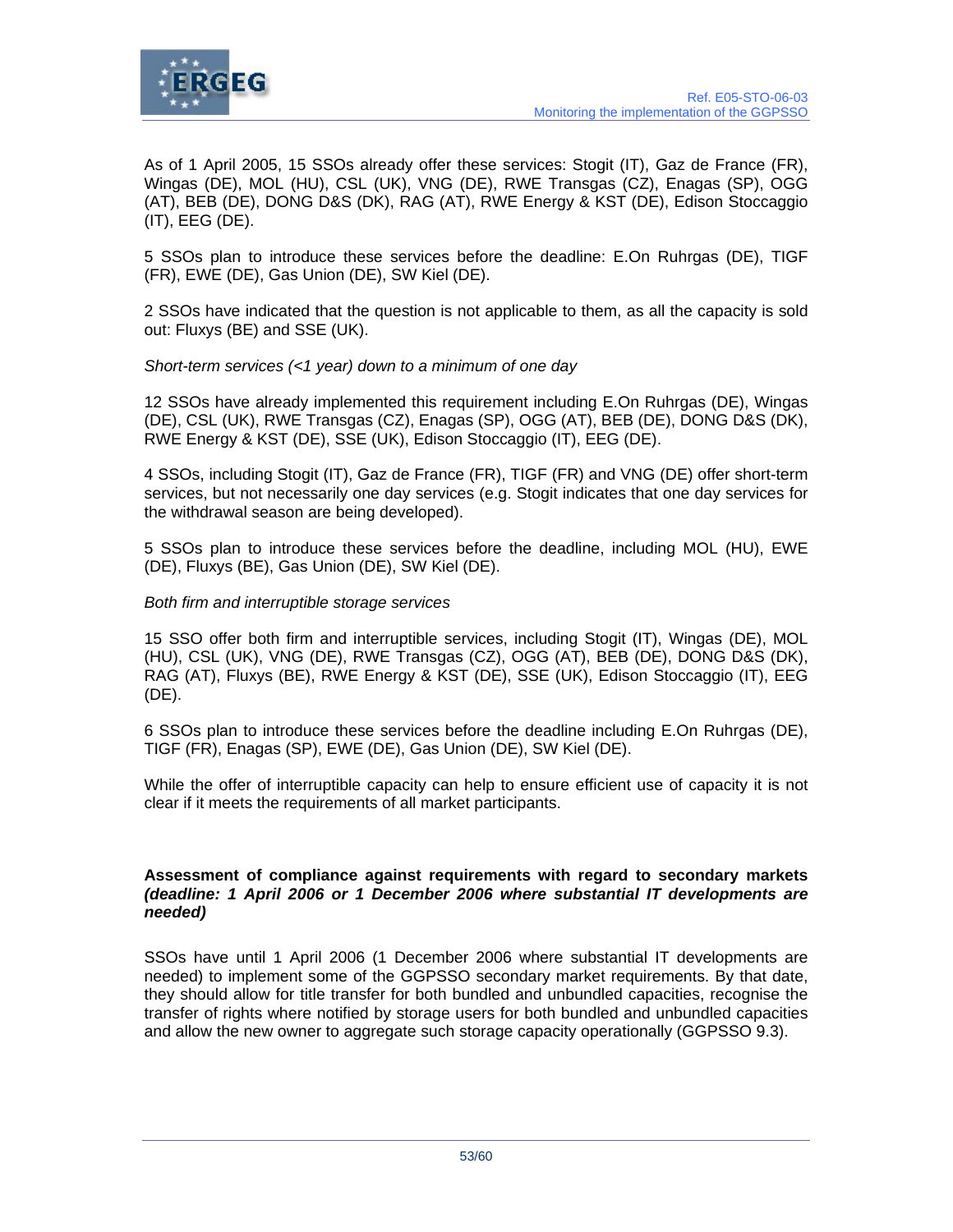



#### *Compliance/non compliance GGPSSO (9.1) Secondary markets*

#### *DEADLINE: 1 April 2006 (1 December 2006 where substantial IT developments are needed)*

| <b>GGPSSO requirement already</b><br><i>implemented</i>                                                                                              | GGPSSO expected to be<br><i>implemented</i>                                                                                                                                                           | Unclear when and if GGPSSO<br>requirement will be implemented                                                                                                      |
|------------------------------------------------------------------------------------------------------------------------------------------------------|-------------------------------------------------------------------------------------------------------------------------------------------------------------------------------------------------------|--------------------------------------------------------------------------------------------------------------------------------------------------------------------|
|                                                                                                                                                      |                                                                                                                                                                                                       |                                                                                                                                                                    |
| Comply                                                                                                                                               | Developing towards compliance                                                                                                                                                                         | Unclear if will comply                                                                                                                                             |
| Stogit (IT)<br>CSL (UK)<br>RWE Transgas (CZ)<br>BEB (DE)<br>DONG D&S (DK)<br>RWE Energy & KST (DE)<br>SSE (UK)<br>Edison Stoccaggio (IT)<br>EEG (DE) | Gaz de France (FR)<br>E.On Ruhrgas (DE)<br>MOL (HU)<br>TIGF (FR)<br>VNG (DE)<br>Enagas (SP)<br>NAM (NL)<br>Fluxys (BE)<br>GdF E&P (DE)<br>BP (NL)<br>Avacon (BP)<br>Gas Union (DE)<br>E.On Hanse (DE) | Wingas (DE)<br>Latvijas Gaze (LV)<br>OGG $(AT)^{46}$<br>NAFTA (SK)<br>EWE (DE)<br>RAG (AT)<br>Bayerngas (DE)<br>swb Netze (DE)<br>Thüringen Gas (DE)<br>Gasag (DE) |
| 36%                                                                                                                                                  | 44%                                                                                                                                                                                                   | 20%                                                                                                                                                                |

*Comply: these requirement have already been implemented as of 1 April 2005.* 

*Developing towards compliance: according to responses to the questionnaire, these requirements will be implemented so that the deadline is met.* 

*Unclear if will comply: no response to the questionnaire or no plan to implement this requirement before the deadline.* 

#### *Allow for title transfer for both bundled and unbundled capacities*

14 SSOs allow for title transfer for both bundled and unbundled capacities as of 1 April 2005 including Stogit (IT), CSL (UK), RWE Transgas (CZ), OGG (AT), NAM (NL), BEB (DE), DONG D&S (DK), RAG (AT), Fluxys (BE), RWE Energy & KST (DE), BP (NL), SSE (UK), Edison Stoccaggio (IT), EEG (DE).

9 SSOs plan to implement that requirement on time, including Gaz de France (FR), E.On Ruhrgas (DE), MOL (HU), TIGF (FR), VNG (DE), Enagas (SP), Avacon (DE), Gas Union (DE), E.On Hanse (DE).

*Recognise the transfer of rights where notified by storage users for both bundled and unbundled capacities* 

13 SSOs recognise the transfer of rights as of 1 April 2005, including Stogit (IT), CSL (UK), RWE Transgas (CZ), BEB (DE), NAM (NL), DONG D&S (DK), RAG (AT), RWE Energy & KST (DE), GdF E&P (DE), BP (NL), SSE (UK), Edison Stoccaggio (IT), EEG (DE).

10 SSOs plan to implement that requirement on time including Gaz de France (FR), E.On Ruhrgas (DE), MOL (HU), TIGF (FR), VNG (DE), Enagas (SP), Fluxys (BE), Avacon (DE), Gas Union (DE), E.On Hanse (DE).

 $46$  Lack of compliance explained by OGG as currently there is no long term congestion.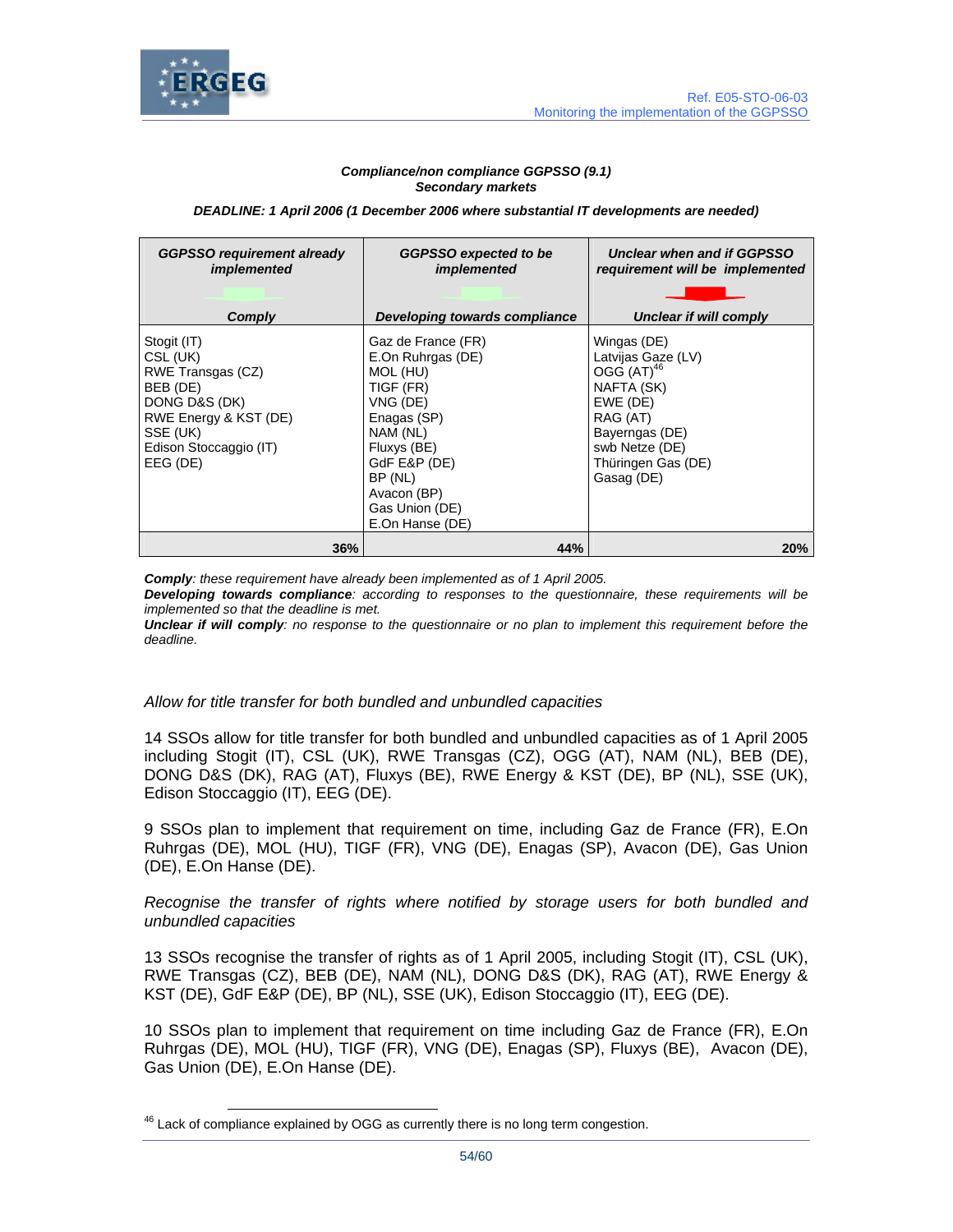

*Allow the new owner to aggregate such storage capacity operationally:* 

14 SSOs allow the new owner to aggregate such storage capacity operationally as of 1 April 2005 including Stogit (IT), E.On Ruhrgas (DE), CSL (UK), RWE Transgas (CZ), BEB (DE), DONG D&S (DK), RAG (AT), RWE Energy & KST (DE), BP (NL), SSE (UK), Edison Stoccaggio (IT), Avacon (DE), Gas Union (DE), EEG (DE).

7 SSOs plan to implement that requirement on time including Gaz de France (FR), MOL (HU), TIGF (FR), VNG (DE), Enagas (SP), Fluxys (BE), E.On Hanse (DE).

#### *Overall assessment – implementation of the other GGPSSO requirements*

For a large number of SSOs, implementation appears to be completed already or well under way. Preparations are apparently more advanced in the area of necessary TPA services than in the area of secondary services.

However, some SSOs have no intention of implementing those requirements. Other have indicated that they will propose the services when there is market demand.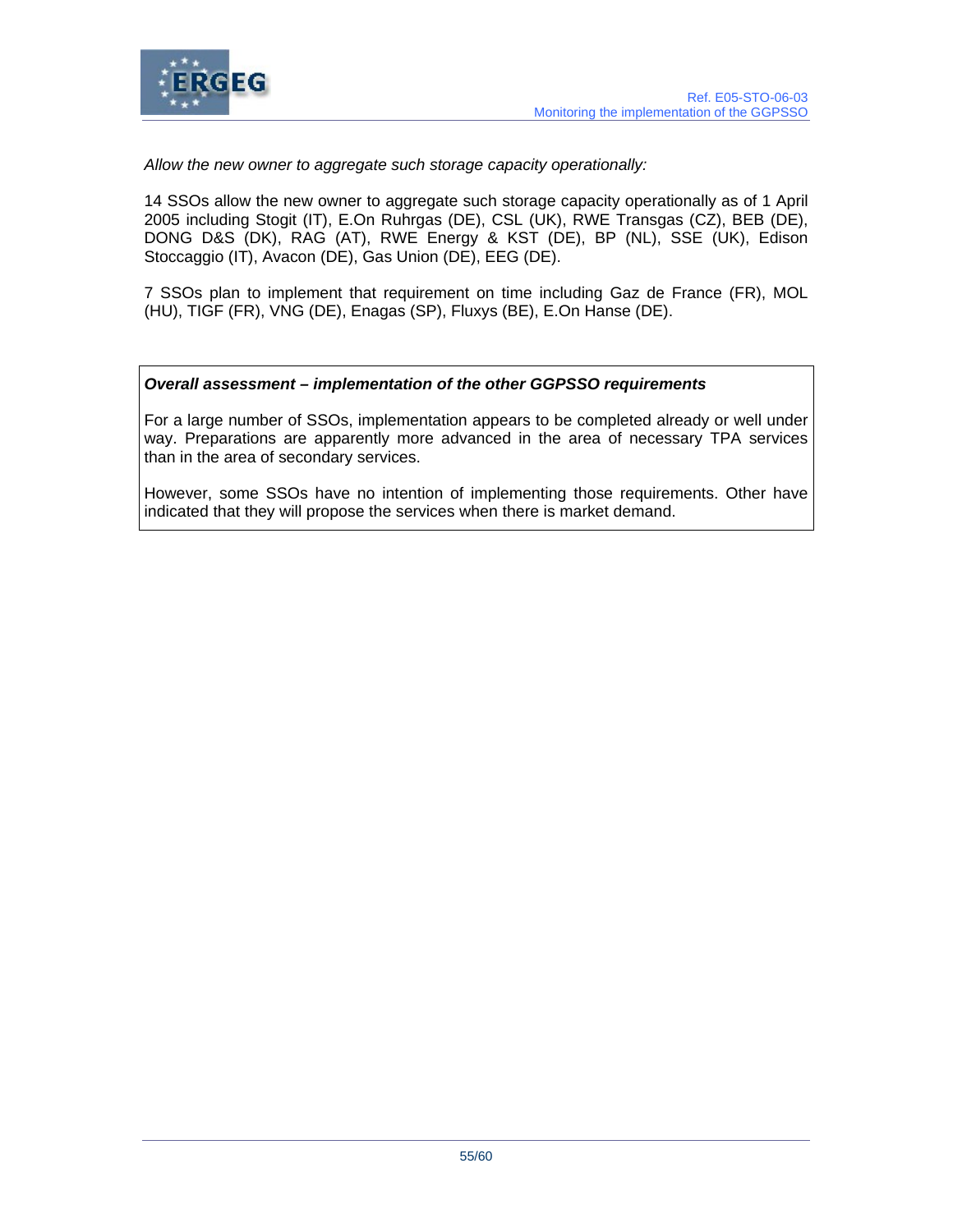

# **Appendix 1**

# **Implementation of the GGPSSO by other SSOs not included in the monitoring report**

## *Transco LNG Storage (UK)*

Transco LNG Storage operates 4 LNG facilities in the UK (2,807 GWh). Transco LNG Storage has an exemption from TPA provisions under national legislation (the Gas Act). For that reason, Transco LNG Storage is not included in the exercise.

The capacity allocation mechanism is regulated and presented in the Network Code (approved by Ofgem). The TSO has the right to pre-emption in order to satisfy their Transporter obligations. The remaining capacity is offered to users via auctions. For the 2004/05 storage year, Transco LNG Storage has 10 capacity holders.

A Use-it-or-lose-it (UIOLI) mechanism is used to discourage hoarding and facilitate reutilisation and trade of storage capacity, and secondary trading via bulletin board is facilitated.

Confidentiality is unlikely to be an issue as the SSO is completely separate from a supply and/or production company. In any case, databases are kept separate, a code of conduct and a compliance programme are implemented and the effectiveness of these arrangements are implemented by Ofgem.

Transco complies with the transparency requirements of the GGPSSO (all the data, including operational information, are published as required by the GGPSSO).

The pricing associated with the capacity overrun regime is to be designed to encourage the trading of capacity in the secondary market. The electronic bulletin board and efficient account management also promotes secondary trading.

## *Sydkraft (SW)*

Sydkraft Gas is the SSO of a small demonstration facility with 8.5 mcm working gas. Permission to operate regarding security was given on 3 February 2005. Due to some measurements and availability problems, the storage facility will be tested with one customer within the Group from 1 July 2005 to 1 July 2006. Full commercial opening is planned from 1 July 2006 and users will be invited to book capacity from 1 March 2006. Because the monitoring exercise focuses on implementation of the GGPSSO as of 1 April 2005, Sydkraft is not included in the scope of the report.

The SSO is owned by Sydkraft Gas, an electricity company owned by E.On.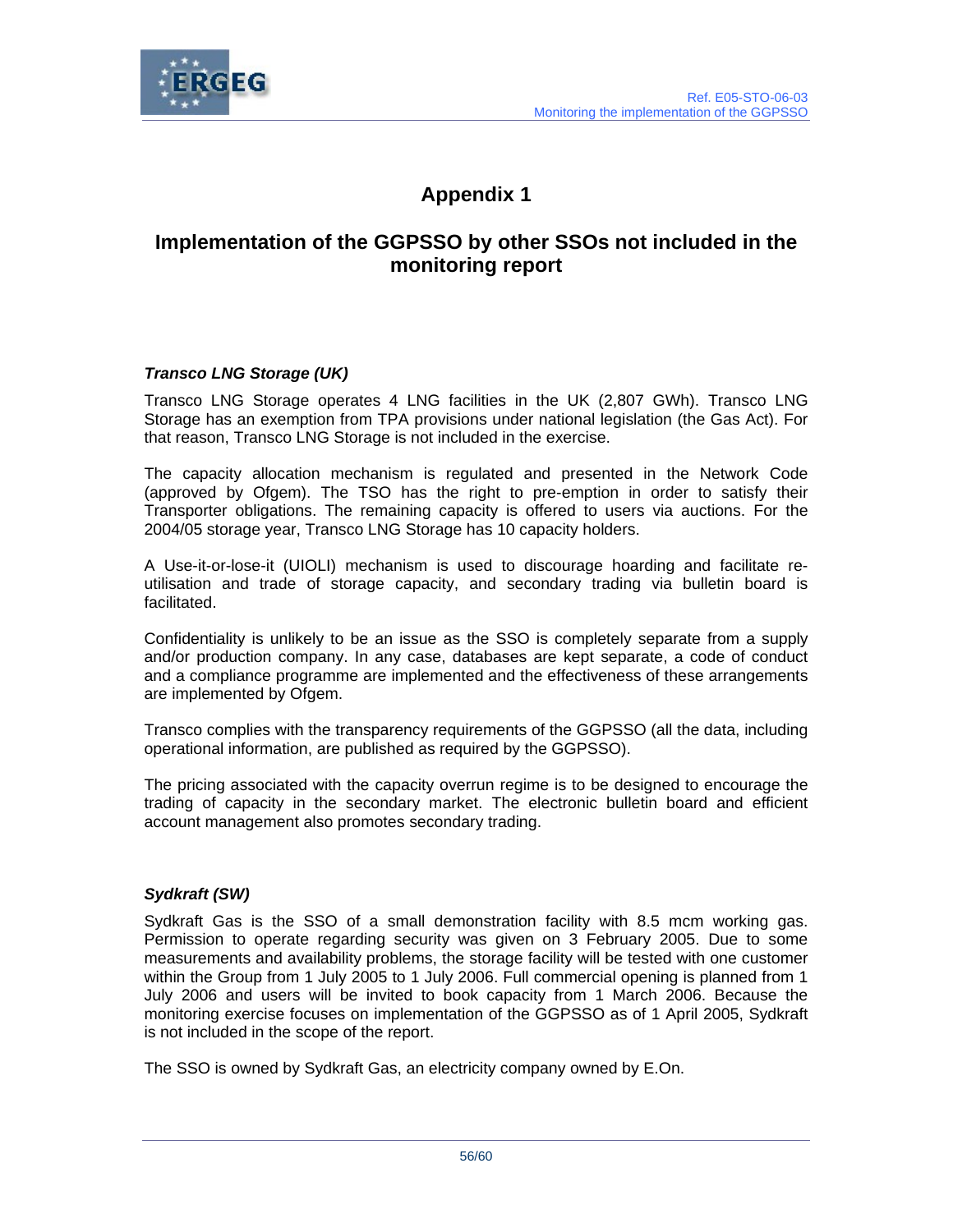

Tariffs for access to the storage facility will be regulated by STEM, the national regulatory authority in Sweden.

## *POGC (PL)*

In Poland, legislation transposing the TPA to storage provisions of the directive has just been passed (May 2005). Therefore, experience with regard to TPA to storage is very limited. The SSO, POGC, sent out a response but not in the form of the questionnaire. The answers are presented hereafter.

POGC is a main player in production, import and trade of natural gas in Poland, wholly owned by the State. The SSO is not a separate legal entity yet. Databases are not kept separate.

The storage capacity is currently used for production, system and TSO needs.

POGC has not prepared the standard agreement for storage services yet. Discussions with potential customers or the national regulatory authorities (ERO) have yet to be held. POGC does not publish any operational information.

Storage costs are included in the general gas transmission tariffs approved by the Energy Regulatory Office.

In the very near future, POGC is going to prepare a draft of the storage code and a description of storage services. Both UGS code and storage services will be determined by:

- the transmission code (e.g. rules regarding interoperability between the transmission system and the storage system are to be determined);
- the new legislation on gas markets;
- introduce a new tariff system;
- organisation of a new IT platform for gas market purpose.

#### *Romgaz, Amgaz, and Depomures (RO)*

Three Romanian SSOs also sent out responses to the questionnaire. They are not included in the monitoring exercise because Romania is not yet an EU member.

- Romgaz operates a 2.7bcm storage facility and has 24 users;
- Amgaz operates a 40mcm storage facility;
- Depomures operates a 30mcm facility.

In Romania, tariffs for the use of storage facilities and access conditions are regulated.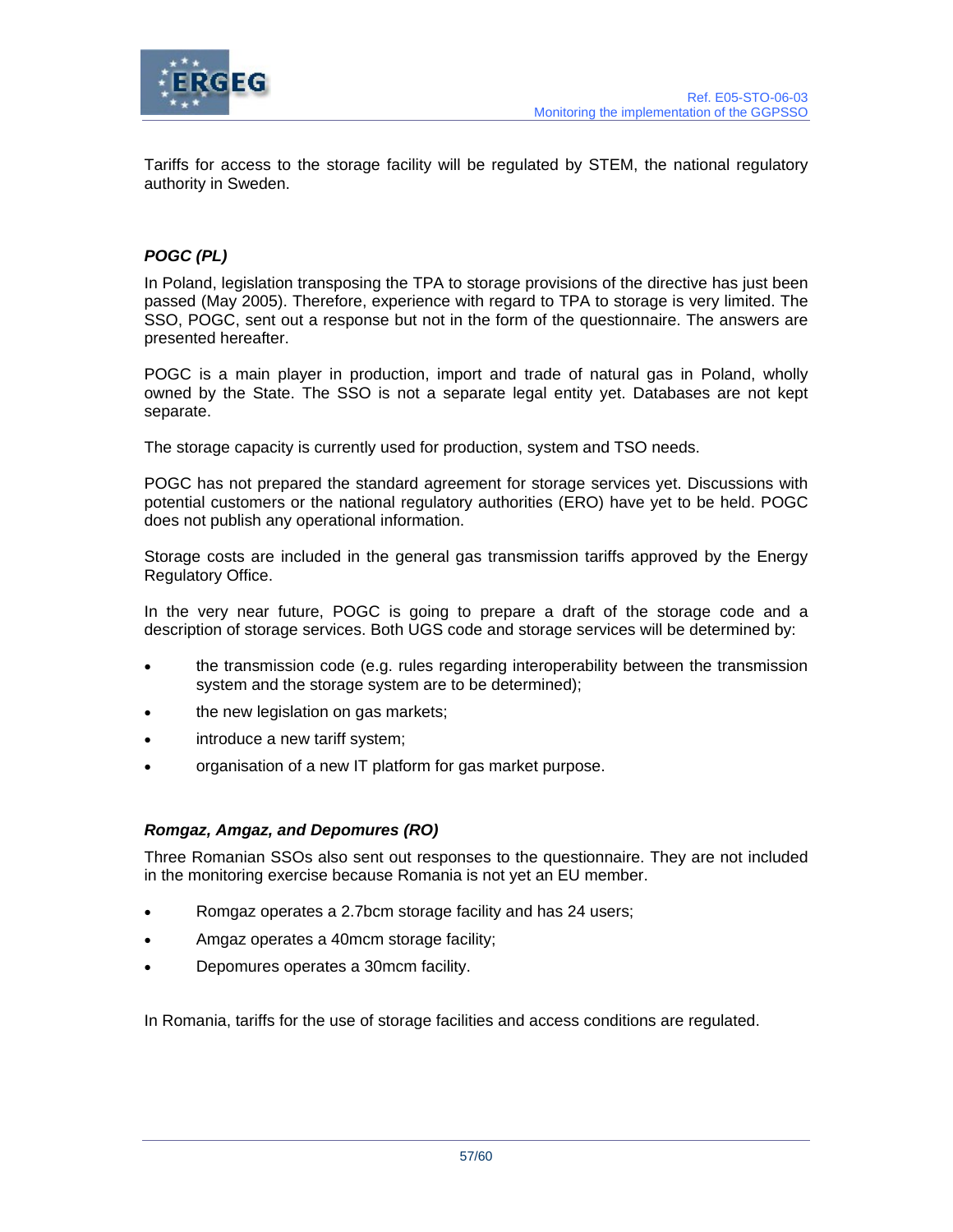

# **Appendix 2**

# **List of responses**

## **Responses received from NRAs**

BNETZA (Germany)

AEEG (Italy)

CRE (France)

DTE (Netherlands)

HEO (Hungary)

OFGEM (United Kingdom)

E-Control (Austria)

PUC (Latvia)

ERU (Czech Republic)

ERO (Poland)

RONI (Slovak Republic)

CNE (Spain)

DERA (Denmark)

CREG (Belgium)

STEM (Sweden)

ANRGN (Romania)

## **Responses received from SSOs**

*SSOs in the scope of the monitoring report:* 

Stogit (Italy) Gaz de France (France) E.On Ruhrgas (Germany) Wingas (Germany) MOL Földgaztarolo (Hungary) Centrica Storage Ltd (United Kingdom) Latvijas Gaze (Latvia) Total Infrastructures Gaz France (France)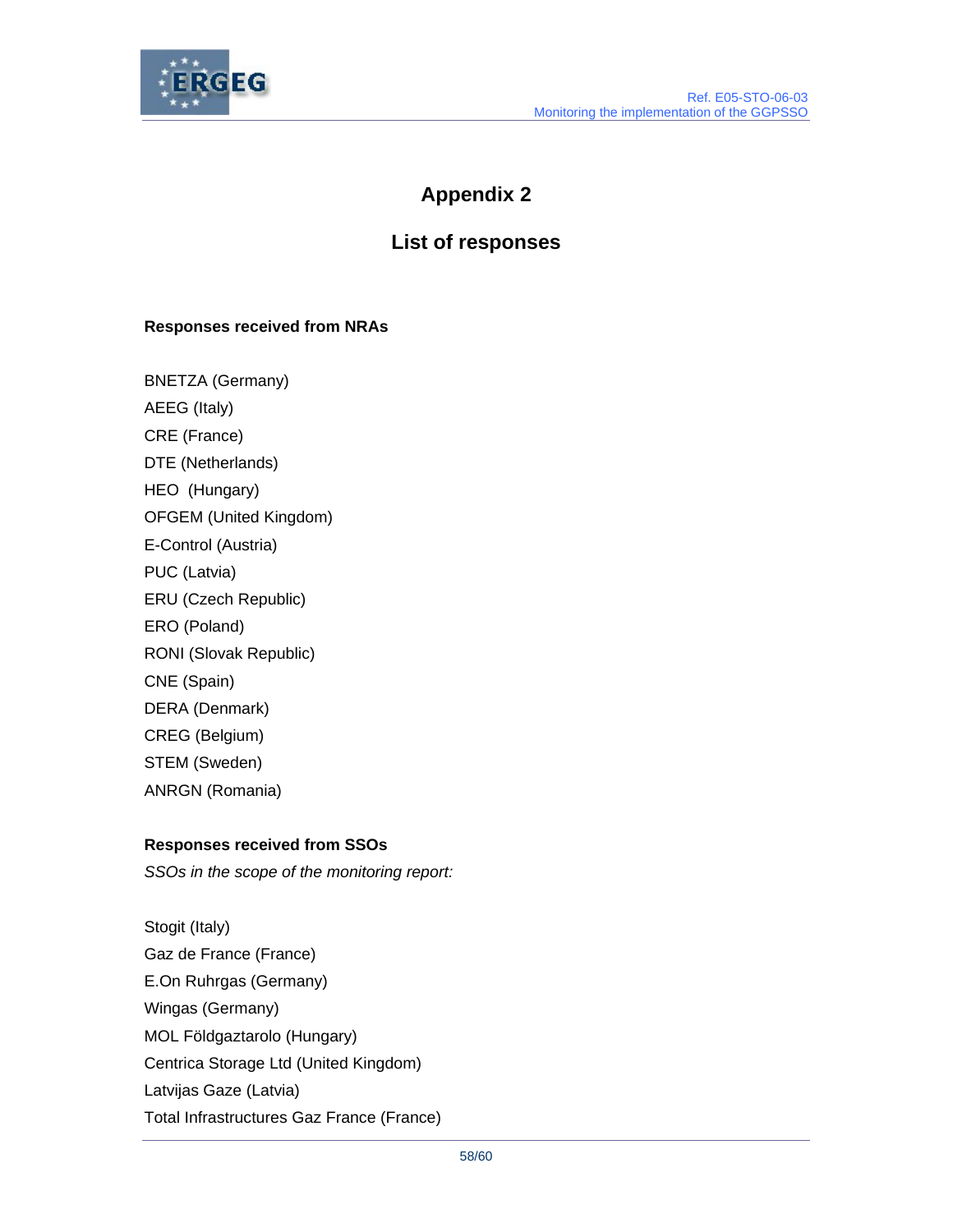

RWE Transgas (Czech Republic) Enagas (Spain) VNG – Verbundnetz Gas (Germany) OMV Gas GmbH (OGG) (Austria) NAFTA (Slovak Republik) Nederlandse Aardolie Maatschappij /Gripskjerk storage facility (Netherlands) EWE (Germany) BEB Speicher (Germany) DONG D&S (Denmark) Rohoel-Aufsuchungs (Austria) Fluxys (Belgium) RWE Energy & KST/ Stassfurt storage facility (Germany) Gaz de France Produktion Exploration Deutschland (Germany) BP/holders of the Alkmaar Gas Storage licence (Netherlands) SSE Hornsea (United Kingdom) Edison Stoccaggio (Italy) Bayerngas (Germany) Avacon (Germany) swb Netze (Germany) Gas Union (Germany) EEG – Erdgas Erdöl (Germany) EWE (Germany) SWKiel (Germany) Gaversorgung Thüringen/Allmenhausen storage facility (Germany) E.On Hanse (Germany) Gasag (Germany) *SSOs out of the scope of the monitoring report:*

Transco LNG Storage (United Kingdom) POGC (Poland) Sydkraft (Sweden) Amgaz (Romania) Romgaz (Romania) Depomures (Romania)